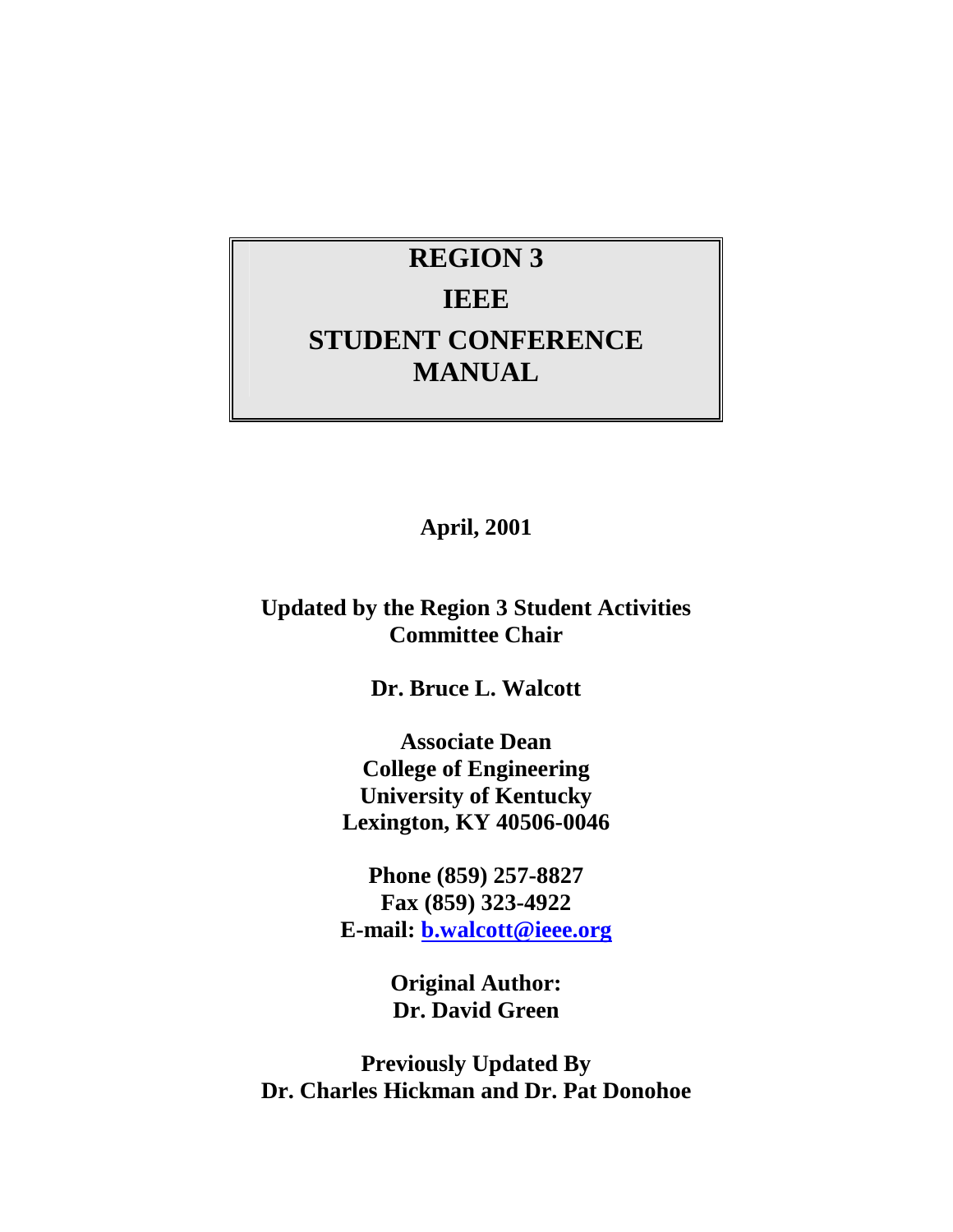## **TABLE OF CONTENTS**

|     |      | Page                                                                                                                                                                                                                                |
|-----|------|-------------------------------------------------------------------------------------------------------------------------------------------------------------------------------------------------------------------------------------|
|     |      | No.                                                                                                                                                                                                                                 |
| 1.0 |      |                                                                                                                                                                                                                                     |
| 2.0 |      |                                                                                                                                                                                                                                     |
|     | 2.1  | $Source 1, 2, 3, 4, 5, 6, 6, 7, 8, 6, 6, 7, 8, 6, 7, 8, 7, 8, 7, 8, 7, 8, 7, 8, 7, 8, 7, 8, 7, 8, 7, 8, 7, 8, 7, 8, 7, 8, 7, 8, 7, 8, 7, 8, 7, 8, 7, 8, 7, 8, 7, 8, 7, 8, 7, 8, 7, 8, 7, 8, 7, 8, 7, 8, 7, 8, 7, 8, 7, 8, 7, 8, 7,$ |
|     | 2.2  |                                                                                                                                                                                                                                     |
| 3.0 |      |                                                                                                                                                                                                                                     |
|     | 3.1  |                                                                                                                                                                                                                                     |
|     | 3.2  |                                                                                                                                                                                                                                     |
|     | 3.3  |                                                                                                                                                                                                                                     |
| 4.0 |      |                                                                                                                                                                                                                                     |
|     | 4.1  |                                                                                                                                                                                                                                     |
|     | 4.2  |                                                                                                                                                                                                                                     |
|     | 4.3  |                                                                                                                                                                                                                                     |
| 5.0 |      |                                                                                                                                                                                                                                     |
|     | 5.1  |                                                                                                                                                                                                                                     |
|     | 5.2  |                                                                                                                                                                                                                                     |
|     | 5.3  |                                                                                                                                                                                                                                     |
|     | 5.4  |                                                                                                                                                                                                                                     |
|     | 5.5  |                                                                                                                                                                                                                                     |
|     | 5.6  |                                                                                                                                                                                                                                     |
|     | 5.7  |                                                                                                                                                                                                                                     |
|     | 5.8  |                                                                                                                                                                                                                                     |
|     | 5.9  |                                                                                                                                                                                                                                     |
|     | 5.10 |                                                                                                                                                                                                                                     |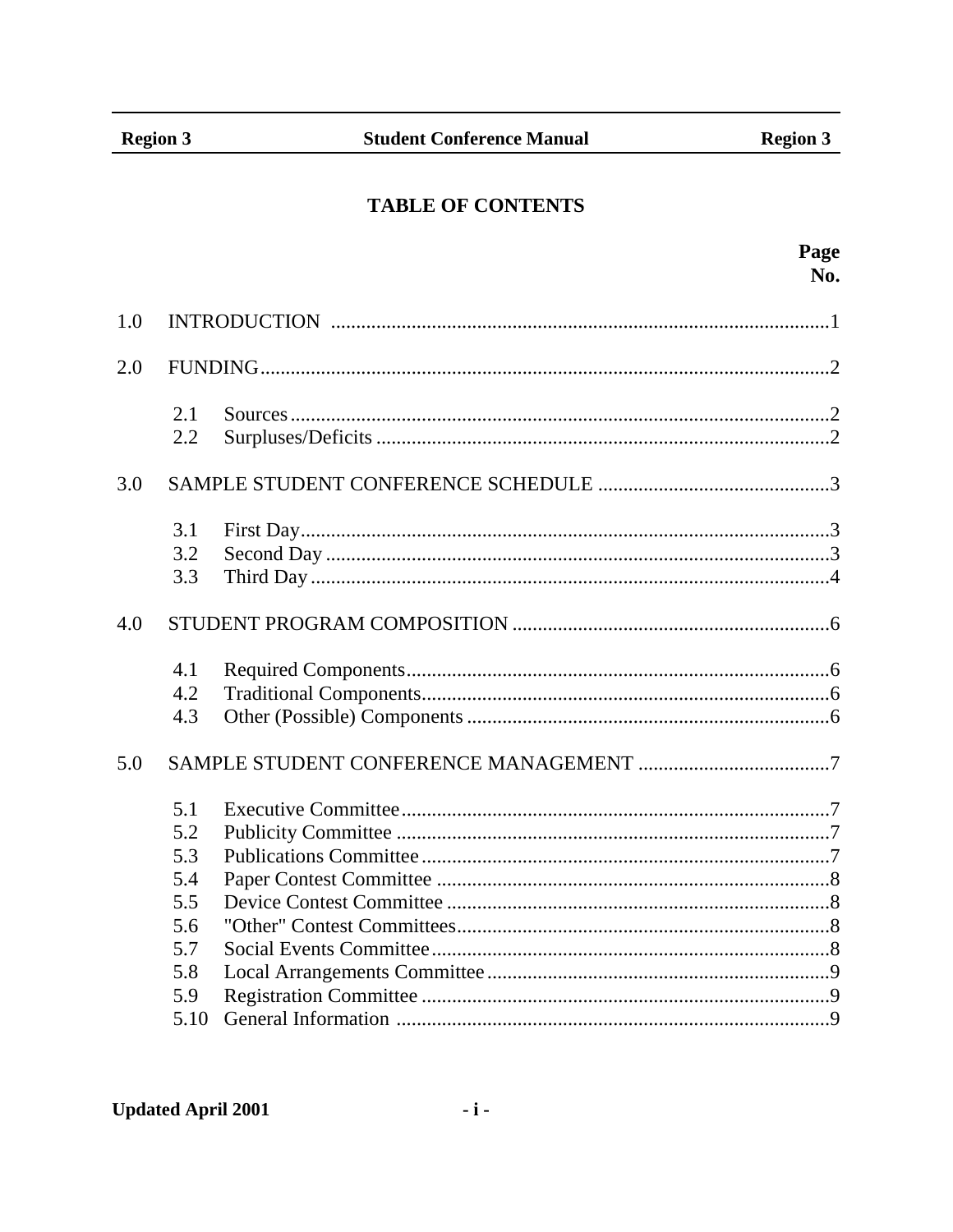## **TABLE OF CONTENTS (Continued)**

|     |                 | Page                                  |
|-----|-----------------|---------------------------------------|
|     |                 | No.                                   |
| 6.0 |                 |                                       |
|     | 6.1             | Preliminary Announcement at Preceding |
|     |                 |                                       |
|     | 6.2             |                                       |
|     | 6.3             |                                       |
|     | 6.4             |                                       |
| 7.0 |                 |                                       |
|     | 7.1             |                                       |
|     | 7.2             |                                       |
|     | 7.3             |                                       |
|     | 7.4             |                                       |
| 8.0 |                 |                                       |
|     | 8.1             |                                       |
|     | 8.2             |                                       |
|     | 8.3             |                                       |
|     | 8.4             |                                       |
| 9.0 |                 |                                       |
|     | 9.1             |                                       |
|     | 9.2             |                                       |
|     | 9.3             |                                       |
|     | <b>APPENDIX</b> |                                       |
|     | A.              |                                       |
|     | <b>B.</b>       | IEEE Region 3 Expense Report for      |
|     |                 |                                       |
|     |                 |                                       |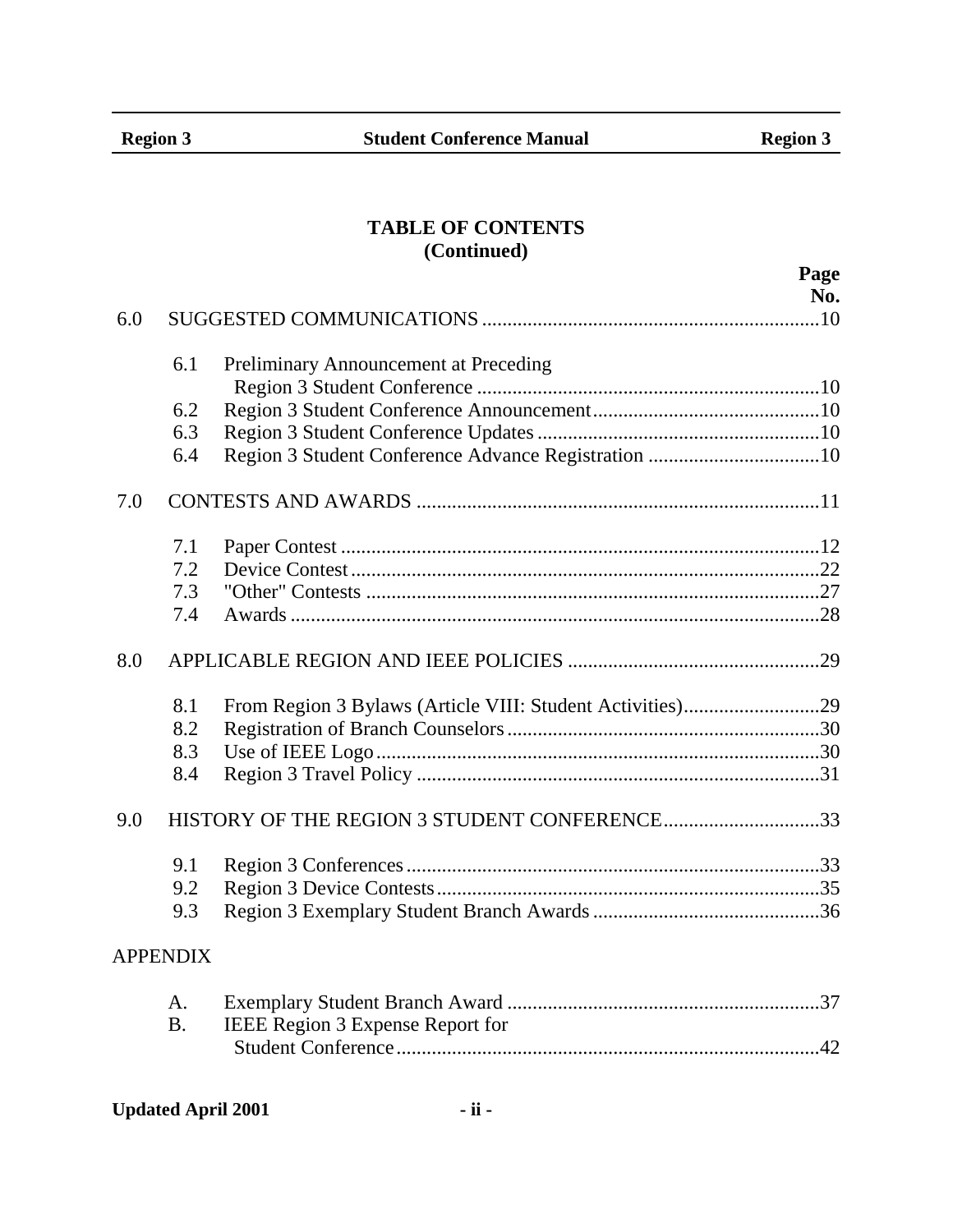#### **1.0 INTRODUCTION**

The primary purpose of this document is to address the needs of people planning a Region 3 Student Conference. A secondary purpose is to acquaint all Region 3 Student Branches with opportunities to participate in the planned events. The anticipated readership includes the Branch Counselor and students at the host Student Branch, all other Region 3 Branch Counselors and student officers, Southeastcon Conference Chair and the Region 3 Executive Committee. An attempt is made to include all the relevant information necessary to organize, conduct and participate in a successful Region 3 Student Conference. To remain a viable document, the information should be updated periodically, and it shall be a duty of the current Region 3 Student Activities Committee Chair to maintain this document. This edition of the Student Conference supersedes the November, 1989 version prepared by Dr. David G. Green. This was later updated by Dr. Charles Hickman in 1995 and last updated by Dr. Bruce Walcott in 2001.

The astute reader will note that the formal name of this conference is the Region 3 Student Conference, not Southeastcon. The Student Conference is mandated by Institute Bylaws and the Region 3 implementation of this conference is to hold it in conjunction with the student branches near the Southeastcon site. Southeastcon itself is the responsibility of a Section (or a collection of Sections) which has been awarded the right to host the particular Southeastcon by the Region 3 Committee. Although the Region 3 Student Conference is somewhat distinct from Southeastcon, a student conference should be highly integrated with Southeastcon activities while still allowing the sponsoring student branch its flexibility. One of the benefits of the Region 3 Conference Model is the opportunity for students to interact with working professionals.

The Section managing Southeastcon should make every effort to ensure that the student leaders get the opportunity to manage the Student Conference. The experience they gain is invaluable both to themselves and to IEEE.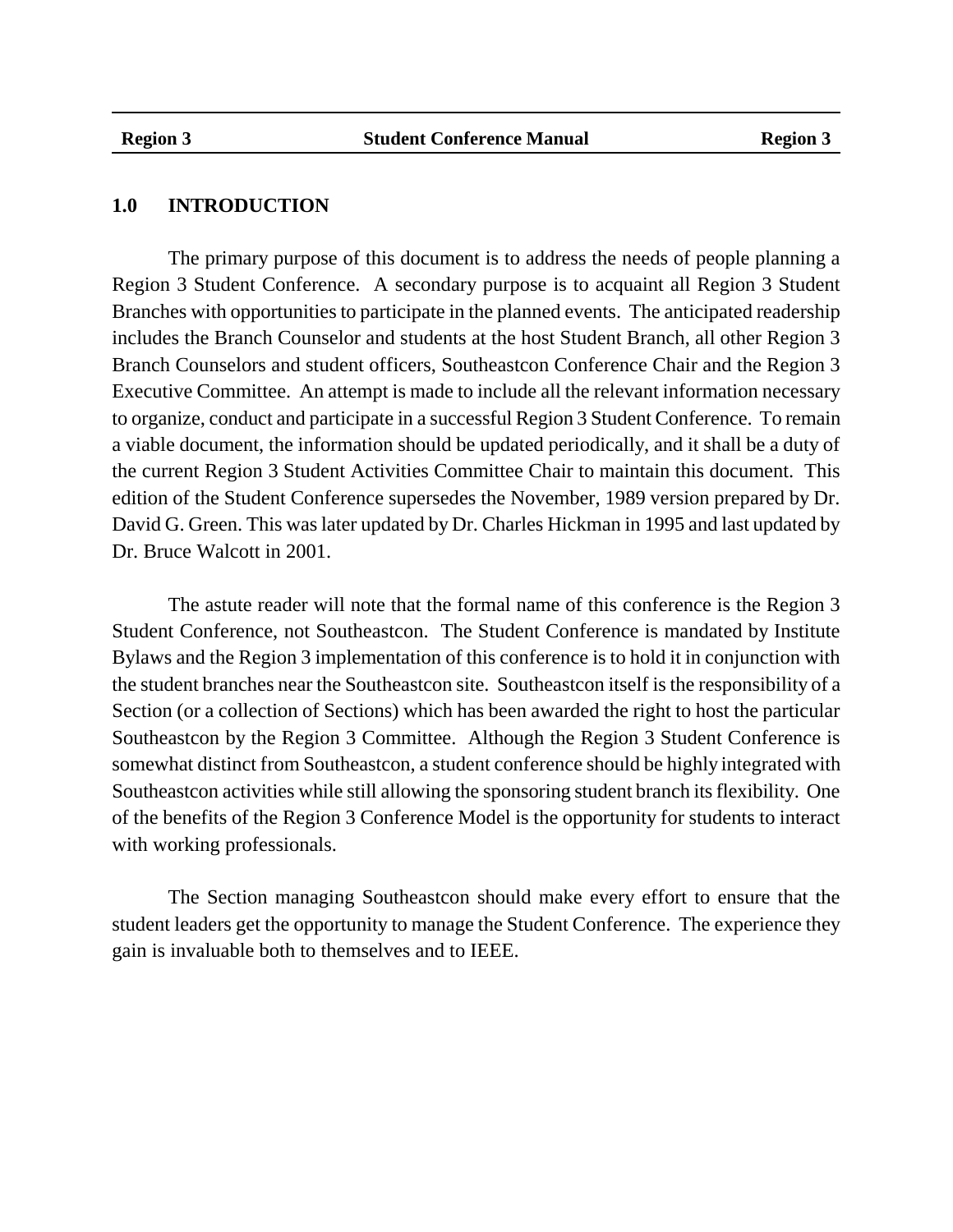#### **2.0 FUNDING**

#### **2.1 Sources**

The host Branch derives its funding from the host Section, plus sources it develops in coordination with the host Section. Often, regional industries will be interested in supporting the conference. Solicitation of their support should be done in a professional manner and in coordination with the host Section efforts on behalf of Southeastcon.

## **2.2 Surpluses/Deficits**

Ultimately, the host Section and the Region are responsible for the financial portion of both the Region 3 Student Conference and Southeastcon. Present Region policy is that surpluses (and deficits) will be shared equally by the host Section and the Region. The Student Branch should endeavor to make the Region 3 Student Conference a success (professionally and financially) but should not expect to have a surplus (or deficit) from the conference.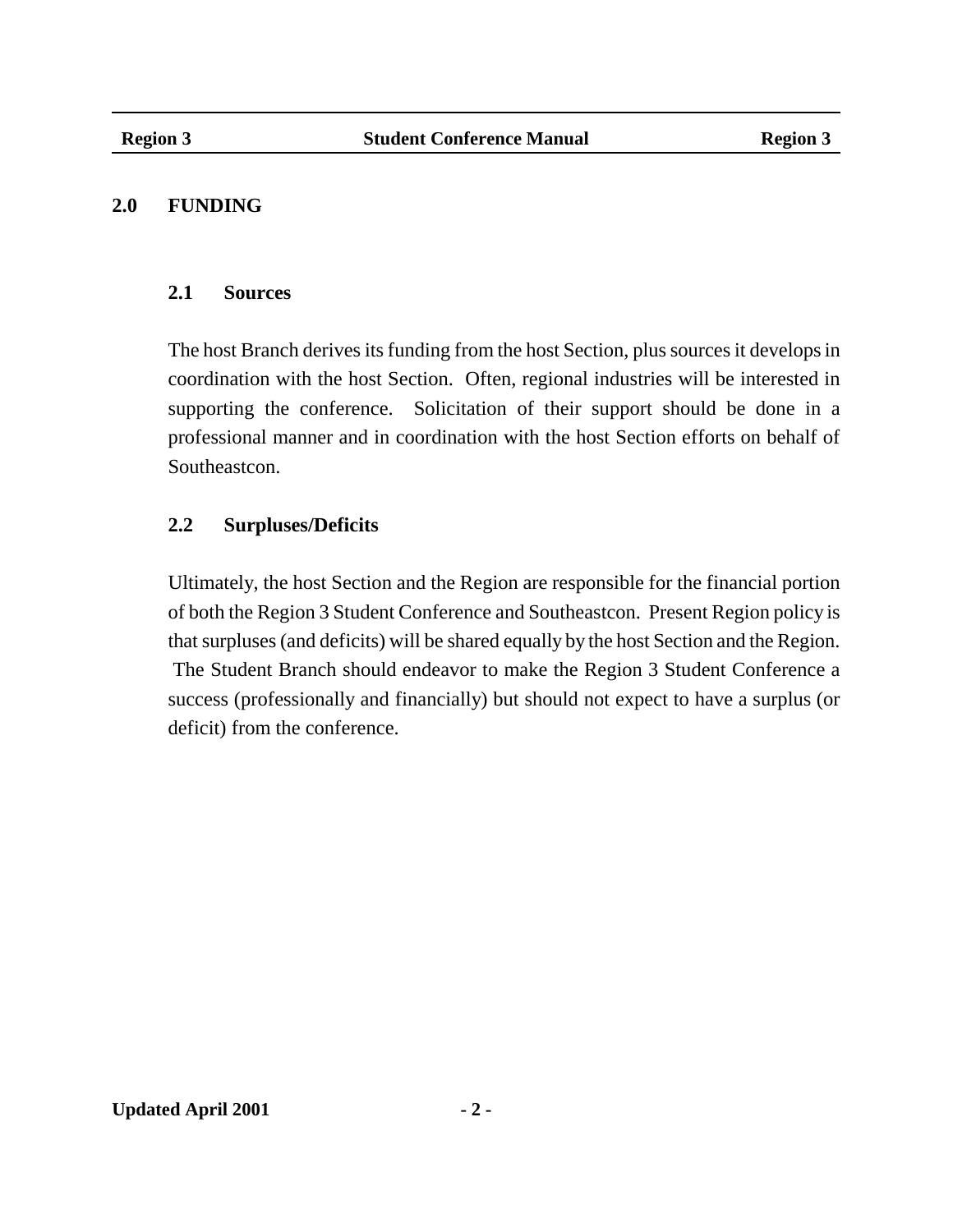#### **3.0 SAMPLE STUDENT CONFERENCE SCHEDULE**

In the past, most Student Conferences have been held on Sunday, beginning with Registration, through Tuesday, ending with the Awards Luncheon. Some future conferences are planned for Friday through Sunday. Therefore, the following sample schedule will be described as first, second and third day activities rather than by particular days of the week. The Student Conference schedule must be integrated into the overall plan of two other concurrent meetings; Southeastcon and various Region 3 committee meetings. URLs for the most recent Southeastcon websites which include schedules and contest examples are:

**http://www.carol.net/ieee/secon2001/ http://www.ewh.ieee.org/reg/3/southeastcon2000/ http://www.engr.uky.edu/student.orgs/IEEE/SouthEastCON\_99/index.html http://www.ece.engr.ucf.edu/secon98/main.html http://filebox.vt.edu/org/ieee/secon97/index.html**

#### **3.1 First Day**

- 3.1.1 Registration
- 3.1.2 Practice Sessions for Contests
- 3.1.3 Welcome Reception

#### **3.2 Second Day**

3.2.1 Morning – Paper Contest

The Student Paper Contest is one of the most important aspects of the conference. The Region 3 Student Activities Committee has voted to avoid conflicts between this event and other events on the student schedule.

#### 3.2.2 Afternoon

3.2.2.1Device Contest – Preliminaries 3.2.2.2Tours/Field Trips

#### 3.2.3 Evening

3.2.3.1Device Contest – Finals 3.2.3.2Student Social

#### Updated April 2001 **- 3 -**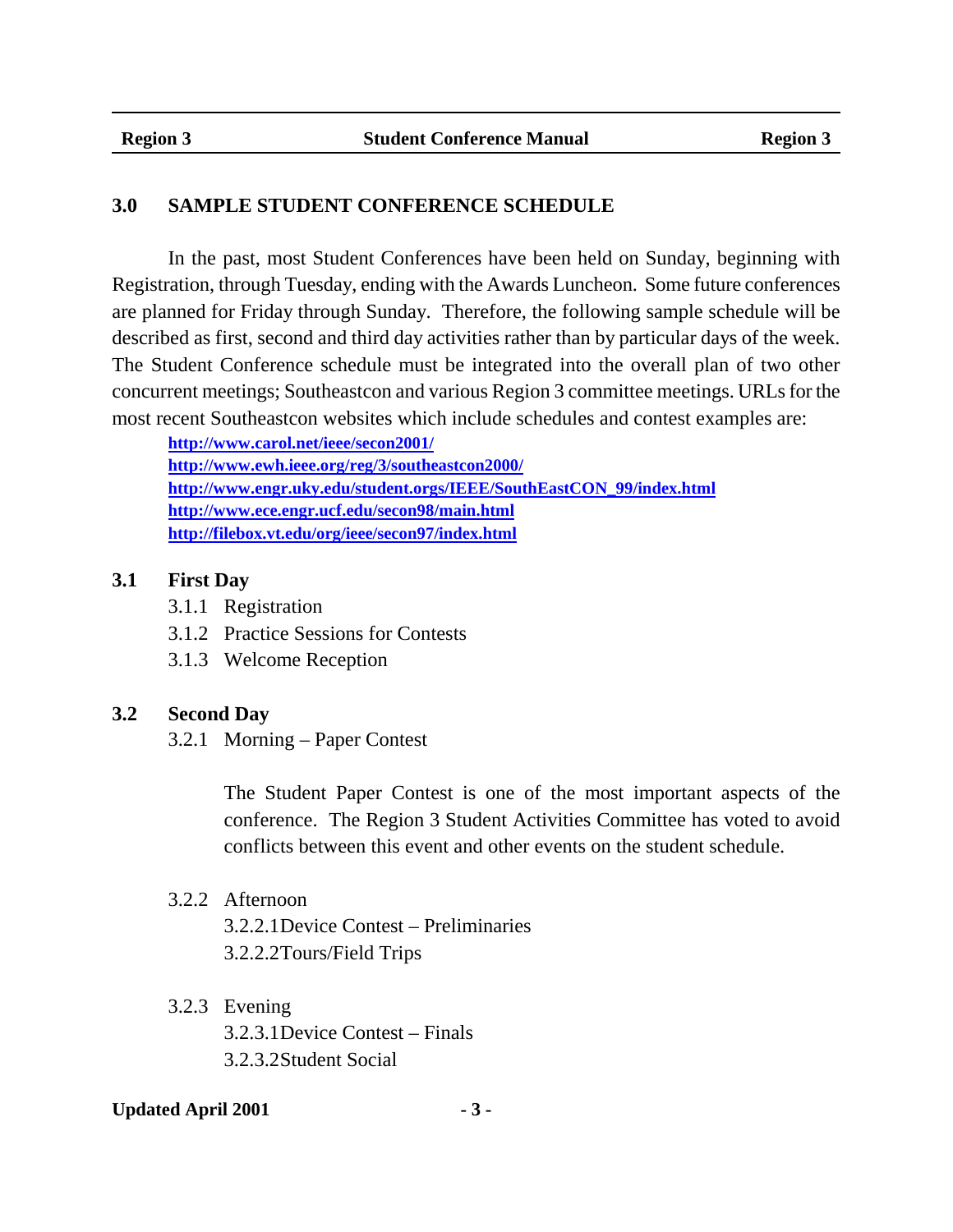## **3.0 SAMPLE STUDENT CONFERENCE SCHEDULE (Continued)**

#### **3.3 Third Day**

3.3.1 Region 3 Student Activities Committee Meeting (Counselors)

This meeting is usually planned and conducted by the Region 3 Student Activities Committee (RSAC) Chair. All Branch Counselors of IEEE Student Branches in Region 3 are members of this committee and are expected to attend. This meeting is the annual business meeting of the committee.

### 3.3.2 Region 3 Student Branch Chairs Meeting

This meeting is usually planned and conducted by the Region 3 Student Representative (RSR) with assistance from the RSAC. The meeting provides an opportunity for IEEE Student Branch leaders to interact with each other and the Regional Representatives. All student leaders are invited, but each Branch should make every effort to send its incoming Branch Chair to this meeting. Details of Student Branch Administration are presented and discussed.

Leadership Training Workshop. The most important part of this meeting is the Leadership Training Workshop led by the RSR. This workshop includes training in areas such as how to conduct effective meetings and how to delegate responsibilities.

3.3.3 Alternate Paper Session (if any)

The number of papers selected for the Student Paper Contest (10-12) is limited by time constraints. Therefore, an Alternate Paper Session has been established to ensure that all students who submit acceptable papers will have the opportunity to participate in a written and oral communications learning experience.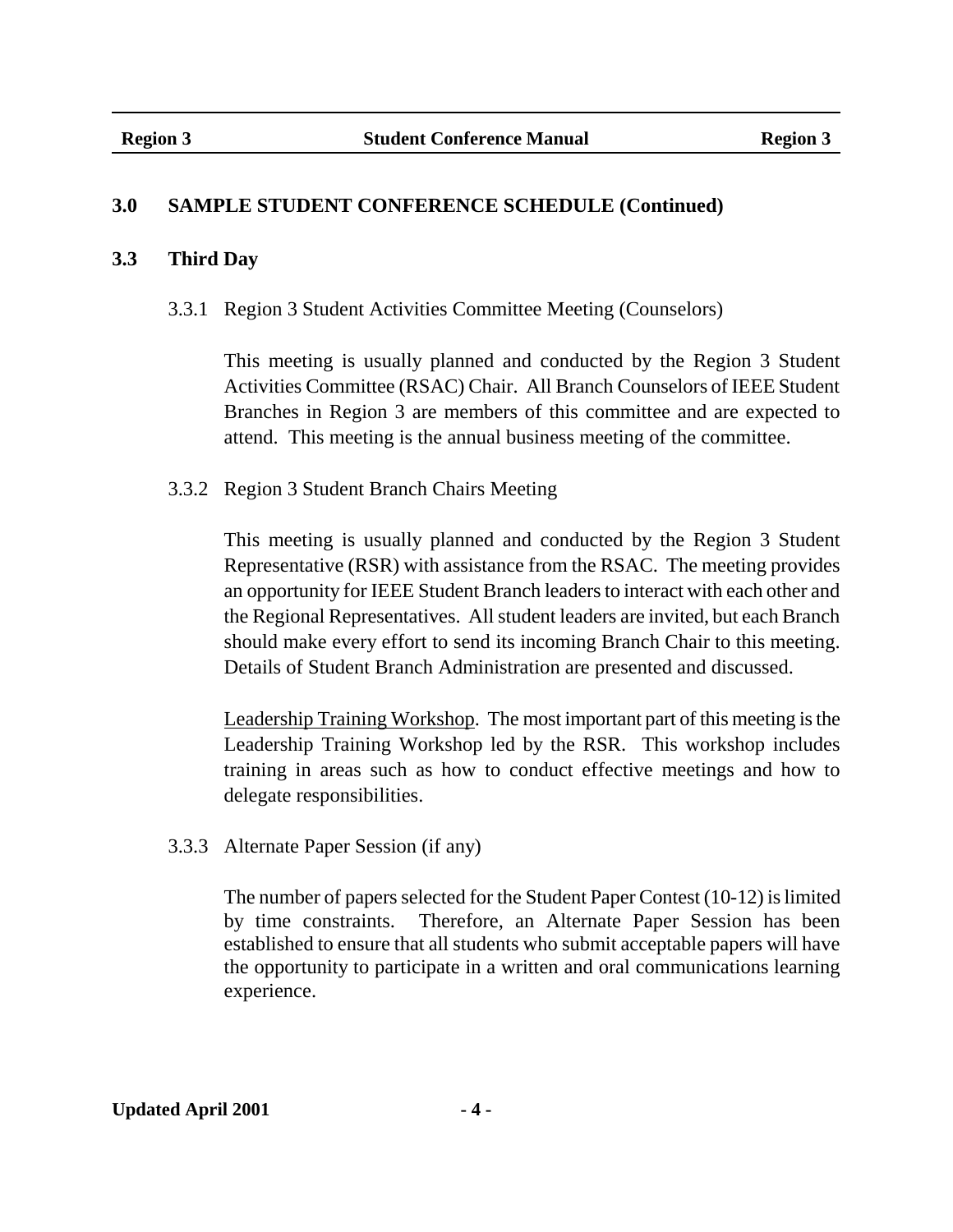## **3.0 SAMPLE STUDENT CONFERENCE SCHEDULE (Continued)**

3.3.4 Region 3 Awards Luncheon

The Region 3 RSAC recognizes and thanks the host Student Branch(es) for contributions to the success of the conference and presents awards for various student activities. Winners of the following activities should be announced.

- · Larry K. Wilson Award (Region 3)
- Outstanding Branch Counselor/Advisor Award
- **Exemplary Student Branch Award**
- Regional Activities Board Student Branch Membership Growth Award
- **Student Paper Contest**
- Student Software (Small Design) Contest (NOTE 1)
- **Student Device Contest**
- Student Branch Participation Award (NOTE 2)
- · Overall Student Conference Award (NOTE 2)

Details related to these activities such as nomination procedures, deadlines and awards are presented in Section 7 of this manual.

| <b>NOTES</b> | Contests other than the Student Paper and Device Contests are planned |
|--------------|-----------------------------------------------------------------------|
|              | and conducted at the discretion of the host Student Branch.           |

2. Participation awards may be presented based on criteria established by the host Student Branch.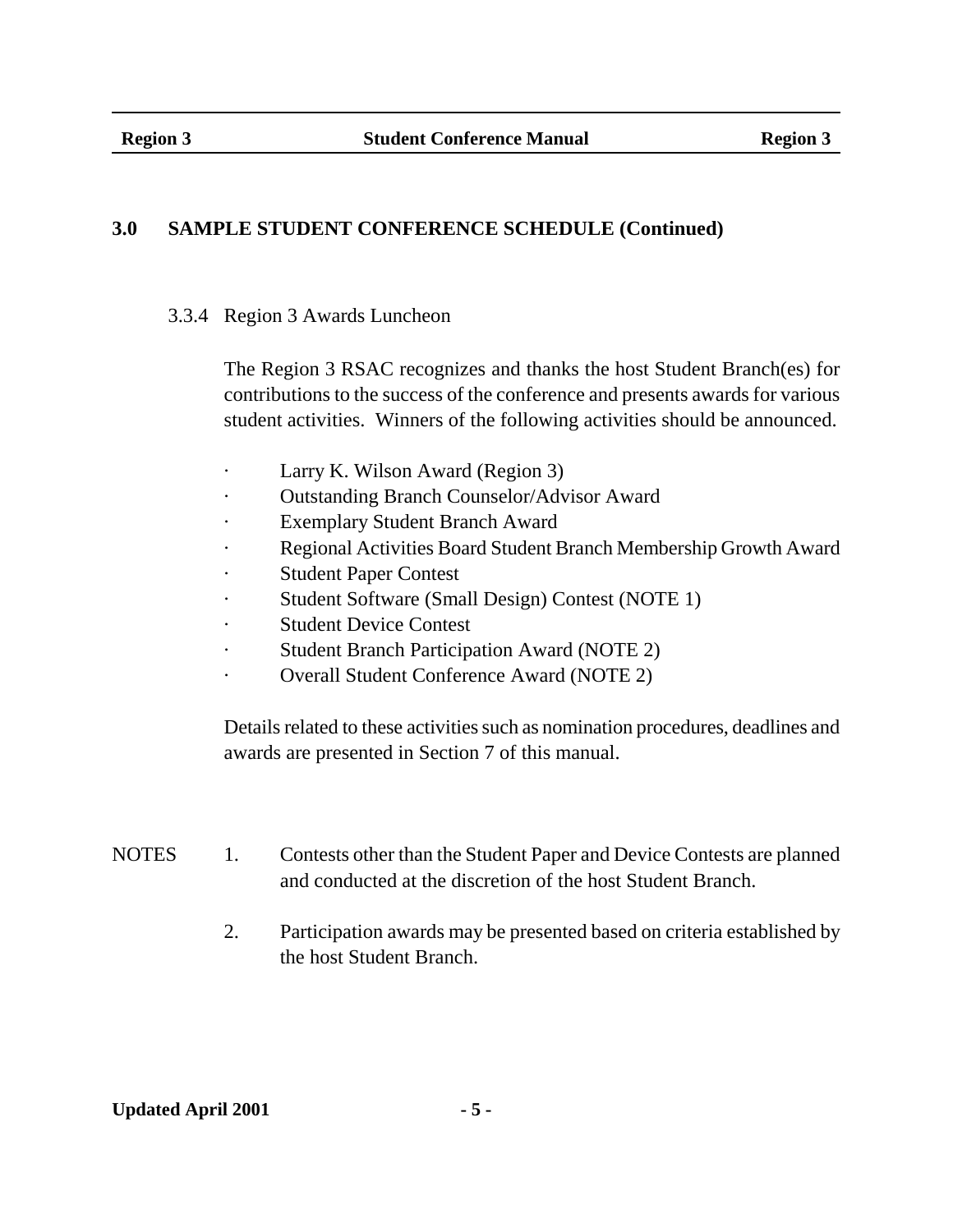## **4.0 STUDENT PROGRAM COMPOSITION**

#### **4.1 Required Components**

- 4.1.1 Region 3 Paper Contest
- 4.1.2 Region 3 Student Activities Committee Meeting Counselors
- 4.1.3 Region 3 Branch Chairs Meeting

### **4.2 Traditional Components**

- 4.2.1 Device Contest
- 4.2.2 First Night Reception
- 4.2.3 Second Night Social Event
- 4.2.4 Third Day Noon Awards Luncheon

## **4.3 Other (Possible) Components**

- 4.3.1 Leadership Training
- 4.3.2 Mini-SPAC
- 4.3.3 Other Contests such as Software or Small Design
- 4.3.4 Tours of Local Industries
- 4.3.5 Tours of Local Universities
- 4.3.6 Plenary Sessions
- 4.3.7 Alternate Paper Session

Students and working professionals are encouraged to interact at the Student Conference events, particularly the various contests, awards luncheon and social events.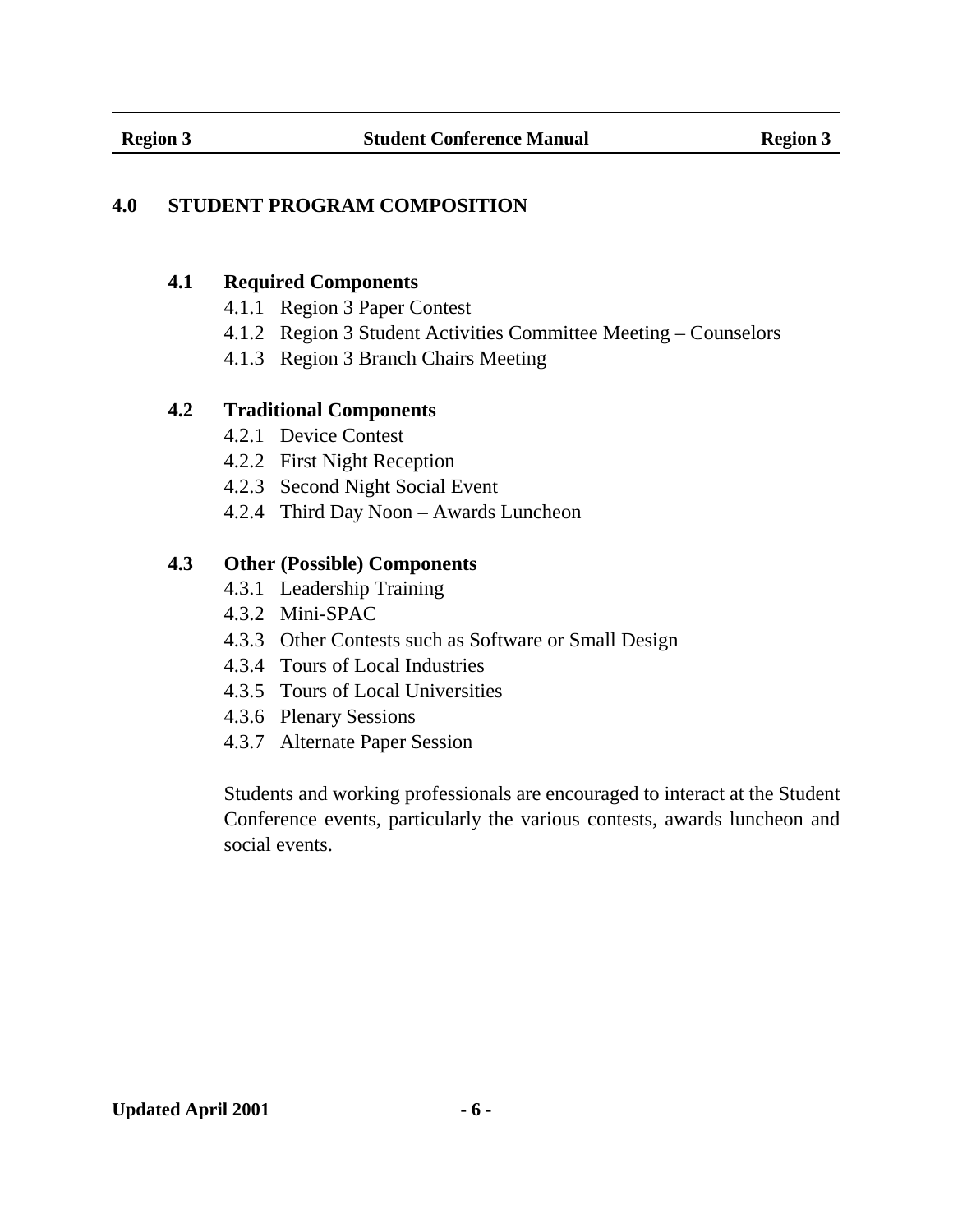## **5.0 SAMPLE STUDENT CONFERENCE MANAGEMENT**

The host branch is responsible for establishing the committee structure to ensure high quality management of the Student Conference. Students who are willing to work diligently toward the goal of a successful conference should be sought for leadership goals. Based on the management of previous successful conferences, the following sample committee structure is suggested.

## **5.1 Executive Committee**

- · Composition: Student Conference Chair; Various Committee Chairs; Branch Counselor; Student Conference Treasurer.
- · Provide oversight of the overall budget
- · Ensure that a final report is prepared after the conference. This document will be excellent reference material for future host branches

### **5.2 Publicity Committee**

- Advertise your conference at the current year conference
- · Develop promotional events

### **5.3 Publications Committee**

- · Prepare attractive, informative Newsletters
- · Include contest rules updates in Newsletters
- Prepare Program of Events for students
- Print a limited number of copies of student papers
	- (As a minimum, each student author should receive a copy of all papers.)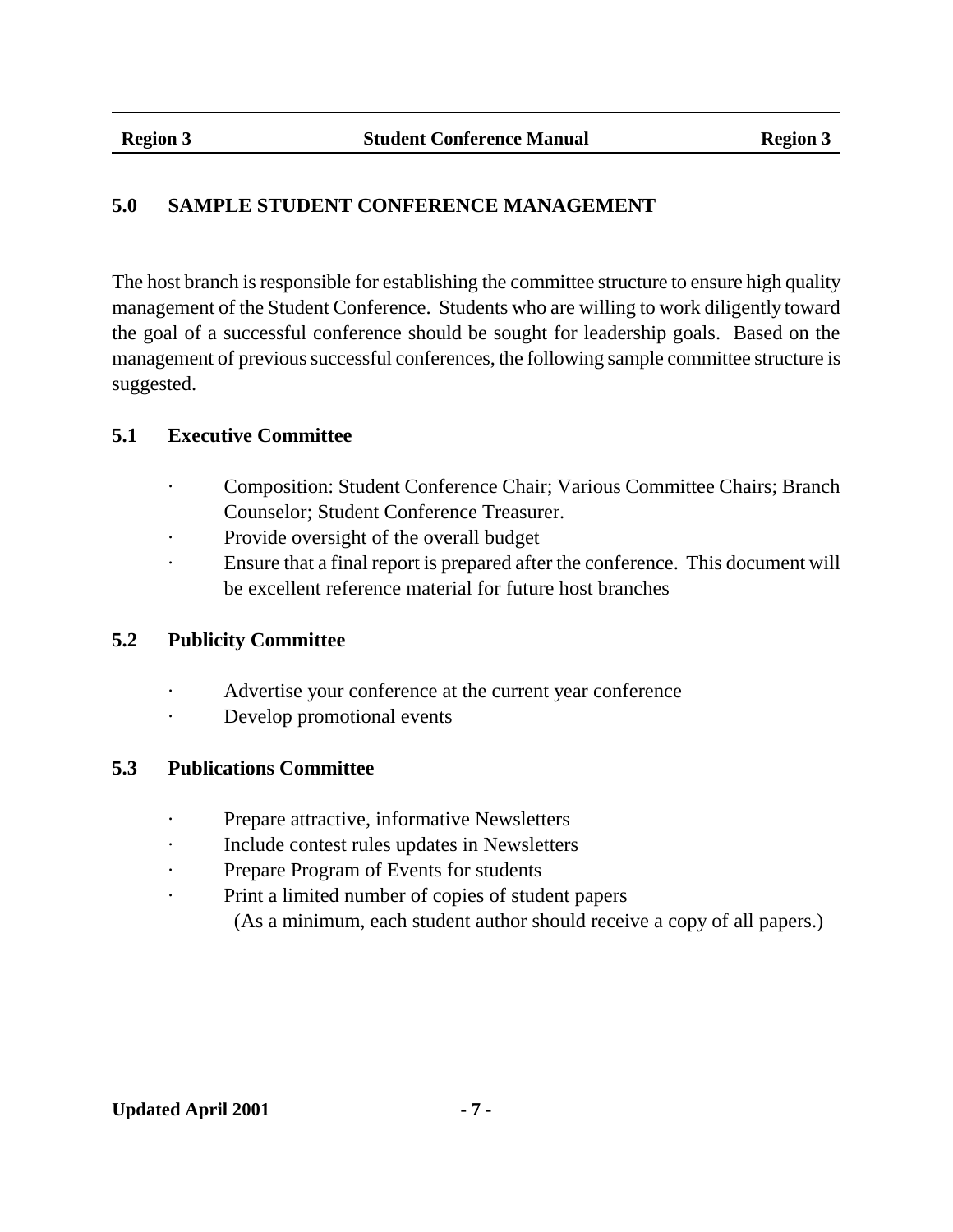## **5.0 SAMPLE STUDENT CONFERENCE MANAGEMENT (Continued)**

### **5.4 Paper Contest Committee (See Section 7.1)**

- · Coordinate contest with RSAC
- Select judges for oral presentation
- Design and provide plaques for winners

### **5.5 Device Contest Committee (See Section 7.2)**

- · Prepare drafts, final version and updates of rules
- Respond to questions
- · Construct test facilities
- Conduct contest
- · Design and provide appropriate awards

## **5.6 "Other" Contest Committees**

- · Decide on type of "other" contest(s)
- · Develop rules
- · Include concept of contest(s) in Newsletters
- Conduct contest(s)
- · Design and provide appropriate awards

### **5.7 Social Events Committee**

- · Interact with Southeastcon Local Arrangements Committee
- · Plan Welcome Reception and Student Social
- · Coordinate Awards Luncheon activities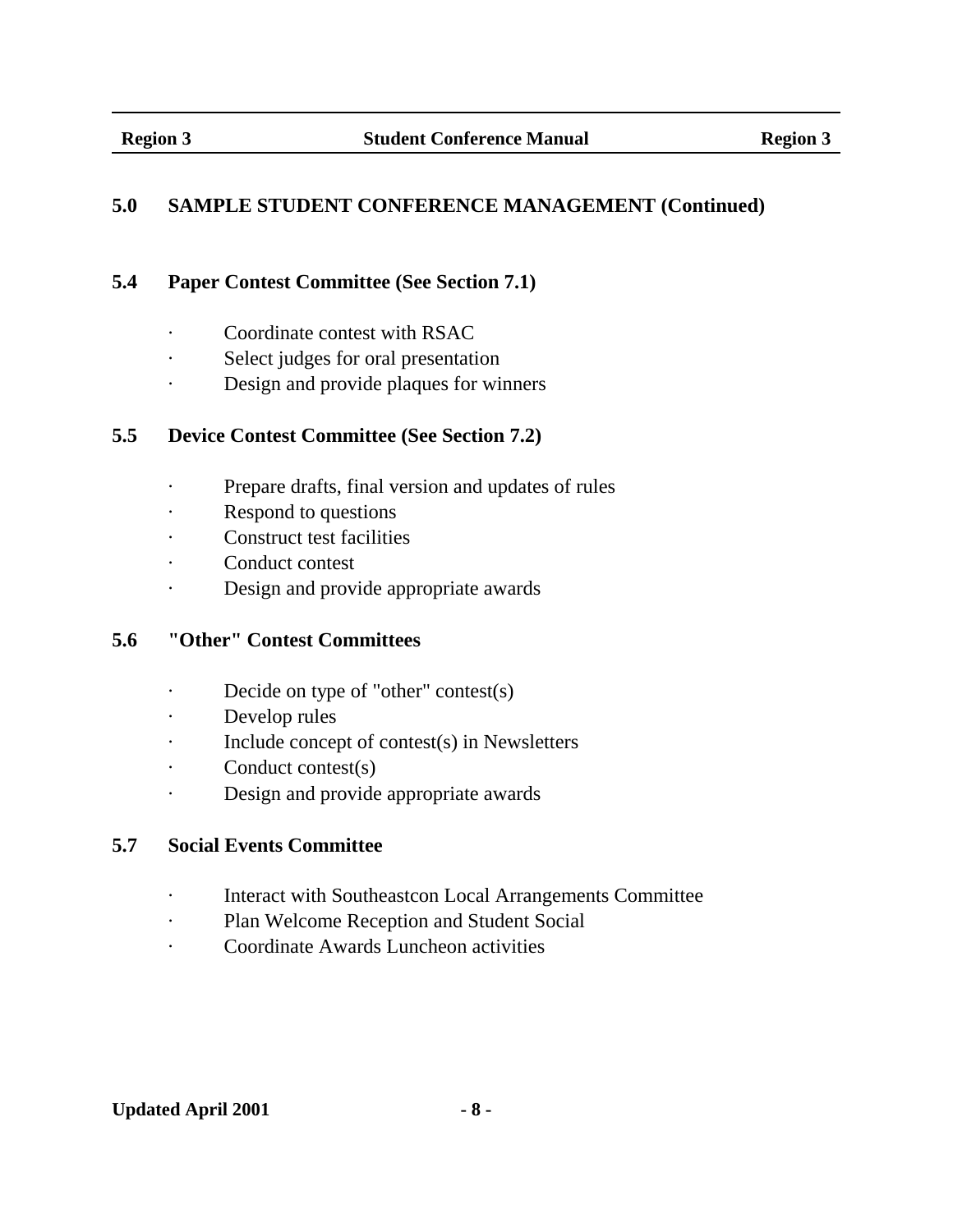## **5.0 SAMPLE STUDENT CONFERENCE MANAGEMENT (Continued)**

#### **5.8 Local Arrangements Committee**

- · Ensure needs of each student committee are met
- Coordinate activities with Southeastcon Local Arrangements Committee and the conference hotel staff

### **5.9 Registration Committee**

- · Develop a process for pre-registration and on-site registration (batch Branch Registration should be considered)
- · Report registration numbers at Executive Committee meetings
- Prepare registration packets
- · Distribute registration packets at the conference
- · Handle on-site registration

### **5.10 General Information**

Other conference activities, of course, will need coordination, e.g., tours, exhibits and transportation (particularly if more than one conference hotel is involved). Information in this section is intended to be constructive; host branches can build on past successes to ensure that the Region 3 Student Conferences continue to be positive experiences for all participants.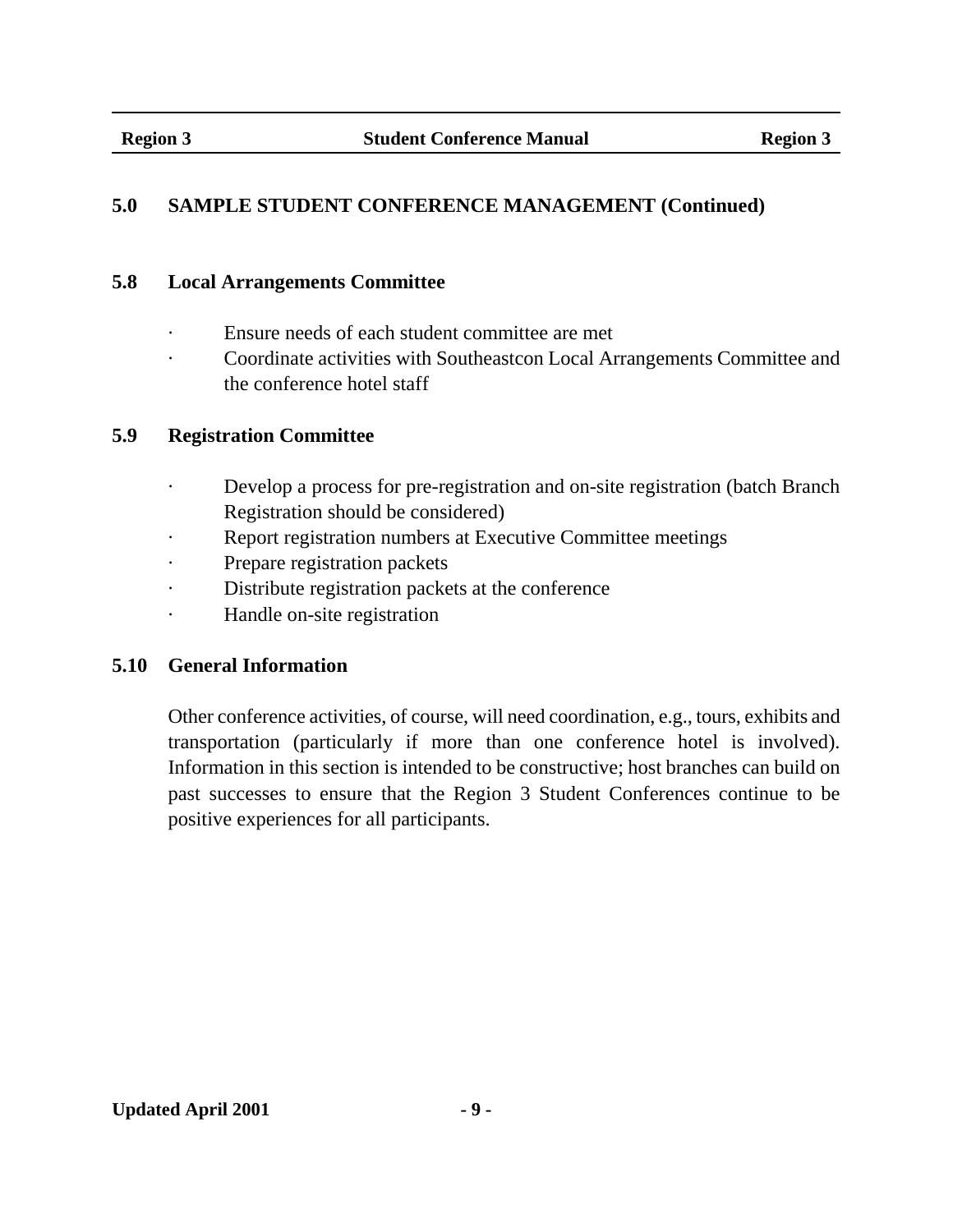## **6.0 SUGGESTED COMMUNICATIONS**

All Region 3 Student Branches need to be kept informed as plans for the Student Conference are developed. Web posting and E-mail are some of the ways to communicate your activities. Please note that all Device Contest rules and rule changes shall be coordinated through the RSAC. The host branch should provide at least 200 copies of each Newsletter to the RSAC for distribution to all Region 3 Student Branches and other IEEE representatives.

#### **6.1 Preliminary Announcement at Preceding Region 3 Student Conference**

#### **6.2 Region 3 Student Conference Announcement**

- 6.2.1 Paper Contest Announcement
- 6.2.2 Device Contest Announcement
- 6.2.3 Major Events Planned

### **6.3 Region 3 Student Conference Updates**

- 6.3.1 Device Contest Refinements
- 6.3.2 Region 3 Travel Policy
- 6.3.3 Other Information

## **6.4 Region 3 Student Conference Advance Registration**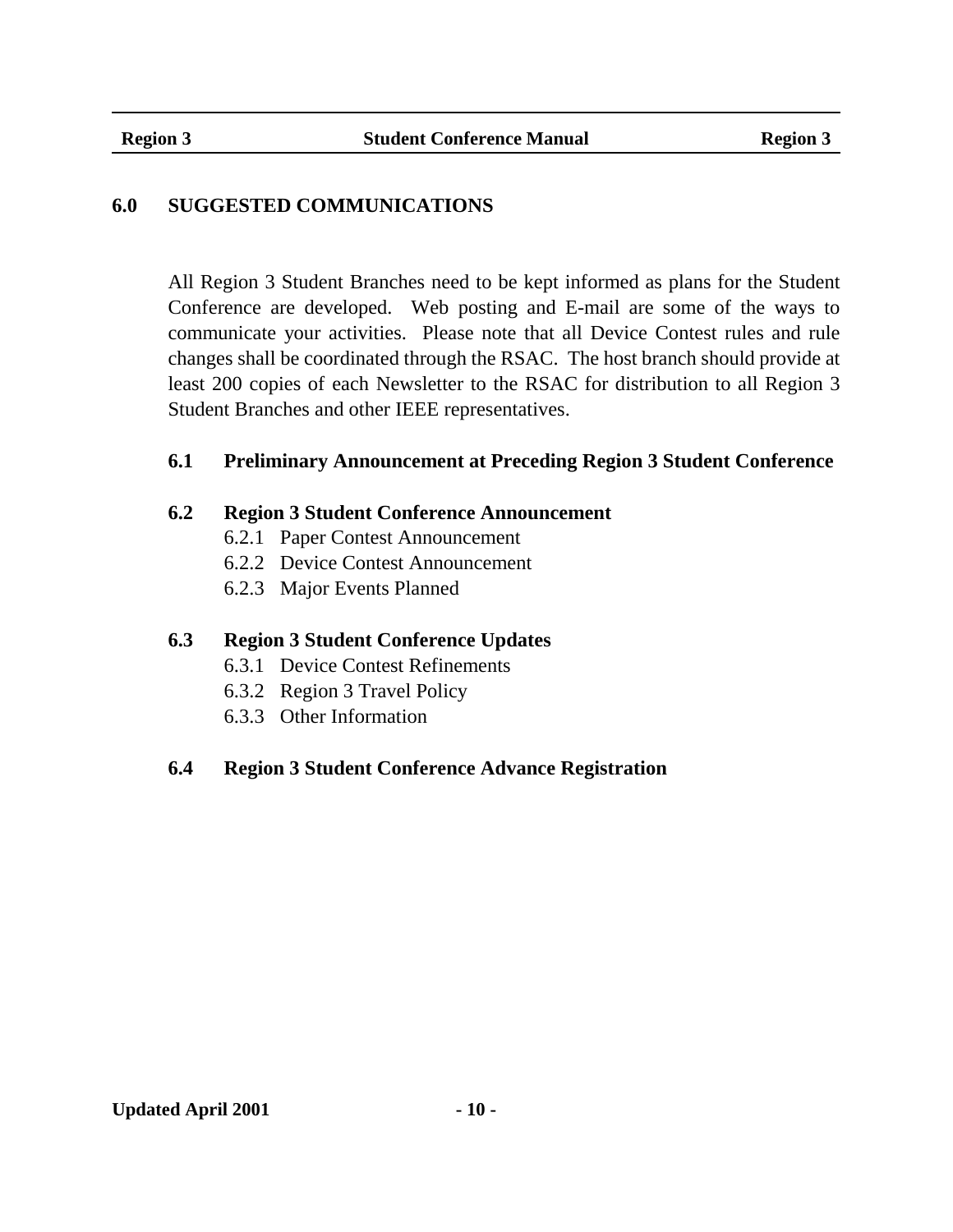## **7.0 CONTESTS AND AWARDS**

Details of various contests associated with the Region 3 Student Conference follow. Note that the Paper Contest is required, the Device Contest is traditional and "Other" Contests are conducted at the discretion of the host branch.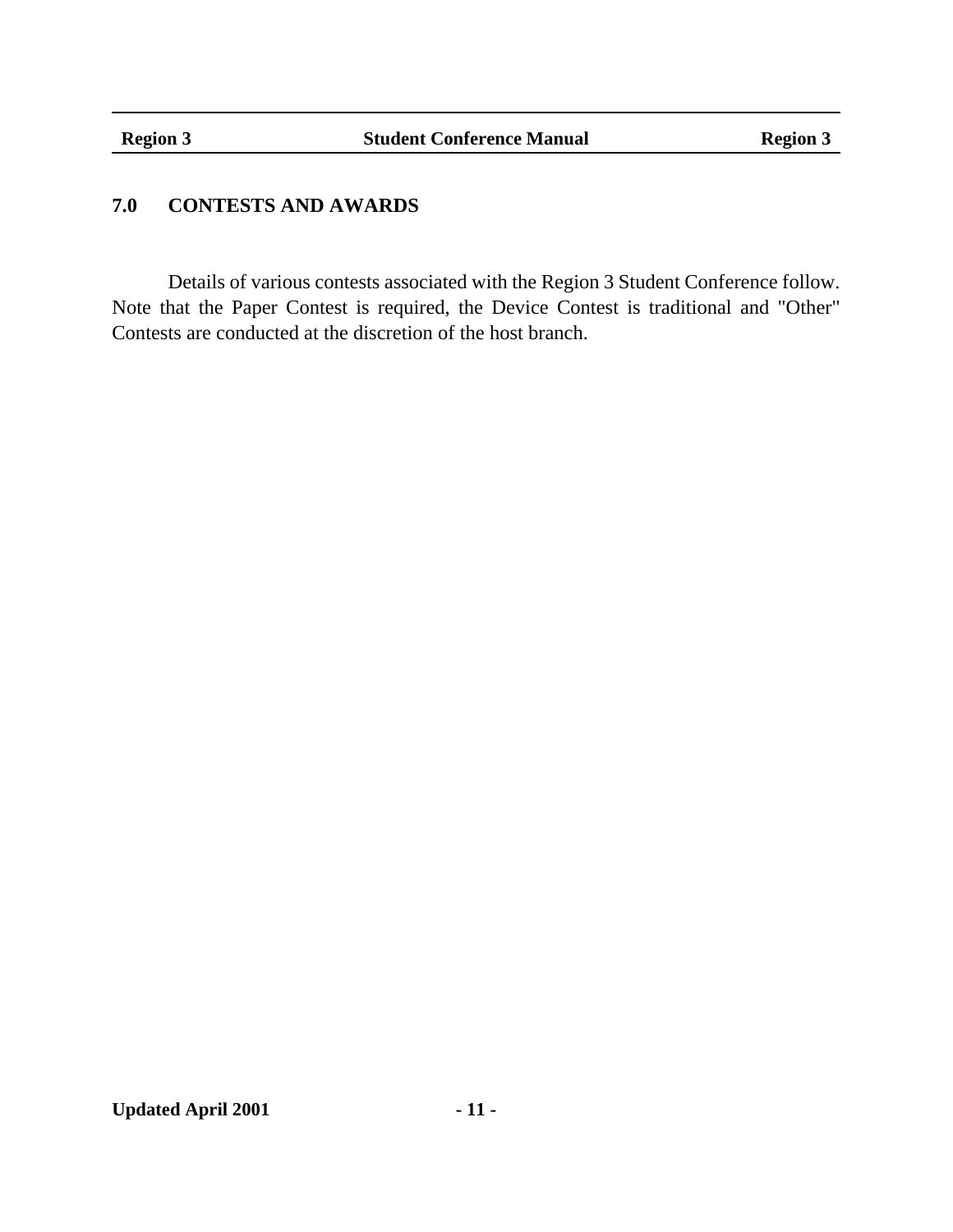## **7.1 PAPER CONTEST**

## **Student Conference 19 IEEE Region 3 Student Paper Competition**

The annual Student Paper competition will be held in *Place and Date* . Each student branch in Region 3 is invited to submit one entry. The guidelines for this competition are discussed below.

### **1. Timetable**

**March 1, 20**  $\therefore$  The entrants must submit e-mail in PDF format a copy of their papers to the Regional Student Activities Chair no later than this date. The e-mail address for the RSAC chair is  $b$ .walcott@ieee.org. A separate cover sheet signed by the branch counselor should be mailed to the RSAC at the following address:

> Bruce L. Walcott, Associate Dean College of Engineering 312 CRMS Bldg. University of Kentucky Lexington, KY 40506-0046 (859) 257-8827 b.walcott@ieee.org

When e-mailing, please use the subject header "IEEE Region 3 Paper Contest Entry". This way, you will be sent message upon receipt of your e-mail.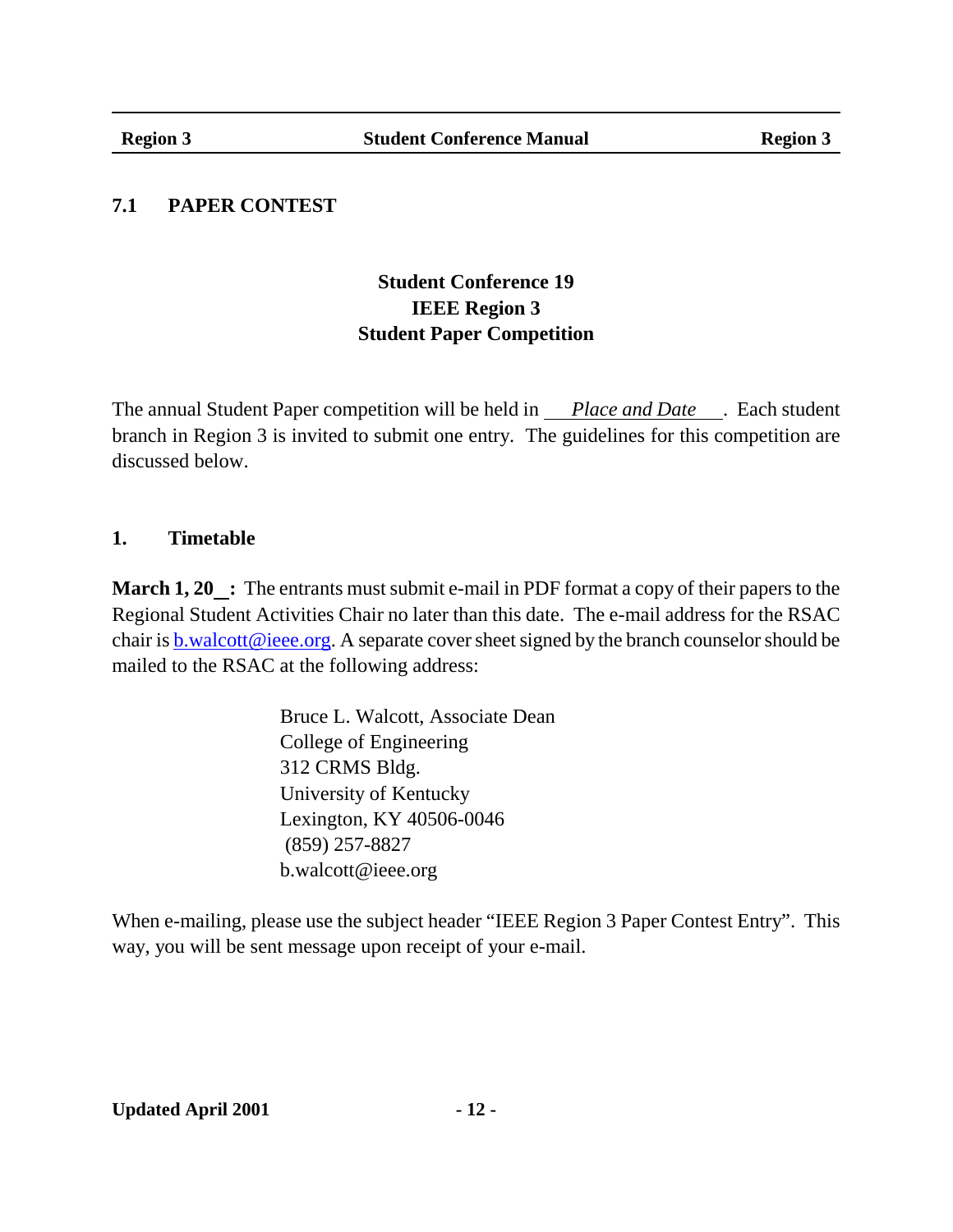**March 21, 20** : Judging of written papers is to be completed by this date. Contestants whose papers are selected to be presented orally will be notified immediately thereafter by the host Counselor or the Regional Student Activities Chair acting for the host Counselor. In order to ensure prompt notification, please include the branch counselor's telephone number in the letter of transmittal.

April  $\Box$ , 20  $\Box$ : Finalists selected must be in *Place* to present their papers.

## **2. Eligibility**

To be eligible to enter a paper in the competition, the author must be a paid-up student member of IEEE in Region 3 at the time that the entry is submitted. The student must also be an undergraduate the Spring term of the year the paper is presented. Multiple authors are permitted up to a limit of three, all of whom must be undergraduate students and IEEE student members.

Any questions regarding eligibility or deviation from prescribed procedures will be decided upon by the members of the judging team present at the competition.

### **3. Prizes**

The Institute Life Member Fund provides funds to the Region for prizes as follows:

| First Place         |   | \$800.00 |
|---------------------|---|----------|
| <b>Second Place</b> |   | \$500.00 |
| Third Place         | – | \$200.00 |

In addition to the first, second, and third place prizes, the school represented by the Author of the first place paper will receive a plaque.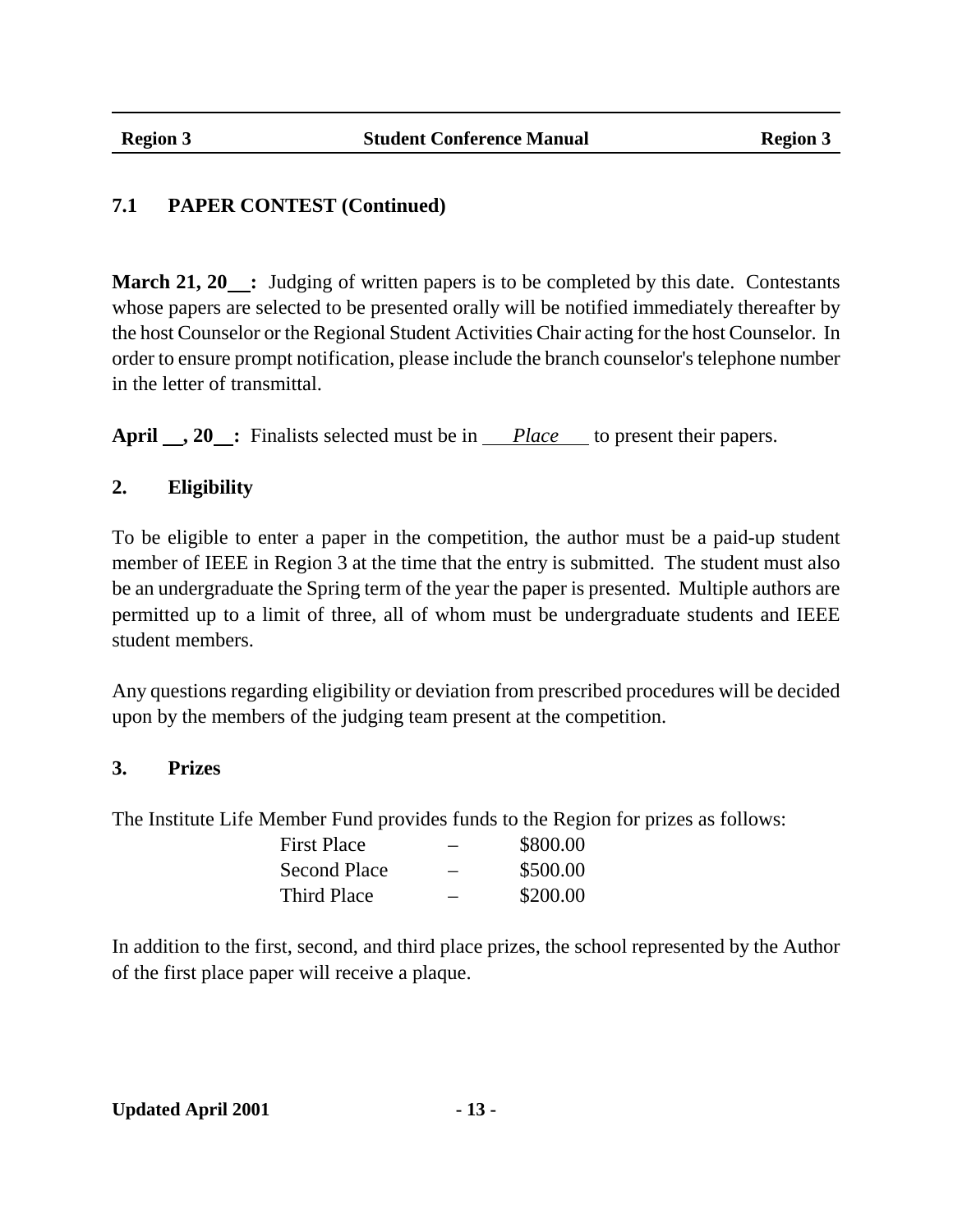#### **4. Written Presentation**

The following is a list of the major parts of a suitable paper. It is intended only as a basic guide in establishing the format.

- a. Cover page (use the format described in Section 7.1.10). The cover page, which contains the author(s) name(s) and the Student Branch affiliation, will be removed before the paper is transmitted to the judges.
- b. Title page (names of persons or schools should not appear on this page see Section 7.1.11).
- c. Abstract (not more than one page)
- d. Introduction
- e. Body of paper
- f. Conclusions and Recommendations
- g. Appendices
- h. References/Bibliography

The paper should be word-processed and put into PDF format for submission to the RSAC for reproduction on 8-1/2" x 11" paper. The pages of the paper must be numbered consecutively. The Introduction, Body, Conclusions, Tables, and Diagrams together may not exceed 15 pages while these sections together with the Appendices may not exceed 20 pages. Judges will penalize those who exceed this length.

Contestants are strongly encouraged to bring additional copies for distribution at the time of the oral presentation. These additional copies need not be in folders.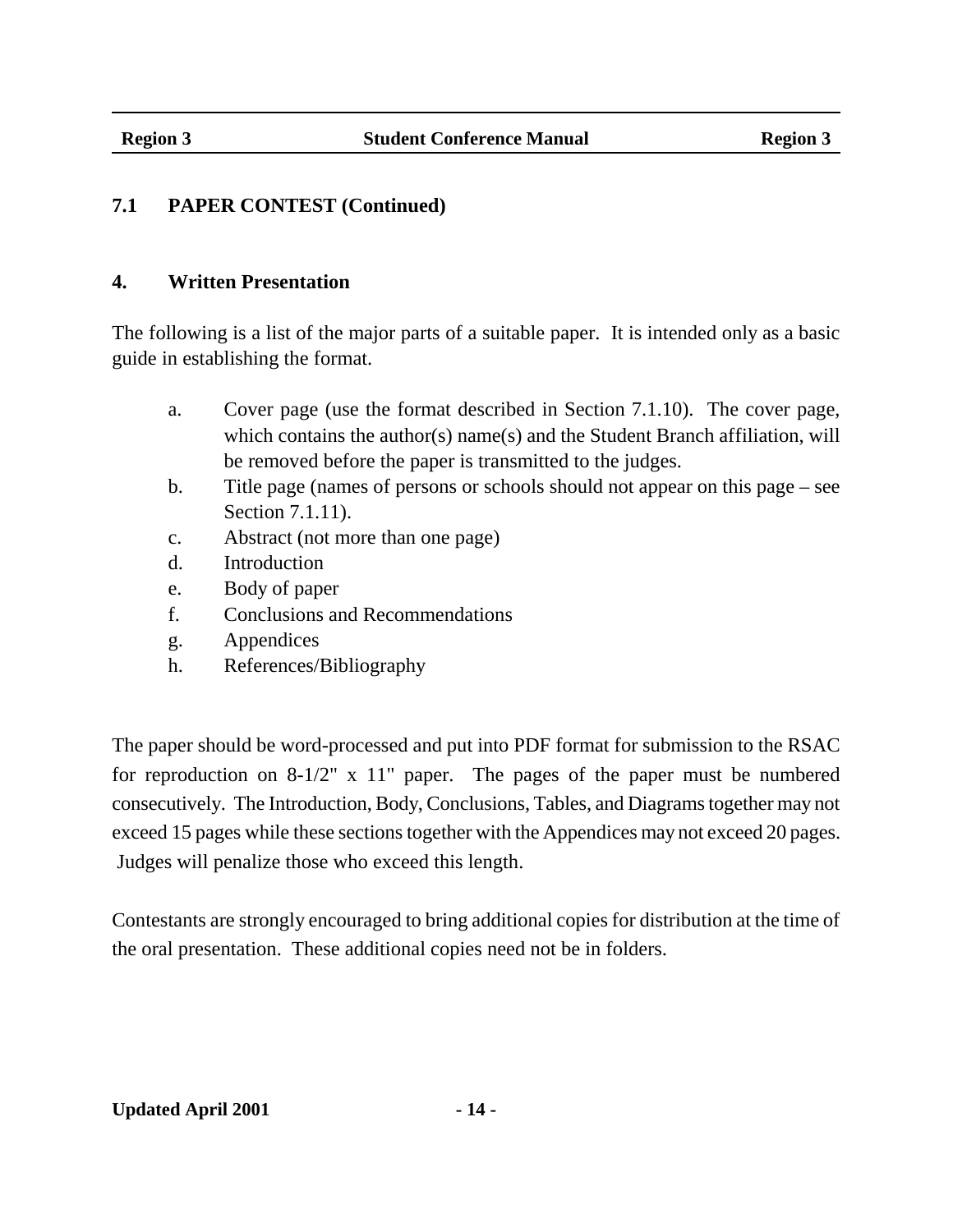## **5. Oral Presentation**

The 10 to 12 highest scoring papers in the written judging will be selected by the RSAC for oral presentation.

Each contestant will have 15 minutes for oral presentation and 5 minutes for a question and answer period. A timekeeper will indicate, by some suitable method, how a contestant's time is progressing and when each of his/her prescribed time periods is completed.

The RSAC will use a random process to determine the order of oral presentation and will endeavor to inform the participating schools of their presentation order prior to the conference.

### **6. Judges**

The basis for the judging is indicated in the following sections. The winners shall be determined from the sum of written and oral scores.

## **7. Written**

There will be three judges of the written papers (See Section 7.1.1.2). They will judge each of the papers independently and send their scores to the RSAC.

### **8. Oral**

Three judges of the oral presentations (See Section 7.1.1.3) and a timekeeper will be selected by the Host Counselor.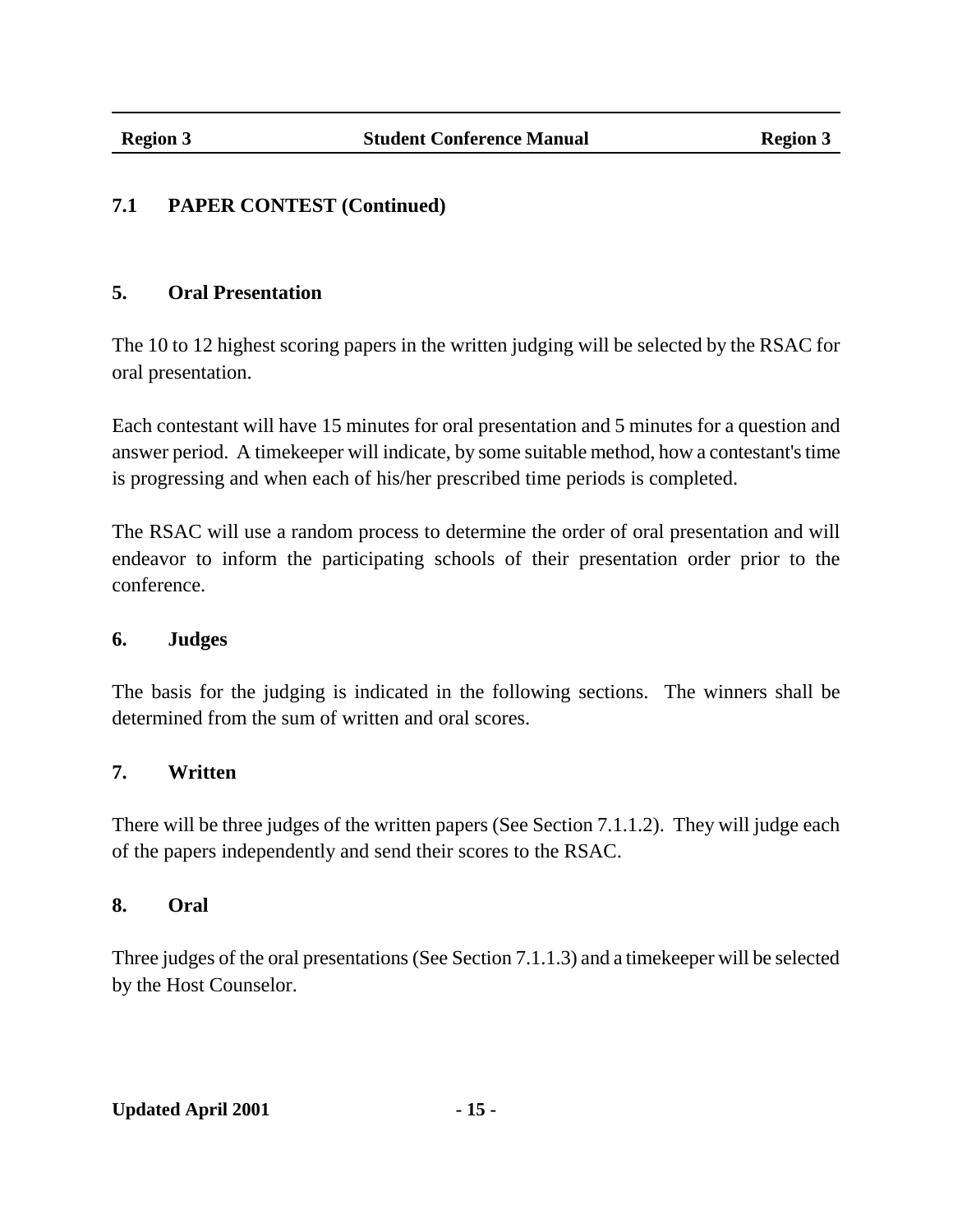## **9. Scoring**

**WRITTEN PRESENTATION (maximum possible score: 56 points)**

|                 | Originality                                                                                                                                                                                                                     | 12 points |  |
|-----------------|---------------------------------------------------------------------------------------------------------------------------------------------------------------------------------------------------------------------------------|-----------|--|
| 1.              | Originality should be interpreted to give credit for results,<br>investigative procedure, and conclusions that are primarily<br>those of the author. A general guidance from the literature is<br>acceptable.                   |           |  |
| 2.              | Originality can be evidenced by an unusual, imaginative, or<br>concise treatment of the subject. Both (1) and (2) should be<br>present to a reasonable degree to receive full credit.                                           |           |  |
|                 | <b>Analytical Treatment</b>                                                                                                                                                                                                     | 16 points |  |
|                 | The fundamental nature of the subject should be clearly revealed, and<br>the component parts of the topic should be carefully related to yield a<br>unified analysis.                                                           |           |  |
| <b>Interest</b> | 12 points                                                                                                                                                                                                                       |           |  |
|                 | The paper should be of engineering interest and a sound engineering<br>reason for considering the subject should be present.                                                                                                    |           |  |
|                 | <b>Mode of Expression</b>                                                                                                                                                                                                       |           |  |
| 1.              | Logical organization of material and clarity of presentation                                                                                                                                                                    | 4 points  |  |
| 2.              | Concise and coherent expression of thoughts                                                                                                                                                                                     | 4 points  |  |
| 3.              | Effective and judicial use of electrical theory                                                                                                                                                                                 | 4 points  |  |
| 4.              | Adequate introduction and closure. The introduction should<br>properly orient the reader for the main body of the material.<br>The closure should include a summary of the writer's<br>contributions, forecast, or conclusions. | 4 points  |  |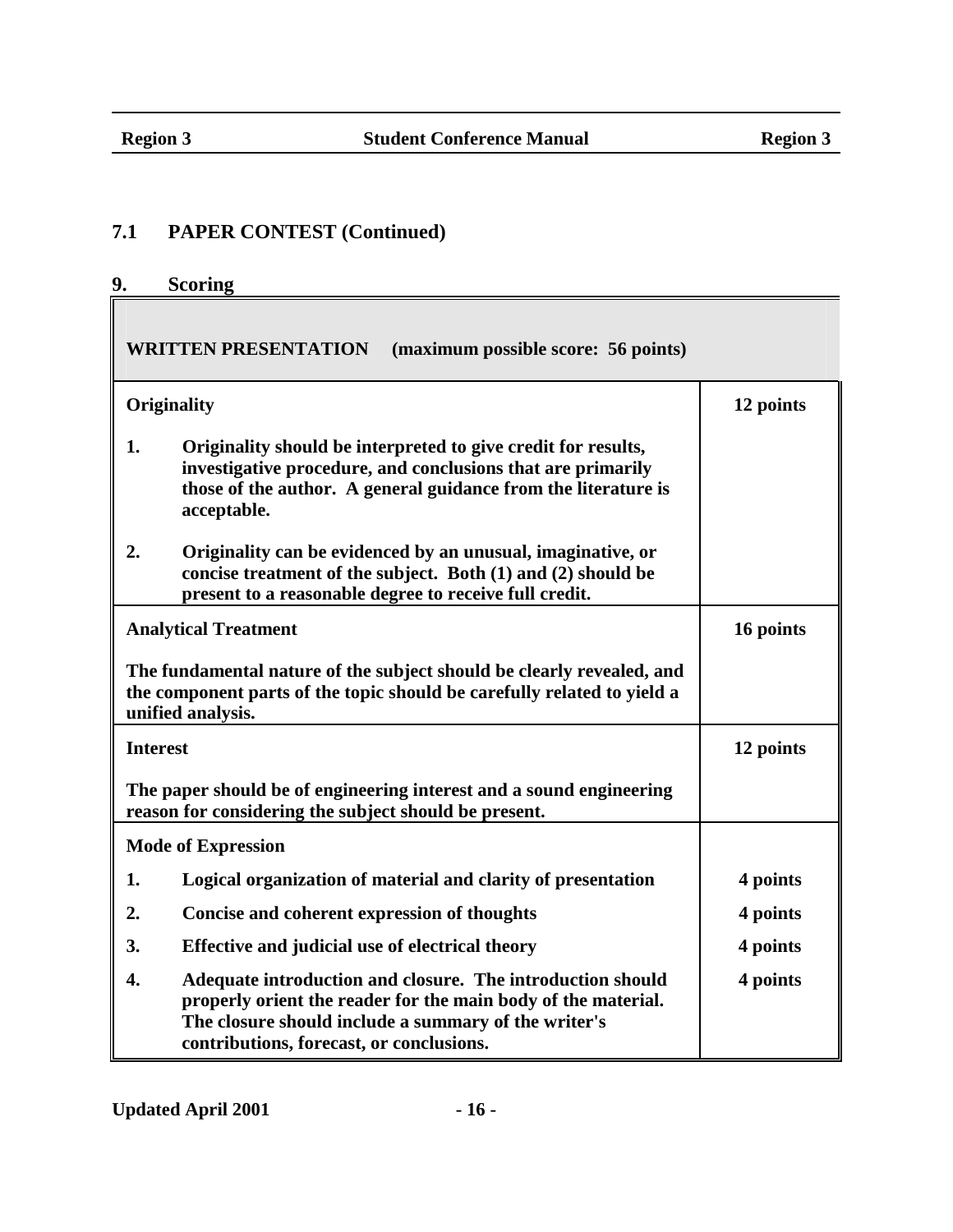## **9. Scoring (continued)**

## **ORAL PRESENTATION (maximum possible score: 44 points)**

| <b>Speaking Techniques</b>                                                                                                                                                                                                                                                | 12 points |
|---------------------------------------------------------------------------------------------------------------------------------------------------------------------------------------------------------------------------------------------------------------------------|-----------|
| The contestant should not be unduly nervous or display<br>annoying mannerisms. Speech should be clear and in good<br>English.                                                                                                                                             |           |
| <b>Style</b>                                                                                                                                                                                                                                                              | 12 points |
| Presentation of material should follow a logical course and<br>should stimulate the thinking of the audience.                                                                                                                                                             |           |
| <b>Introduction and Conclusion</b>                                                                                                                                                                                                                                        | 5 points  |
| Presentation should begin with a proper introduction.<br>Background of the problem should be made clear before<br>proceeding to the main body of the presentation. Conclusions<br>should be briefly summarized.                                                           |           |
| <b>Technical Presentation</b>                                                                                                                                                                                                                                             | 10 points |
| The speaker should exhibit a clear understanding of the topic, of<br>the important related literature, and of the associated electrical<br>theory. The presentation should be technically sound and the<br>fundamental nature of the subject should be clearly described. |           |
| <b>Discussion</b>                                                                                                                                                                                                                                                         | 5 points  |
| The speaker should display a reasonable knowledge of the<br>subject by answering the questions adequately.                                                                                                                                                                |           |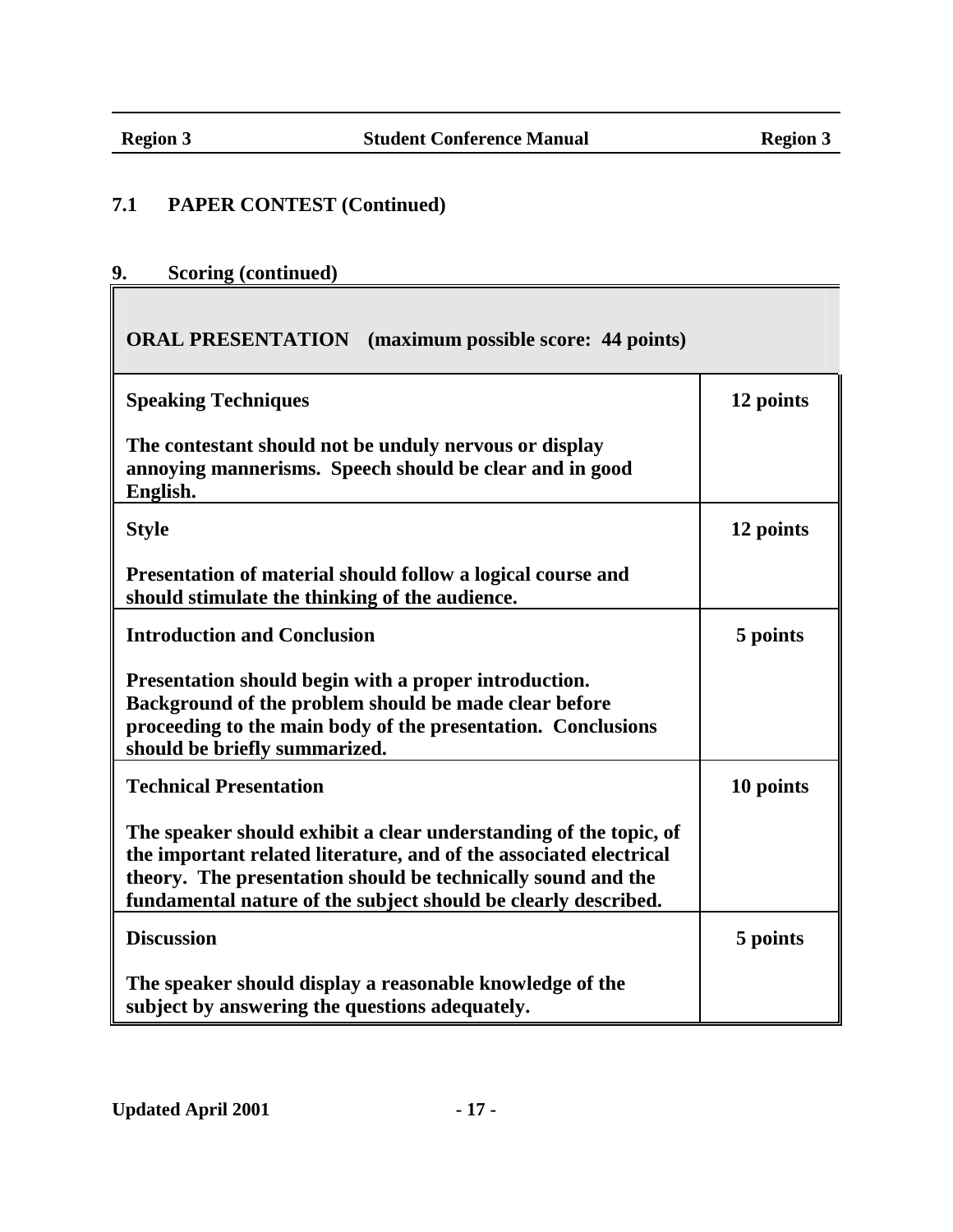**10. Cover Page**

**Name and Mailing Address of School**

#### **TITLE OF PAPER**

**Student's Name**

**Student IEEE Membership Number**

**Submitted for consideration in**

**Region 3, IEEE**

**20 Student Paper Competition**

**Endorsement of Branch Counselor**

**The author(s) of this paper are student members of this IEEE student branch and will still be undergraduate students on April , 20 . This paper is the only entry of our student branch.**

**Signature: Name (Typed): Telephone Number of Counselor: ( )**

Updated April 2001 **- 18 -**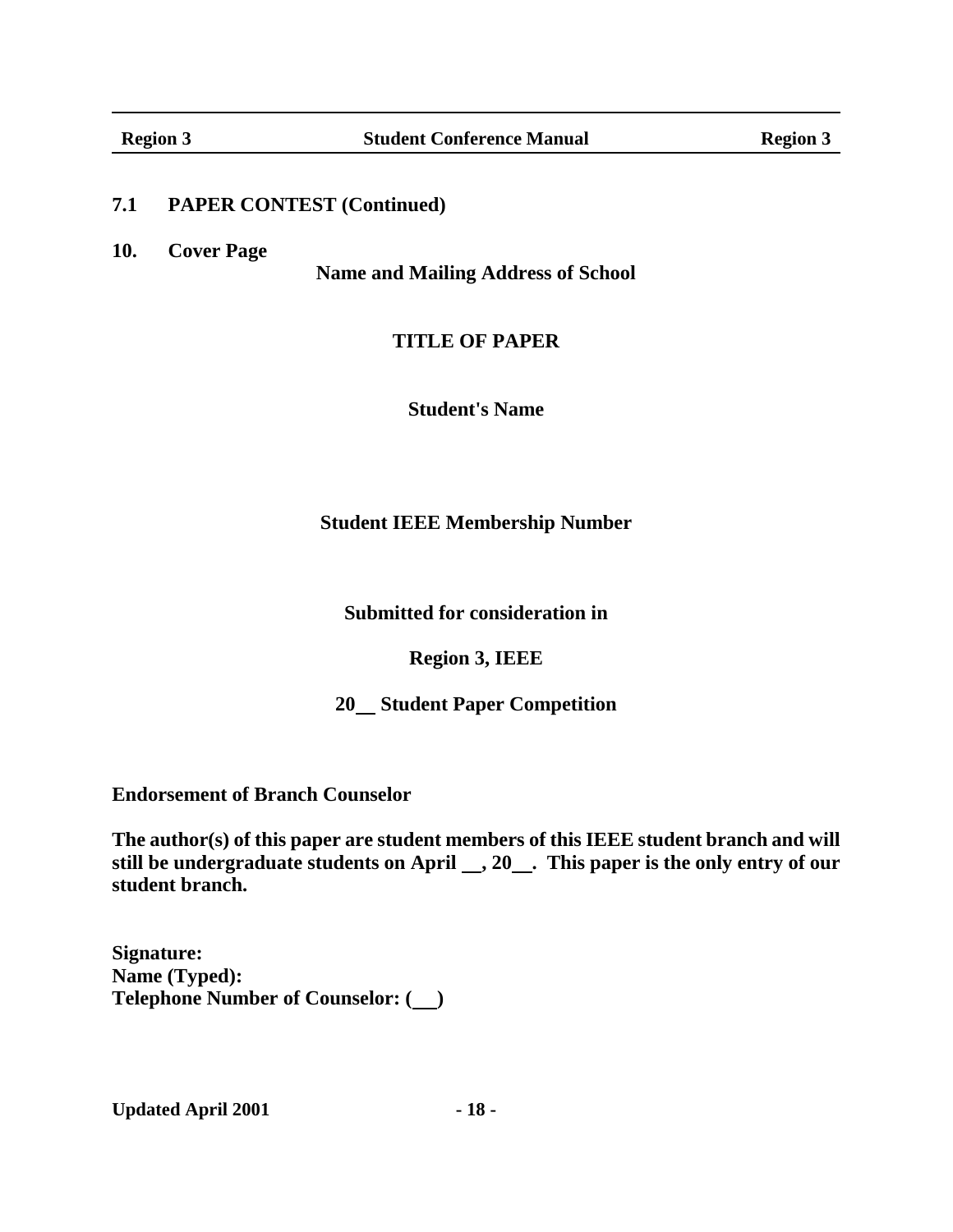**11. Title Page**

### **TITLE OF PAPER**

## **ABSTRACT**

**Give the abstract...**

**Start paper.**

**[NOTE: Be sure that this page DOES NOT have the student's name or school affiliation. Also, be sure that the COVER page with names and affiliations can be removed from the paper prior to sending to the judges.]**

Updated April 2001 **- 19 -**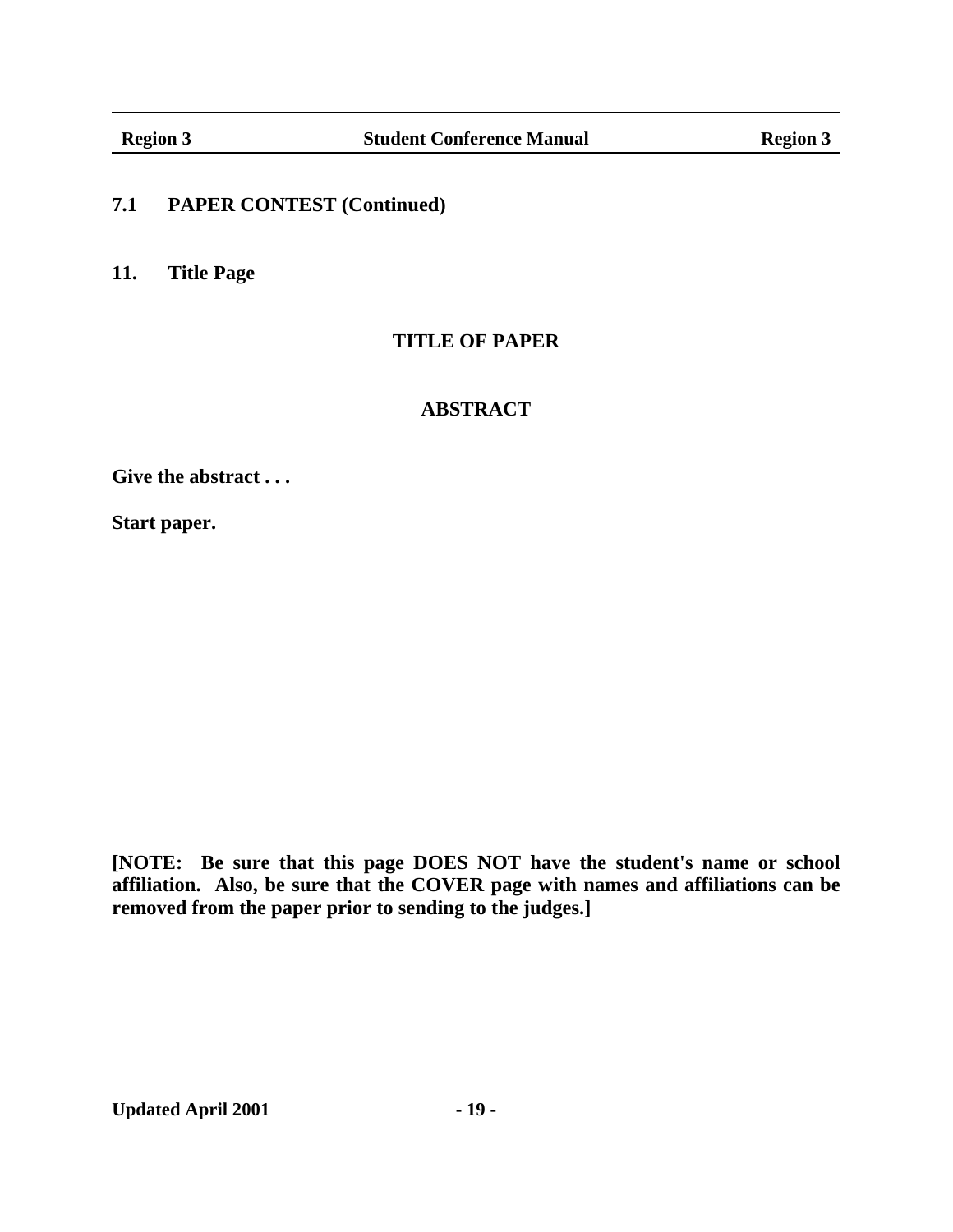#### **7.1.1 General**

**The following general comments are part of the procedures for running the paper contest.**

#### **7.1.1.1Host Counselor or RSAC**

**The RSAC is available to assist the Host Counselor in managing the paper contest. The Host Counselor and the RSAC should decide in the Fall prior to the conference who is to receive the results from the written judges and notify the selected finalists. The Host Counselor is always responsible for deciding what number of papers (10-12) are to be presented.**

#### **7.1.1.2Judges – Written Presentation**

**The judges of the written presentations are usually Branch Counselors at schools that did not submit entries to the paper contest. Usually, the RSAC picks these judges and manages the written portion of the paper contest, notifying the host Branch Counselor and the participants of the results. All papers should be judged by all of the judges.**

#### **7.1.1.3Judges – Oral Presentation**

**The judges of the oral presentations should be working electrical engineers from the local vicinity of the Student Conference. Usually, the host Branch Counselor picks these judges and makes arrangements for their participation. The same set of oral presentation judges should judge all presentations.**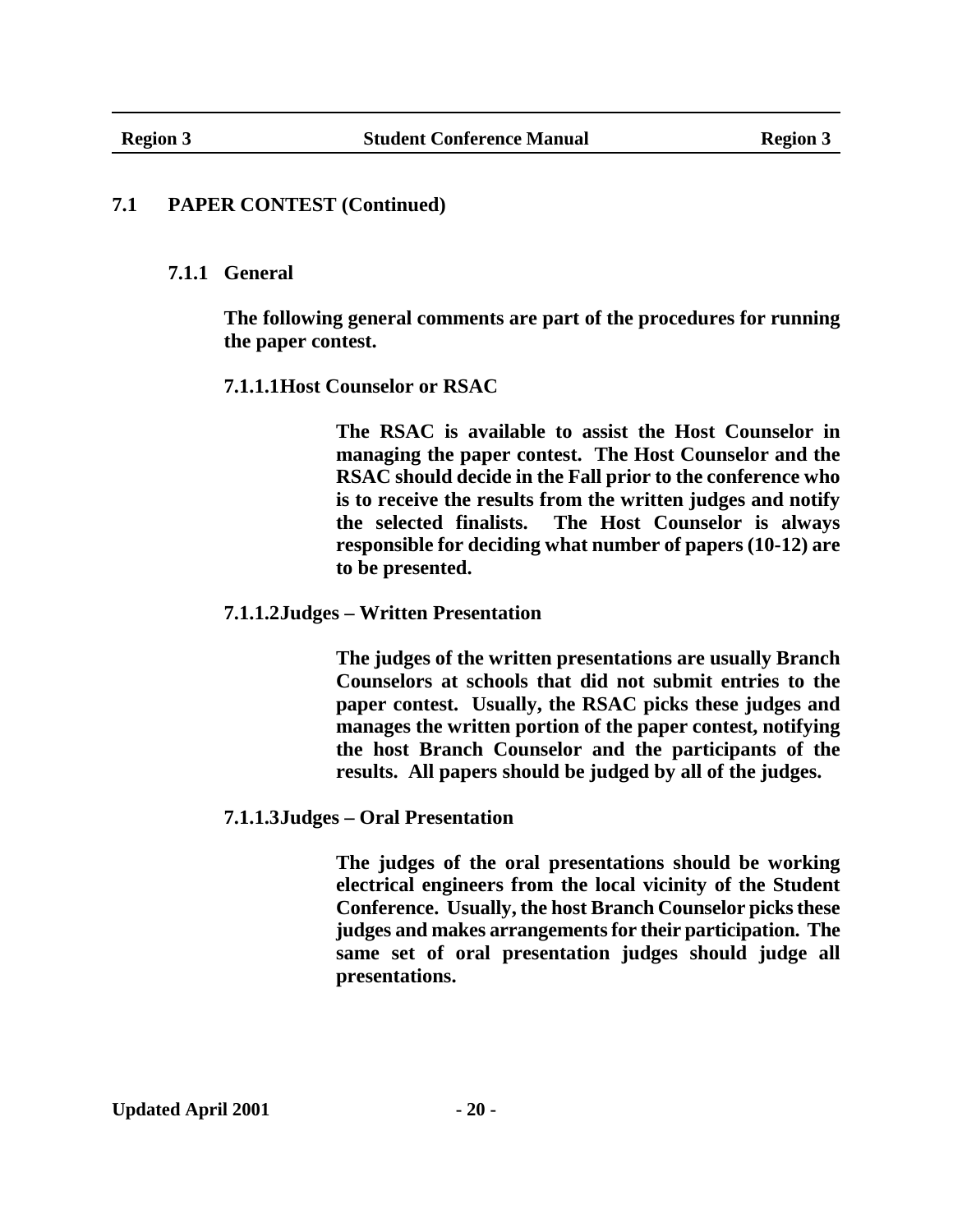**7.1.1.4Alternate Paper Sessions**

**The host branch may wish to have alternate student paper sessions and publish the contest papers and the additional papers. Although participation in an alternate session is encouraged, these students will not be eligible for the monetary awards. Care should be taken not to detract from the Region 3 Paper Contest. Scheduling additional student paper presentations in parallel with the Student Paper Contest has been specifically denied by the Region 3 Student Activities Committee.**

**7.1.1.5Paper Presenter Responsibilities**

**The host Paper Contest Coordinator (and the Branch Counselor) should strongly encourage the paper presenters to arrive at the presentation location 30 minutes prior to the start of the program and to stay while all competing authors make their presentations.**

**7.1.1.6Copies of Student Papers**

**The host branch is responsible for printing several copies of the papers presented by the students. As a minimum, each student author should receive a bound copy of all of the papers, including a Table of Contents.**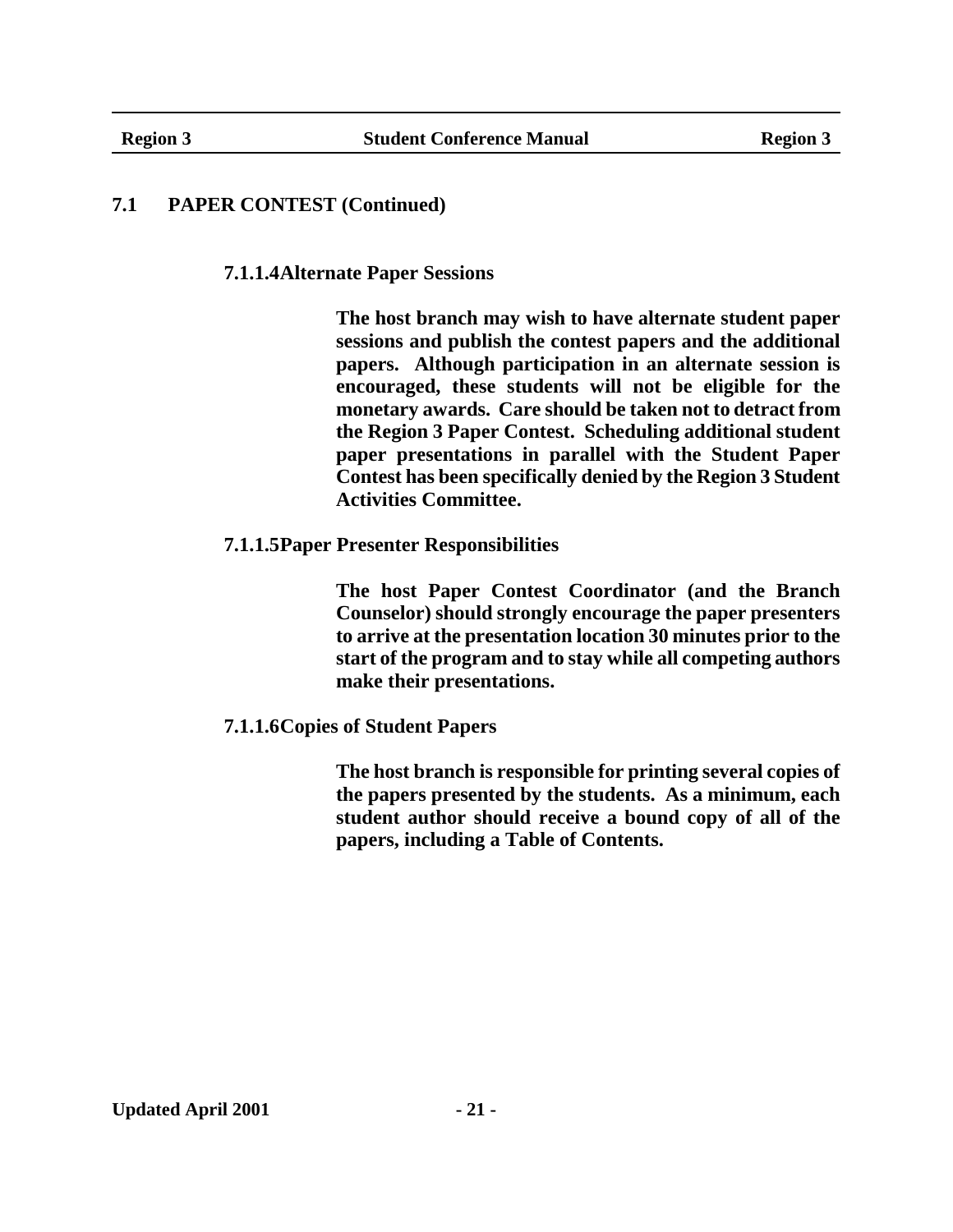## **7.2 DEVICE CONTEST**

### **7.2.1 Introduction**

**The Region 3 Device Contest involves most of the student branches attending the Region 3 Student Conference and, as a result, has become a traditional part of the Conference and of many Student Branch programs. The contest changes every year because new people participate in planning, organizing and conducting the contest and the branches demonstrate creativity with their entries.**

**The host branch has a significant amount of flexibility in choosing the contest and establishing the rules. However, as the contest is developed and later as the students begin to design their entries, a number of potential problems can arise.**

- **· Unintentional ambiguity and misinterpretation of contest rules**
- Unfair problem resolution scheme, where the host branch may **even introduce more ambiguities that make things more difficult for contest entrants**
- Lack of informed referees for resolving problems at the actual **contest**

**To ensure that the contest is fair and equitable to all branches, a Device Contest Committee, charged with the following responsibilities, has been formed.**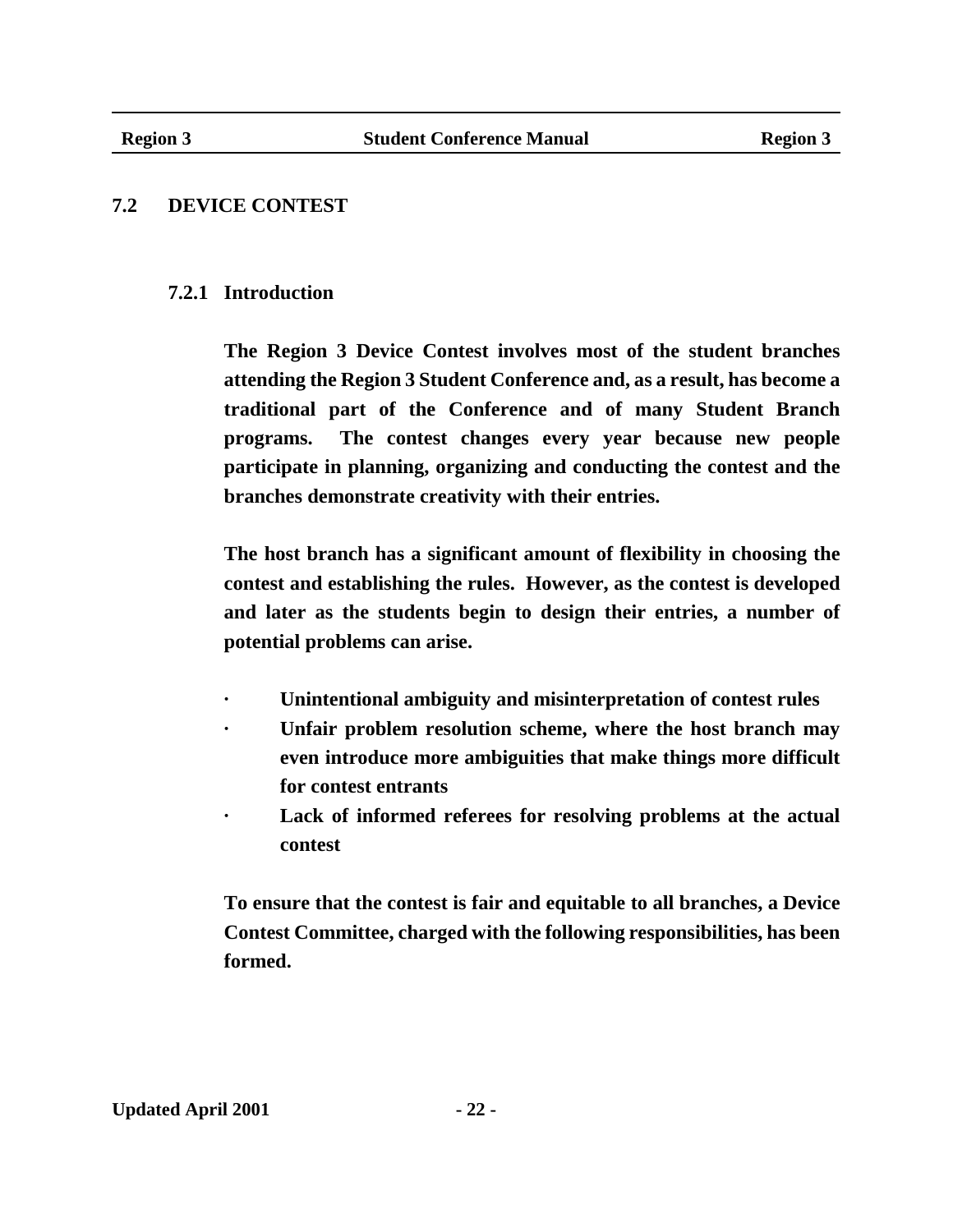#### **7.2.2 Device Contest Committee**

#### **7.2.2.1Purpose**

**The purpose of the Region 3 Device Contest Committee is to assist the Region 3 Student Conference host student branch with the development of the Device Contest by providing a review of the contest rules before distribution and establishing provisions for resolution of ambiguities and other problems after distribution.**

#### **7.2.2.2Committee Organization**

**The Committee shall consist of the Counselors from the Student Branches hosting the two most recent Region 3 Student Conferences, the present host, and the following two Region 3 Student Conferences (if they are known) and the RSAC. If there are less than five (5) committee members, the RSAC shall appoint other Branch Counselors to complete the committee.**

**The RSAC may serve as the chair or appoint a chair for the committee.**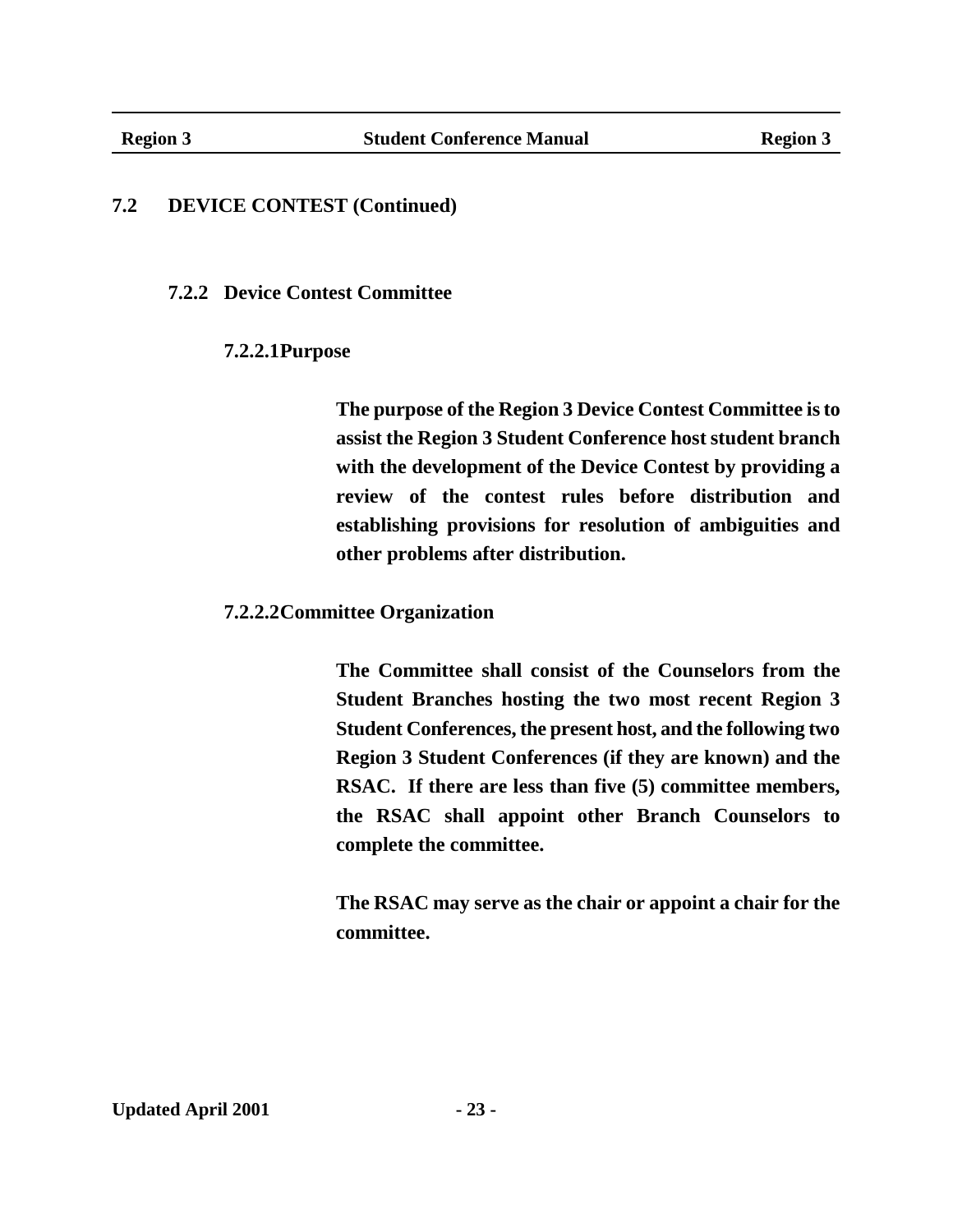**7.2.2.3Rules Approval**

**The host branch shall be responsible for developing the contest concept for their Region 3 Student Conference. A draft of the rules shall be prepared for review by the Device Contest Committee at the Student Conference preceding their conference. The host branch is encouraged to submit a draft of the Device Contest rules to the RSAC prior to the Student Conference. The RSAC shall be responsible for distributing this draft document and for setting a time for the review. Representatives from the host branch shall meet with the Committee.**

**The Committee shall review the rules for safety concerns, ambiguities, degree of difficulty and other issues. The Committee is not to involve itself with the contest theme except as it impacts the listed concerns.**

**If the original draft, or a revised draft, is acceptable, the Committee can decide whether to allow distribution at the current Student Conference. If contest rules issues cannot be resolved at the review meeting, the Committee Chair shall be responsible for ensuring the preparation of an acceptable set of rules.**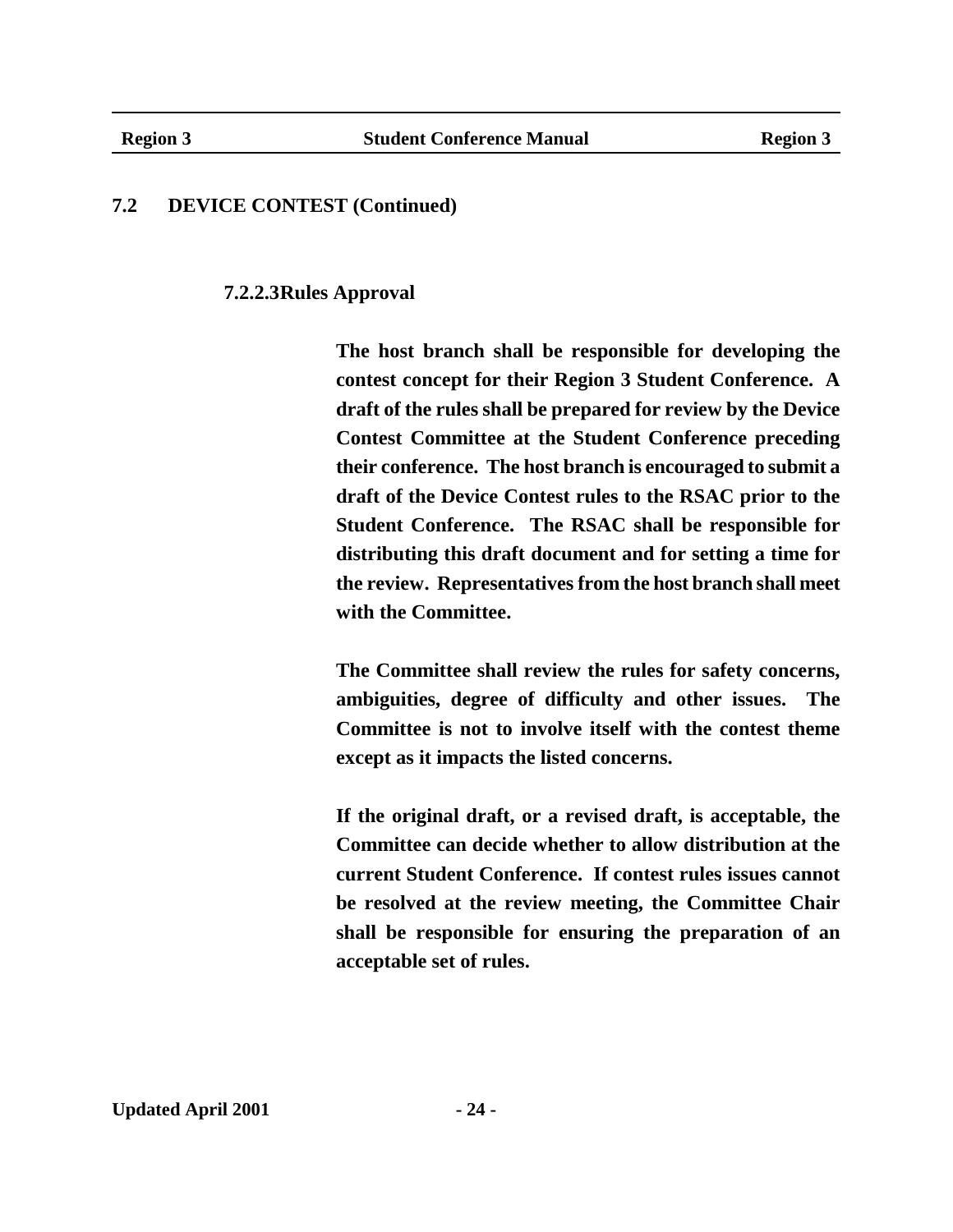## **7.2.2.4Meetings**

**As noted previously, the Committee shall meet each year at the Student Conference. In addition to reviewing contest rules, the Committee shall discuss pertinent and outstanding issues. At that meeting a record of significant actions taken during the preceding year shall be recorded and approved by all members attending, and the committee for the following year shall be formed.**

**To resolve any outstanding issues, the Committee can conduct most of its work by electronic communication (E-mail, telephone, FAX). The Committee Chair shall be responsible for ensuring that all issues are resolved in a timely and efficient manner and, in any case, no later than September 15 preceding the Conference.**

### **7.2.3 General Guidelines**

- **· The primary objective of the contest is to serve as a learning experience**
- **· Host Branch shall not compete**
- **· Avoid flying objects, projectiles, and combustive and explosive devices**
- **· Appropriate school identification and IEEE logos are permitted on the devices, but sponsorship identifications are prohibited**
- **· Decisions of judges are final**
- **· Judges shall enforce the spirit of the rules in addition to the specific rules**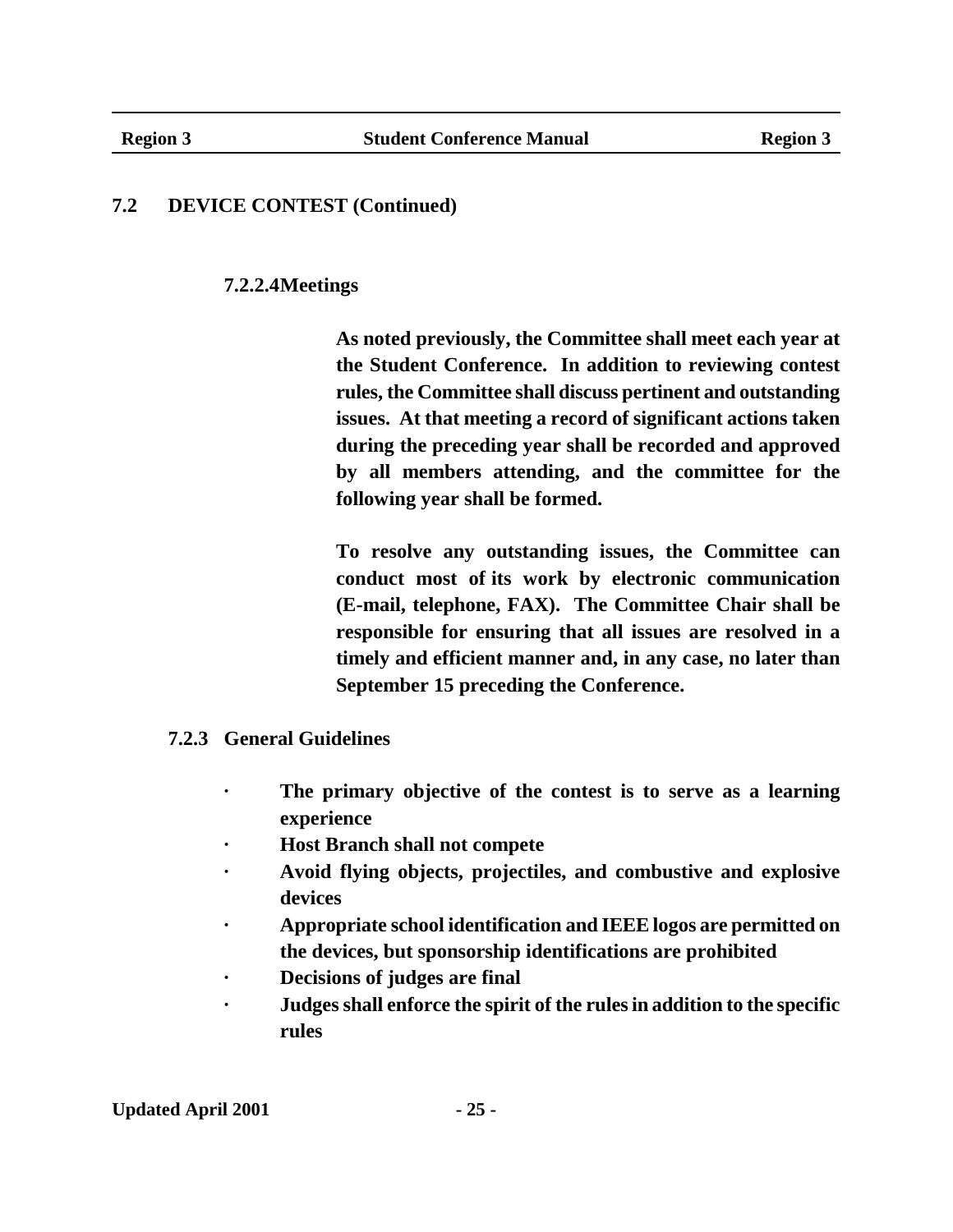#### **7.2.4 Contest Ideas**

- **· Develop clear specifications for the contest that represent sound engineering practice**
- **· Avoid too much complexity**
- **· Consider refining the contest from the preceding year**
- **· Do not assume that continuity exists from one year to the next on the part of competing branches**
- **7.2.5 Establish Mechanisms for Resolving Rules Issues**
	- **· Establish, through the Region 3 Device Contest Committee Chair, a control mechanism for consistent rules clarifications**
	- **· Avoid giving individual answers**
	- **· Include question/answer section in the periodic mailings**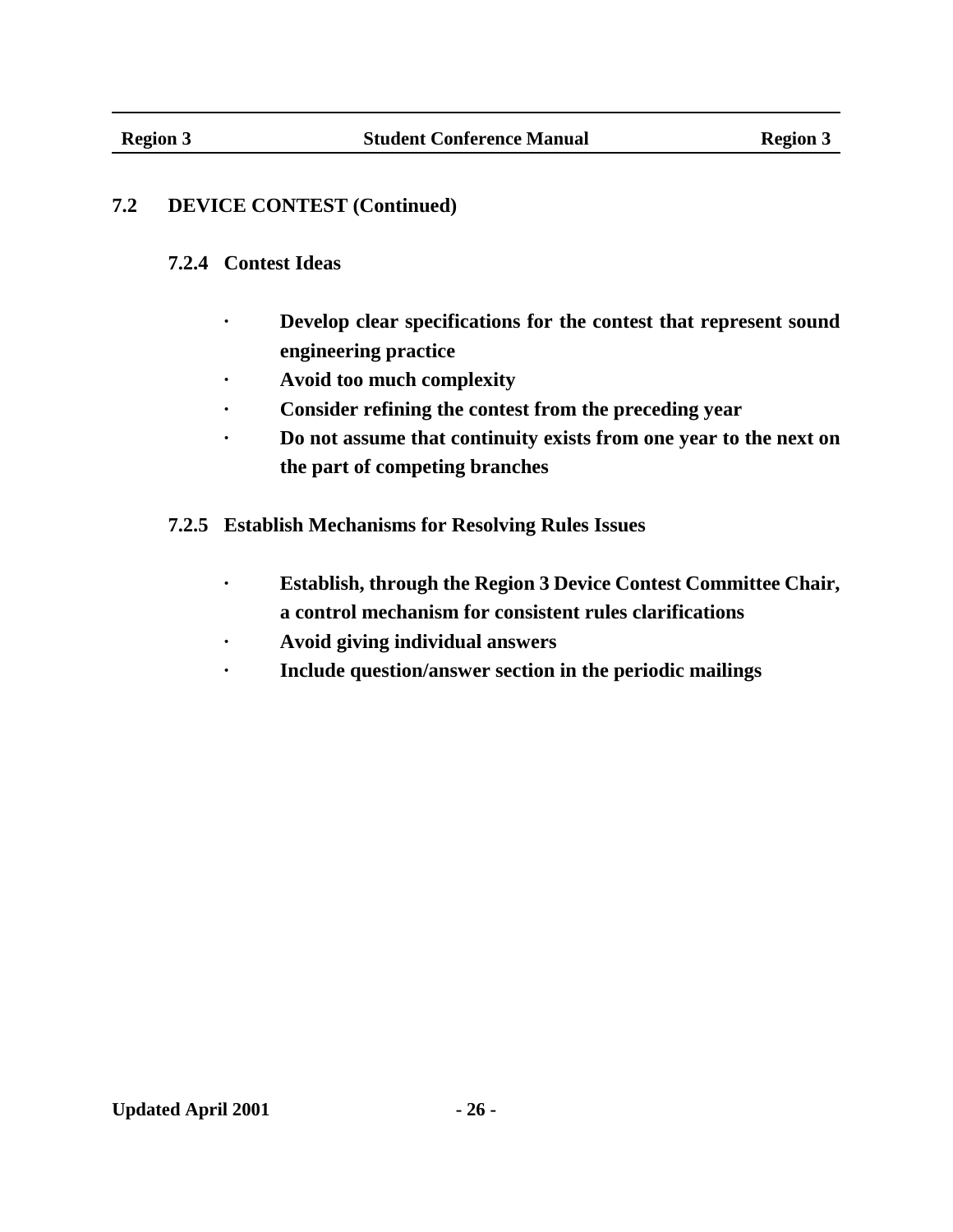## **7.3 "OTHER" CONTESTS**

**The host branch has the option to plan and conduct "other" contests. The main purpose of such contests is to get more students involved in the activities of the Student Conference. These contests should require little or no preparation prior to arriving at the conference, and the rules should be fair and equitable to all participants. The host branch may announce the concept of the contests but probably will not provide details prior to the competition. The host branch is barred from participating in any of these contests.**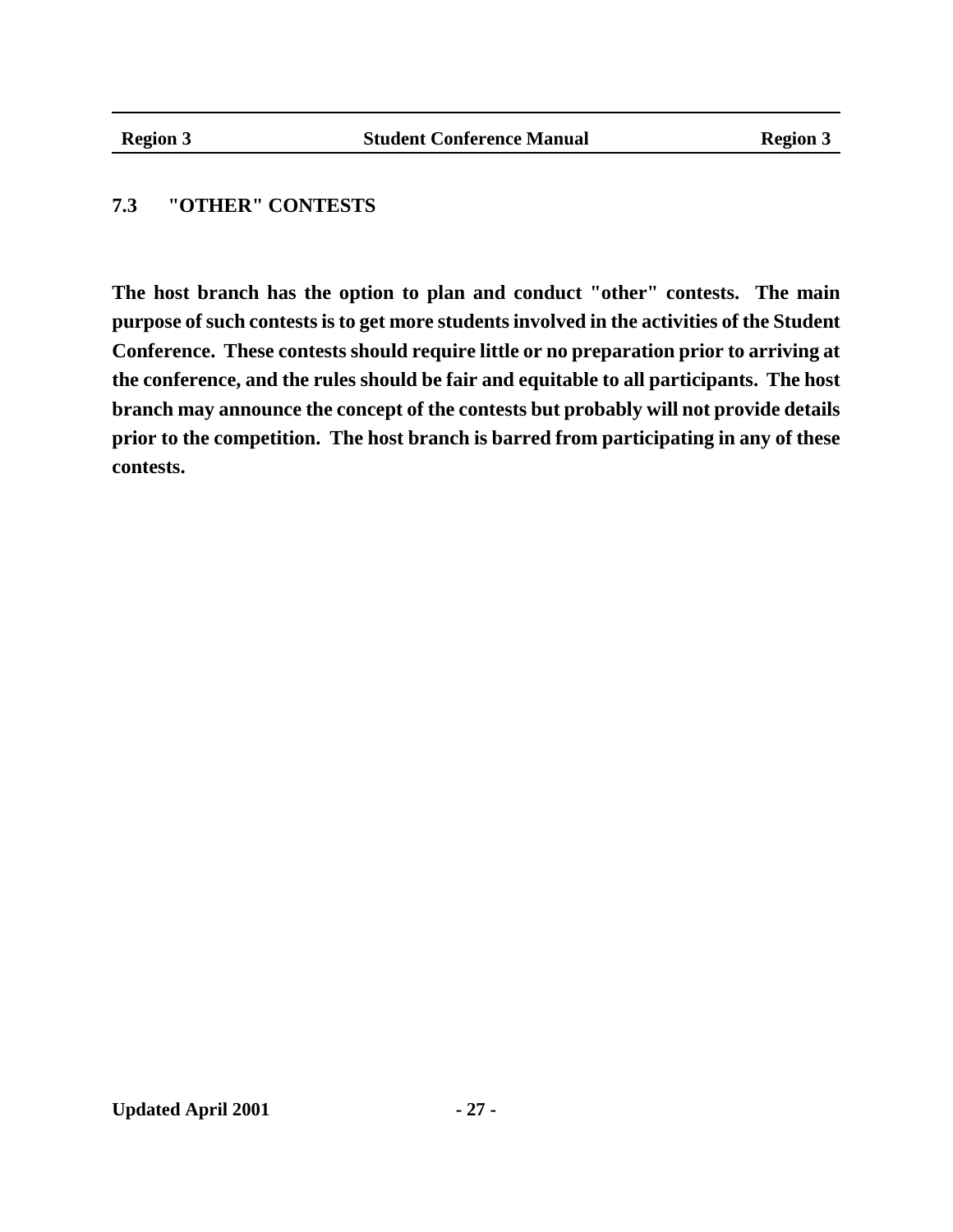#### **7.4 AWARDS**

**Region 3 emphasizes rewarding student members and Student Branches for their contributions each year. A brief summary of the major awards follows.**

**7.4.1 Larry K. Wilson Regional Student Award**

**The purpose of this award is to recognize the student most responsible for an exceptional accomplishment associated with student activities in the region, section or branch. Nominations are due to the RSAC by January 31 each year.**

**7.4.2 Outstanding Branch Counselor/Advisor Award**

**The purpose of this award is to recognize the outstanding faculty counselor or advisor to a student branch for contributions to the IEEE. Nominations are due to IEEE Student Services by February 28 each year.**

**7.4.3 Exemplary Student Branch Award**

**The purpose of this award is to encourage, through public recognition, exemplary Student Branch operation. The Branch nomination package must be received by the RSAC thirty (30) days prior to the Region 3 Annual Student Conference. Details of this award are presented in Appendix A.**

**7.4.4 Student Branch Membership Growth Award**

**This award is presented to the student branch in each region that achieves the highest rate of growth. IEEE Student Services maintains records and informs the winning Region 3 Student Branch in February each year.**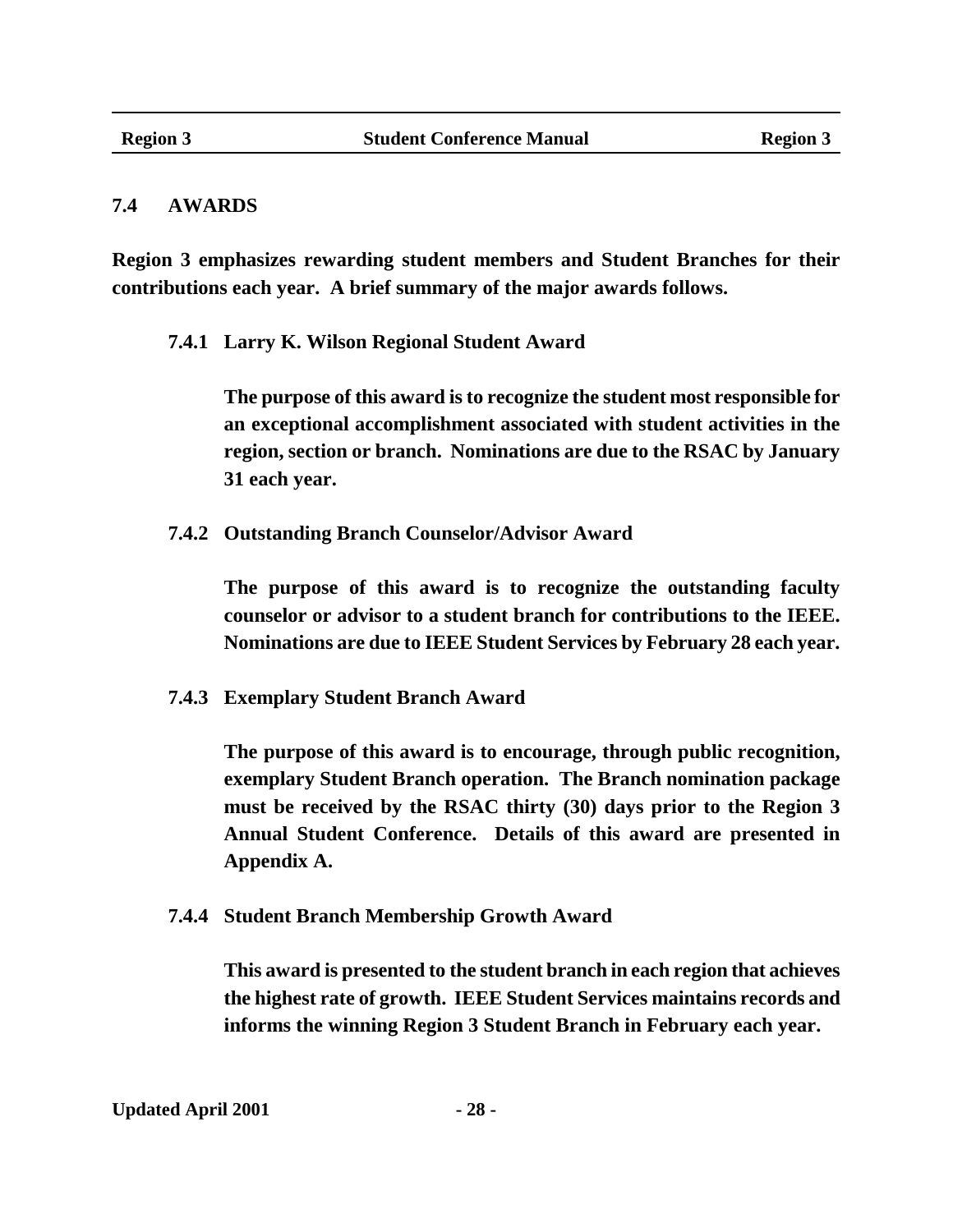#### **8.0 APPLICABLE REGION AND IEEE POLICIES**

**8.1 From Region 3 Bylaws (Article VIII: Student Activities)**

**8.1.1 Student Paper Contest (Section 2)**

**A Student Conference and Paper Competition will be held annually, normally in conjunction with and as a part of, Southeastcon.**

**8.1.2 Student Activities Committee Meeting (Section 3)**

**The Region 3 Student Activities Committee will meet once each year at the Region 3 Student Conference. This meeting should include a Branch Counselor and Chair Workshop and is the responsibility of the Region 3 Student Activities Committee Chair and the Region Student Representative.**

**8.1.3 Responsibilities (Section 4)**

**The host Section for Southeastcon is ultimately responsible for the Student Conference as well, but will normally delegate this responsibility to the Student Branch near the site of the conference. The student program should be planned and conducted by the host branch under the supervision of its Branch Counselor. The Region 3 Student Activities Chair will be available to assist in matters related to the Paper Contest and the Region 3 Student Activities Committee meeting.**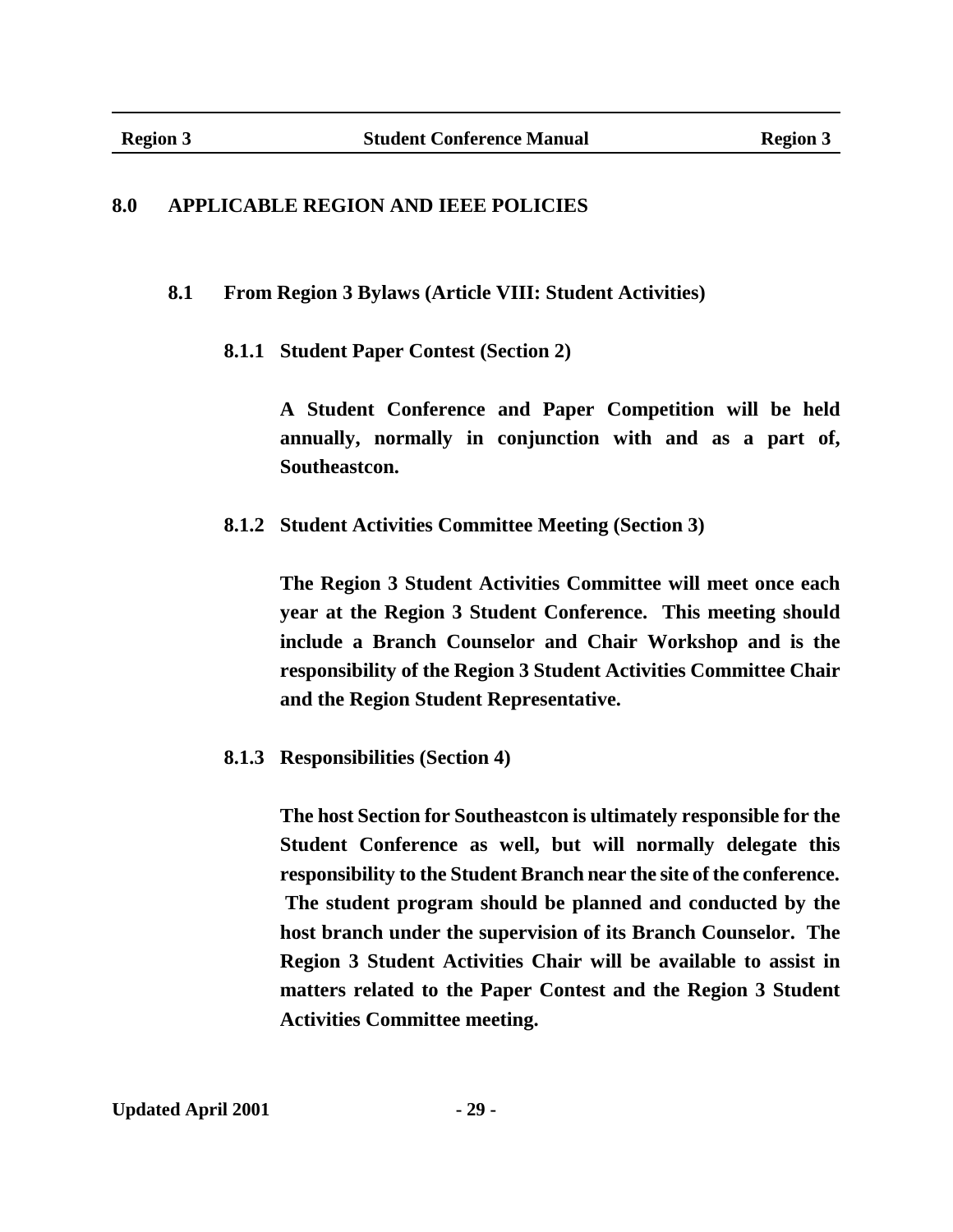#### **8.0 APPLICABLE REGION AND IEEE POLICIES (Continued)**

**8.1.4 Announcement of Conference (Section 5)**

**Announcement should be made of the location of the future Student Conference at the prior annual meetings as soon as the locations are known. This may be done in the form of an invitation at the Student Activities Committee meeting by the Branch planning to be the host.**

**8.2 Registration of Branch Counselors**

**Student branch counselors shall be allowed to register at the student rate provided they attend the Region 3 Student Activities Committee meeting and provided they do not have papers presented in the Southeastcon Conference. Branch counselors are urged to register as normal members if finances permit, especially if they plan to participate in Southeastcon activities.**

**8.3 Use of IEEE Logo**

**The IEEE Logo is a registered trademark of the Institute of Electrical and Electronics Engineers. In order to protect the registration of this trademark, IEEE must strive to ensure that all uses of the IEEE Logo are correct. Be sure that the registered symbol, an R inside a circle, appears in the lower right portion of the symbol and that the IEEE Logo is truly represented. A facsimile which only looks similar can be used as evidence of misuse of the symbol. Student Services in Piscataway, New Jersey can furnish photo-ready masters of the IEEE Logo in various sizes upon request.**

Updated April 2001 **- 30 -**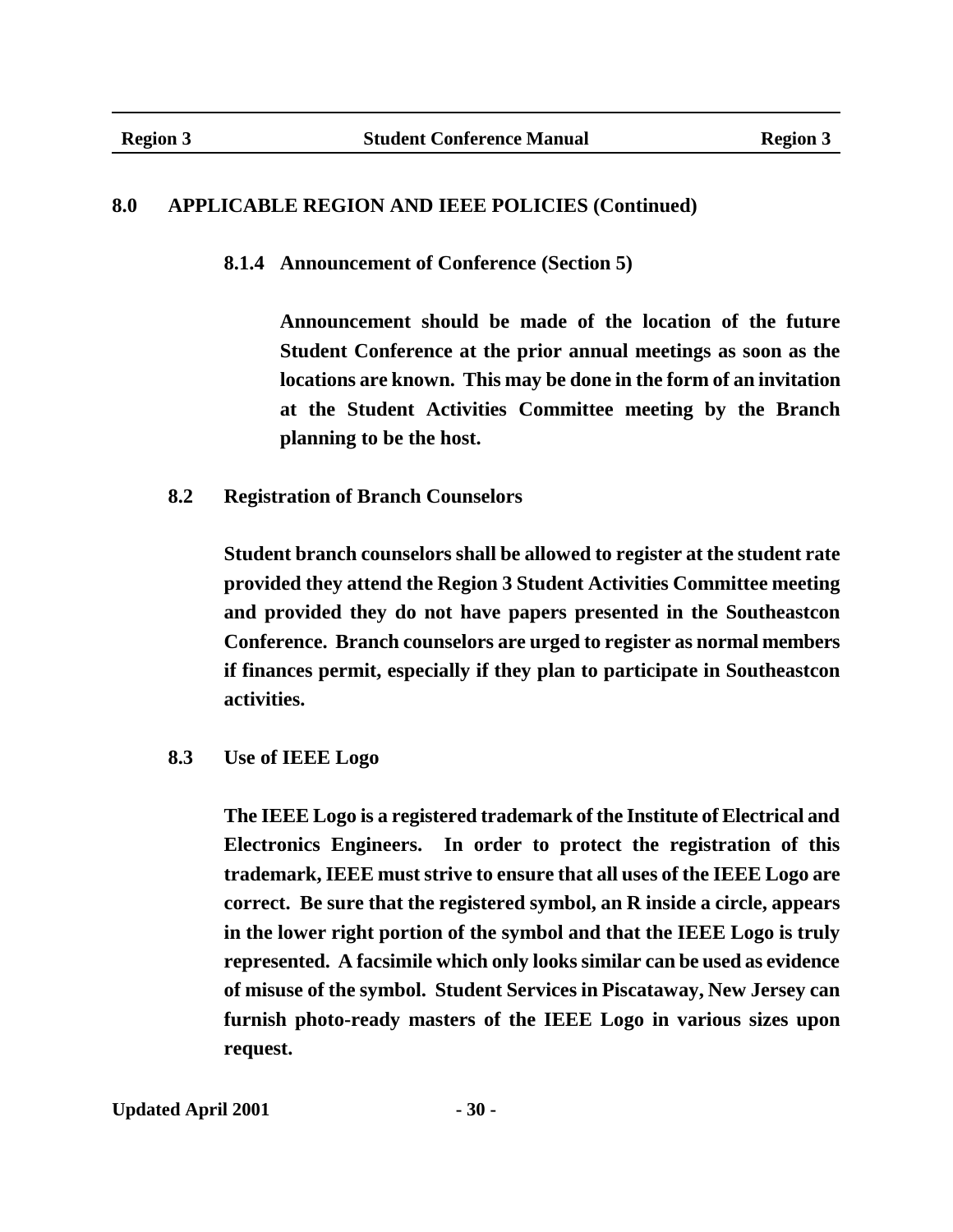## **8.0 APPLICABLE REGION AND IEEE POLICIES (Continued)**

## **8.4 Region 3 Travel Policy**

**Necessary and authorized travel expenses associated with student activities incurred in conjunction with Southeastcon (and the Region 3 Student Conference) will be reimbursed in accordance with the policy and limitations specified herein. Reimbursement as covered below will be made upon submission of the appropriate Region 3 Expense Report for Student Conference form (See Appendix B) to the Regional Student Activities Chair (RSAC).**

### **Mileage:**

- **a) Per Branch: One (1) vehicle allowance at mileage rate equal to that authorized by the IEEE Controller.**
- **b) Expense voucher to be submitted by vehicle owner or Branch Chair, and approved by the Branch Counselor.**
- **c) No air travel for student branches in the continental U.S. will be reimbursed.**
- **d) Air travel for students from student branches where ground transportation is not possible may be reimbursed but only with prior approval of the RSAC and Regional Director.**

**Per Diem (food/lodging/incidentals):**

- **a) Branch Chair at \$35/day, 2.5 days maximum, contingent on attendance at the Branch Chairs Meeting.**
- **b) Branch Counselor at \$35/day, 2.5 days maximum, contingent on attendance of the Region 3 Student Activities Committee Meeting (Branch Counselors).**
- **c) Student Paper participant (one per branch) at \$35/day, 2.5 days maximum.**

Updated April 2001 **- 31 -**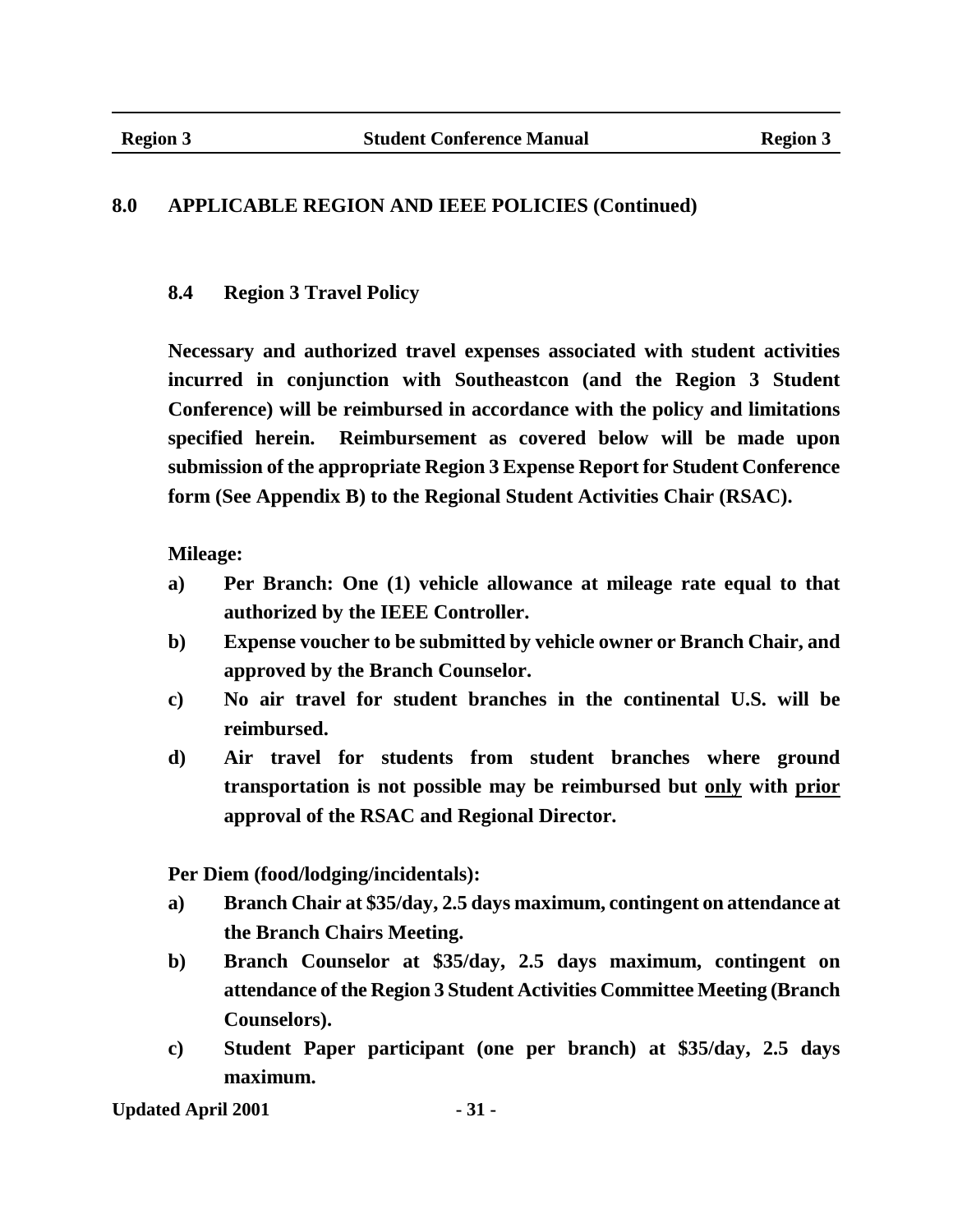## **8.0 APPLICABLE REGION AND IEEE POLICIES (Continued)**

**8.4 Region 3 Travel Policy (Continued)**

**Procedure:**

**Branch Chair and Student Paper participant vouchers are to be approved by the Branch Counselor prior to submission to the RSAC.**

**All expense vouchers are to be submitted to the RSAC, with proper approvals, no later than 30 days after the last day of the Student Conference. The RSAC must submit all expense vouchers to the Region 3 Director within 45 days after the last day of the Student Conference.**

**Note:**

**The Region 3 travel policy is structured to provide support, rather than 100 percent funding to the branch attendees. Branch attendees are encouraged to seek support from their local Section or other IEEE entities, their Universities, Engineering Departments and Engineering Councils, if appropriate, and local industry. Branches that have exhausted additional funding sources may request additional Region 3 support by providing written justification, including a budget, to the Region 3 Director prior to the Student Conference.**

*Student Travel Policy Revised: April 5, 2001*

Updated April 2001 **- 32 -**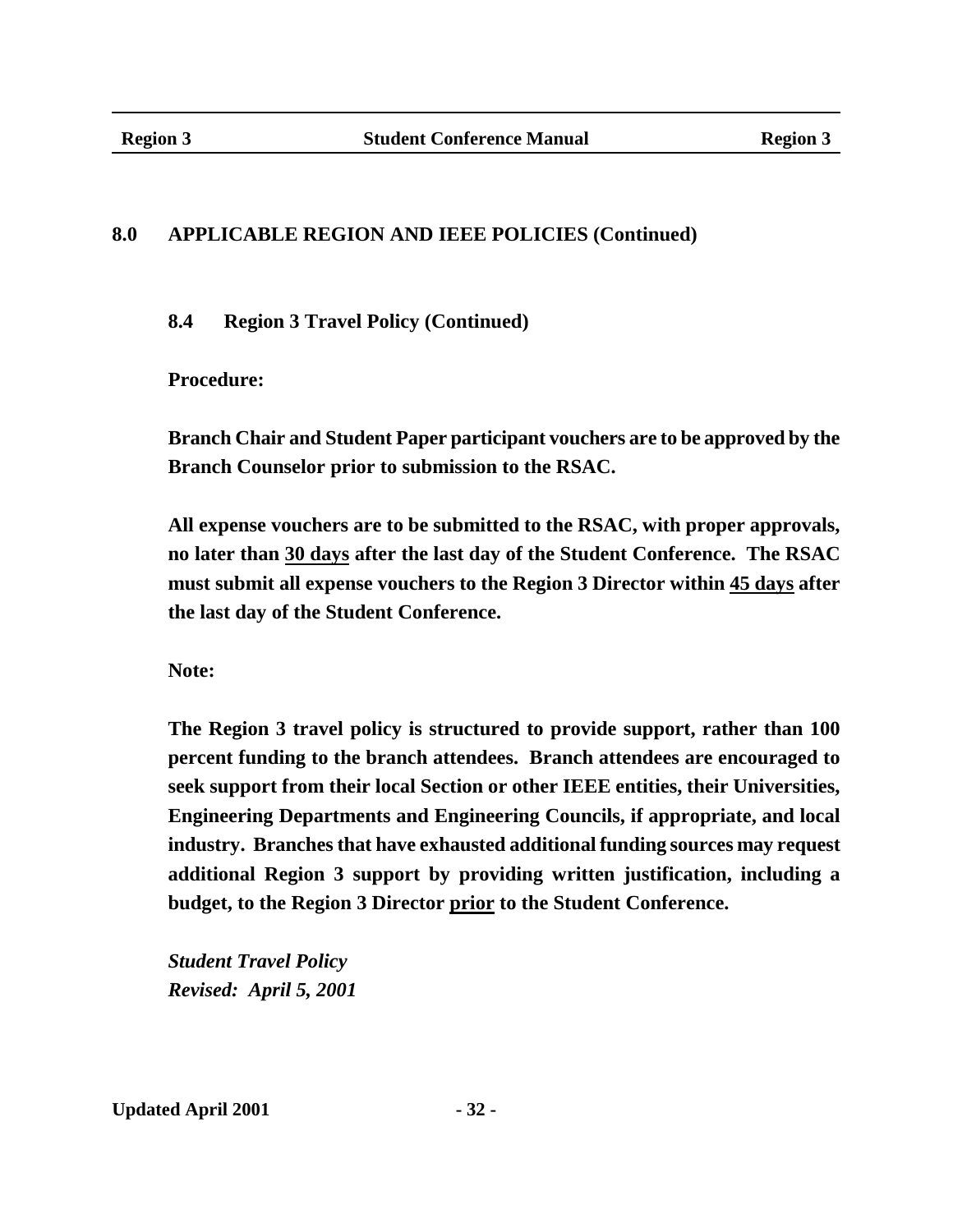## **9.0 HISTORY OF THE REGION 3 STUDENT CONFERENCE**

## **9.1 Region 3 Conferences**

| Year | <b>Student Branch</b>                                                             | <b>City</b>              | <b>Branch</b><br>Counselor             | <b>Student</b><br>Chairman                                       | <b>Web Page</b>                                                                          |
|------|-----------------------------------------------------------------------------------|--------------------------|----------------------------------------|------------------------------------------------------------------|------------------------------------------------------------------------------------------|
| 2002 | <b>University of</b><br><b>South Carolina</b>                                     | Columbia,<br><b>SC</b>   | John<br><b>Bowles</b>                  | <b>Tan McGill</b>                                                |                                                                                          |
| 2001 | Clemson,<br><b>University</b>                                                     | Clemson,<br><b>SC</b>    | John<br>Komo                           | Randy<br><b>Collins</b>                                          | http://www.car<br>ol.net/ieee/seco<br>n2001/                                             |
| 2000 | <b>Tennessee</b><br><b>Technical</b><br>University                                | Nashville,<br>TN         | Jeffrey R.<br>Austen                   | <b>Byron</b><br>Young                                            | http://www.ew<br>h.ieee.org/reg/3<br>/southeastcon2<br>000/                              |
| 1999 | <b>University of</b><br>Kentucky                                                  | Lexington,<br>KY         | <b>Bruce</b><br><b>Walcott</b>         | <b>Kristi</b><br><b>Maggard</b><br><b>Chris</b><br><b>Bowles</b> | http://www.en<br>gr.uky.edu/stu<br>dent.orgs/IEE<br>E/SouthEastC<br>ON_99/index.h<br>tml |
| 1998 | <b>University of</b><br><b>Central Florida</b>                                    | Tampa, FL                | Dr. Takis<br><b>Kasparis</b>           | Mr. Sean<br>Ortiz                                                | http://www.ece<br>.engr.ucf.edu/s<br>econ98/main.ht<br>ml                                |
| 1997 | <b>Virginia</b><br>Polytechnic<br><b>Institute and</b><br><b>State University</b> | Blacksburg,<br><b>VA</b> | <b>Jeff</b><br><b>Scruggs</b>          | <b>Christine</b><br>Learn                                        | http://filebox.v<br>t.edu/org/ieee/s<br>econ97/index.h<br>tml                            |
| 1996 | <b>University of</b><br><b>South Florida</b>                                      | Tampa, FL                |                                        | <b>Joey Duvall</b>                                               |                                                                                          |
| 1995 | <b>North Carolina</b><br><b>State University</b>                                  | Raleigh,<br><b>NC</b>    | <b>Hatice</b><br><b>Ozturk</b>         | <b>Kevin Gard</b>                                                |                                                                                          |
| 1994 | Florida<br><b>International</b><br>University                                     | Miami, FL                | Osama<br><b>Mohamme</b><br>$\mathbf d$ | <b>Elise</b><br><b>Jakubzick</b>                                 |                                                                                          |
| 1993 | <b>University of</b><br><b>North Carolina</b>                                     | Charlotte,<br>NC         | <b>Siva</b><br><b>Simanapall</b>       | <b>Natalie</b><br>Little                                         |                                                                                          |

Updated April 2001 **- 33 -**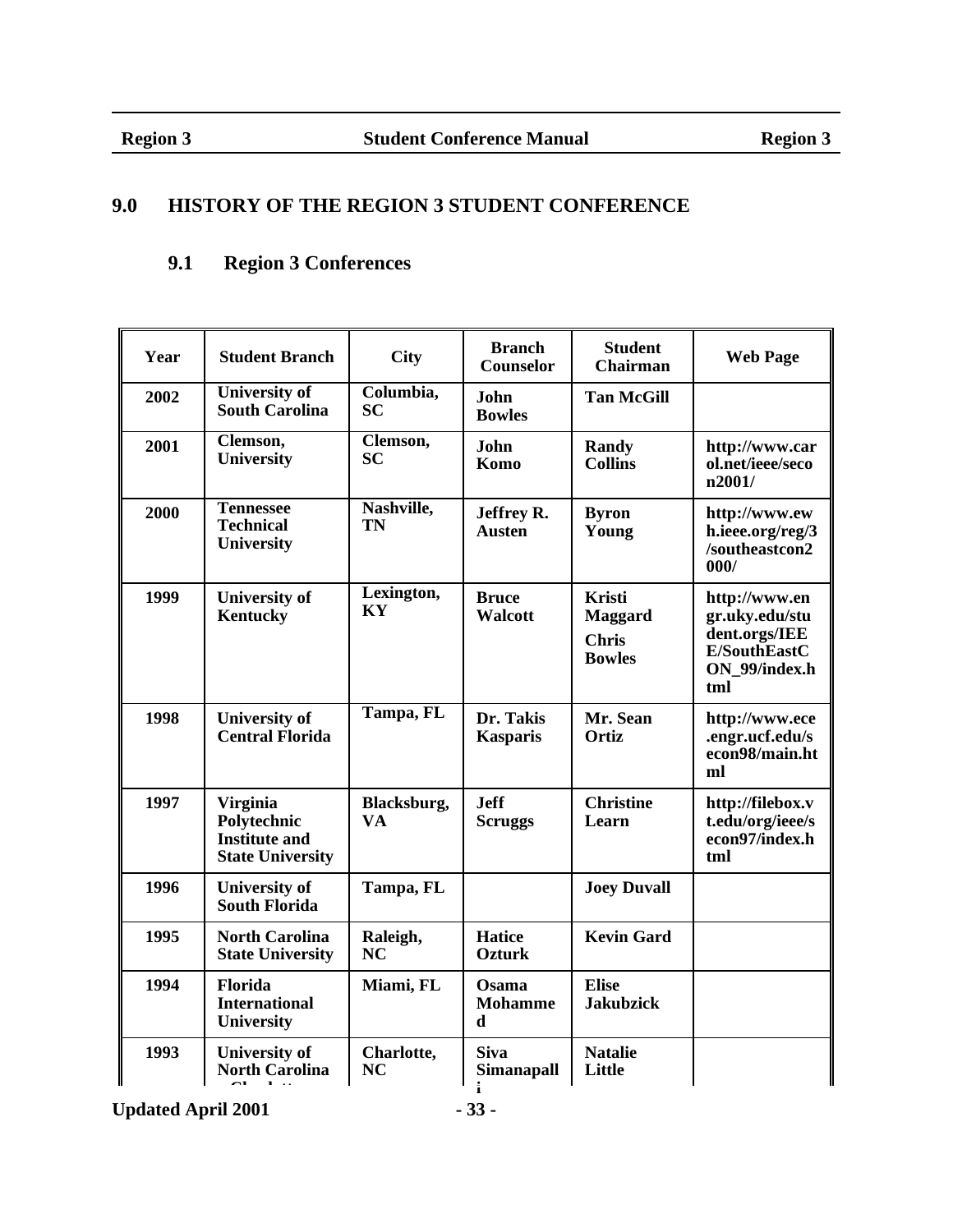#### Region 3 Student Conference Manual Region 3

| Year | <b>Student Branch</b>                                                                   | <b>City</b>                  | <b>Branch</b><br>Counselor                                       | <b>Student</b><br>Chairman                                       | <b>Web Page</b> |
|------|-----------------------------------------------------------------------------------------|------------------------------|------------------------------------------------------------------|------------------------------------------------------------------|-----------------|
|      | - Charlotte                                                                             |                              | $\mathbf{i}$                                                     |                                                                  |                 |
| 1992 | <b>University of</b><br>Alabama at<br><b>Birmingham</b>                                 | <b>Birmingha</b><br>m, AL    | <b>David</b><br>Green                                            | Lynn<br><b>Tanner</b>                                            | 475             |
| 1991 | <b>Old Dominion</b><br>University                                                       | Williamsbu<br>rg, VA         | <b>David</b><br>Livingston                                       | <b>John Asby</b>                                                 |                 |
| 1990 | <b>Tulane</b><br><b>University</b> and<br><b>University of</b><br><b>New Orleans</b>    | <b>New</b><br>Orleans,<br>LA | Paul<br><b>Duvoisin</b><br>and<br><b>Donald</b><br><b>Prados</b> | Val<br><b>Dauterive</b><br><b>III</b> and Scott<br><b>Wilson</b> |                 |
| 1989 | <b>University of</b><br><b>South Carolina</b>                                           | Columbia,<br><b>SC</b>       | <b>Jerry</b><br><b>Hudgins</b>                                   | <b>Bill</b><br>Westbrock                                         | 350             |
| 1988 | <b>University of</b><br>Tennessee -<br><b>Knoxville</b>                                 | Knoxville,<br>TN             | Fred<br><b>Symonds</b>                                           | <b>Thao Pham</b>                                                 |                 |
| 1987 | <b>University of</b><br><b>South Florida</b>                                            | Tampa, FL                    | <b>Art Snider</b>                                                | <b>Manuel I.</b><br>Rodriguez                                    |                 |
| 1986 | <b>Old Dominion</b><br><b>University</b>                                                | Richmond,<br>VA              | Jim<br><b>Hendry</b>                                             | <b>Katherine</b><br><b>Summers</b>                               |                 |
| 1985 | <b>North Carolina</b><br><b>State University</b>                                        | Raleigh,<br><b>NC</b>        | <b>Thomas</b><br><b>Miller</b>                                   | <b>Jeffery Scott</b>                                             |                 |
| 1984 | <b>University of</b><br>Louisville                                                      | Louisville,<br>KY            | <b>Peter</b><br><b>Aronhime</b>                                  | <b>Karen</b><br><b>Magazin</b>                                   |                 |
| 1983 | <b>University of</b><br><b>Central Florida</b><br>and University<br>of South<br>Florida | Orlando,<br><b>FL</b>        | <b>Benjamin</b><br>Patz and<br><b>Mucali</b><br><b>Varariosi</b> |                                                                  | 514             |
| 1982 | <b>University of</b><br>Florida                                                         | Destin, FL                   | Leon<br>Couch                                                    | Gary<br>Hoffman                                                  |                 |
| 1981 | <b>University of</b><br>Alabama at<br><b>Huntsville</b>                                 | Huntsville,<br>AL            | David<br>Green                                                   | <b>Giselle</b><br><b>Nogues</b>                                  |                 |
| 1980 | <b>Vanderbilt</b><br><b>University</b>                                                  | Nashville,<br>TN             | <b>Ensign</b><br><b>Johnson</b>                                  |                                                                  |                 |

**Updated April 2001 - 34 -**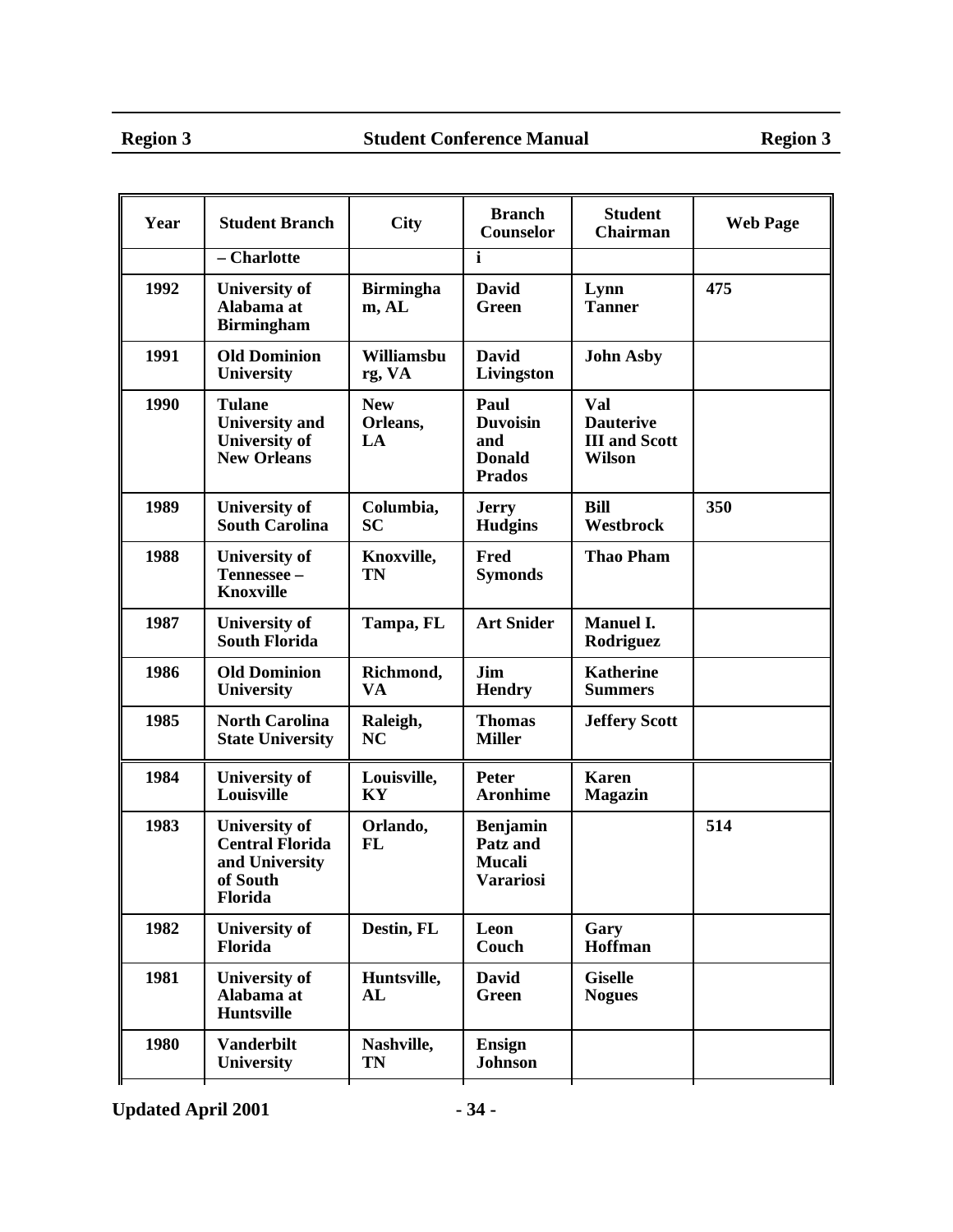| Year | <b>Student Branch</b>                                        | <b>City</b>             | <b>Branch</b><br>Counselor                           | <b>Student</b><br>Chairman              | <b>Web Page</b> |
|------|--------------------------------------------------------------|-------------------------|------------------------------------------------------|-----------------------------------------|-----------------|
| 1979 | <b>VPI &amp; VMI</b>                                         | Roanoke,<br>VA.         | <b>Rick Claus</b>                                    |                                         |                 |
| 1978 | Georgia Tech                                                 | Atlanta,<br><b>GA</b>   |                                                      | <b>Julie Ellis</b>                      |                 |
| 1977 | <b>Old Dominion</b><br><b>University</b>                     | Williamsbu<br>rg, VA    | <b>J.W.</b><br><b>Stoughton</b>                      | <b>Sally</b><br>Charalambo<br><b>us</b> |                 |
| 1976 | <b>Clemson</b><br><b>University</b>                          | Clemson,<br><b>SC</b>   | <b>J.S.</b><br>Lathrop<br>and J.E.<br><b>Bennett</b> | E. R. Walke                             |                 |
| 1975 | <b>University of</b><br><b>North Carolina</b><br>- Charlotte | Charlotte,<br><b>NC</b> | <b>R. J.</b><br>Coleman                              | <b>Larry Tice</b>                       |                 |
| 1974 |                                                              |                         |                                                      |                                         |                 |
| 1973 |                                                              |                         |                                                      |                                         |                 |
| 1972 | <b>University of</b><br>Tennessee -<br><b>Knoxville</b>      | Knoxville,<br>TN        | <b>T. J.</b><br><b>Paulus</b>                        |                                         |                 |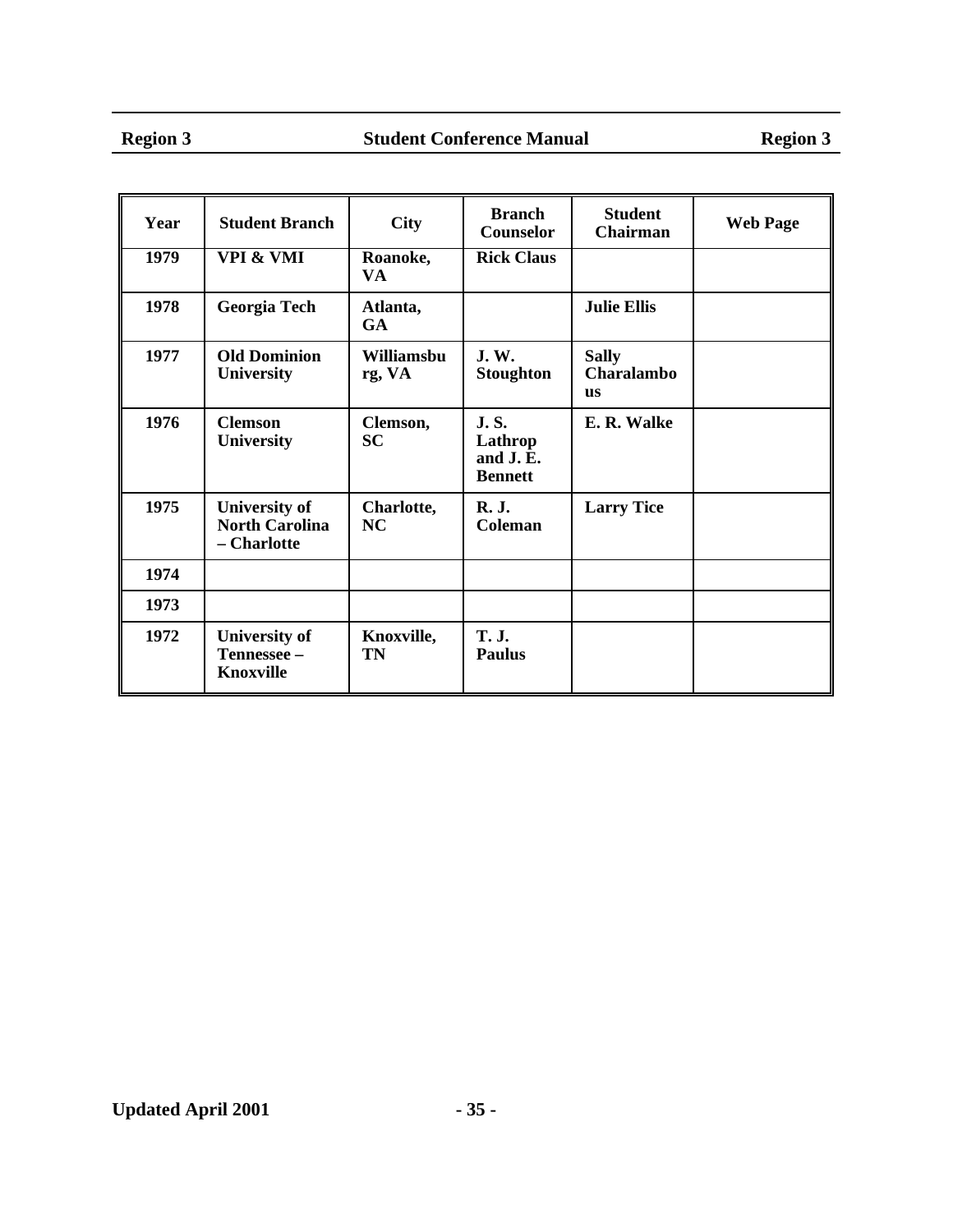## **9.0 HISTORY OF THE REGION 3 STUDENT CONFERENCE**

## **9.2 Region 3 Device Contests**

| Year | <b>Student Branch</b>                                                      | <b>Device Contest</b>                | Winner                       |
|------|----------------------------------------------------------------------------|--------------------------------------|------------------------------|
| 2001 | <b>Clemson University</b>                                                  | <b>Lake Hartwell</b>                 | <b>UAB</b>                   |
| 2000 | <b>Tennessee Technical</b><br>University                                   | A Driving Tour of<br><b>Kentucky</b> | <b>UAH</b>                   |
| 1999 | <b>University of Kentucky</b>                                              | A Driving Tour of<br><b>Kentucky</b> | <b>Univ. of West Florida</b> |
| 1998 | <b>University of Central</b><br>Florida                                    | <b>Knight Mine</b>                   |                              |
| 1997 | Virginia Tech<br>University                                                | <b>Hokie Hunt</b>                    |                              |
| 1996 | <b>University of South</b><br>Florida                                      | <b>Pinbull Wizard</b>                |                              |
| 1995 | <b>North Carolina State</b><br>University                                  | <b>Slamfest 1995</b>                 | <b>Univ. of Kentucky</b>     |
| 1994 | <b>Florida International</b><br>University                                 | <b>Tropical Derby</b>                |                              |
| 1993 | <b>University of North</b><br>Carolina - Charlotte                         | <b>Toll Network Turnpike</b>         | Florida Atlantic Univ.       |
| 1992 | <b>University of Alabama</b><br>at Birmingham                              | <b>IEEE Spelling Bee</b>             | <b>Mercer University</b>     |
| 1991 | <b>Old Dominion</b><br><b>University</b>                                   |                                      | <b>Tennessee Tech</b>        |
| 1990 | <b>Tulane University and</b><br><b>University of New</b><br><b>Orleans</b> |                                      | Virginia Tech                |
| 1989 | <b>University of South</b>                                                 | <b>Radio Racer II</b>                | <b>Univ. of Kentucky</b>     |

Updated April 2001 **- 36 -**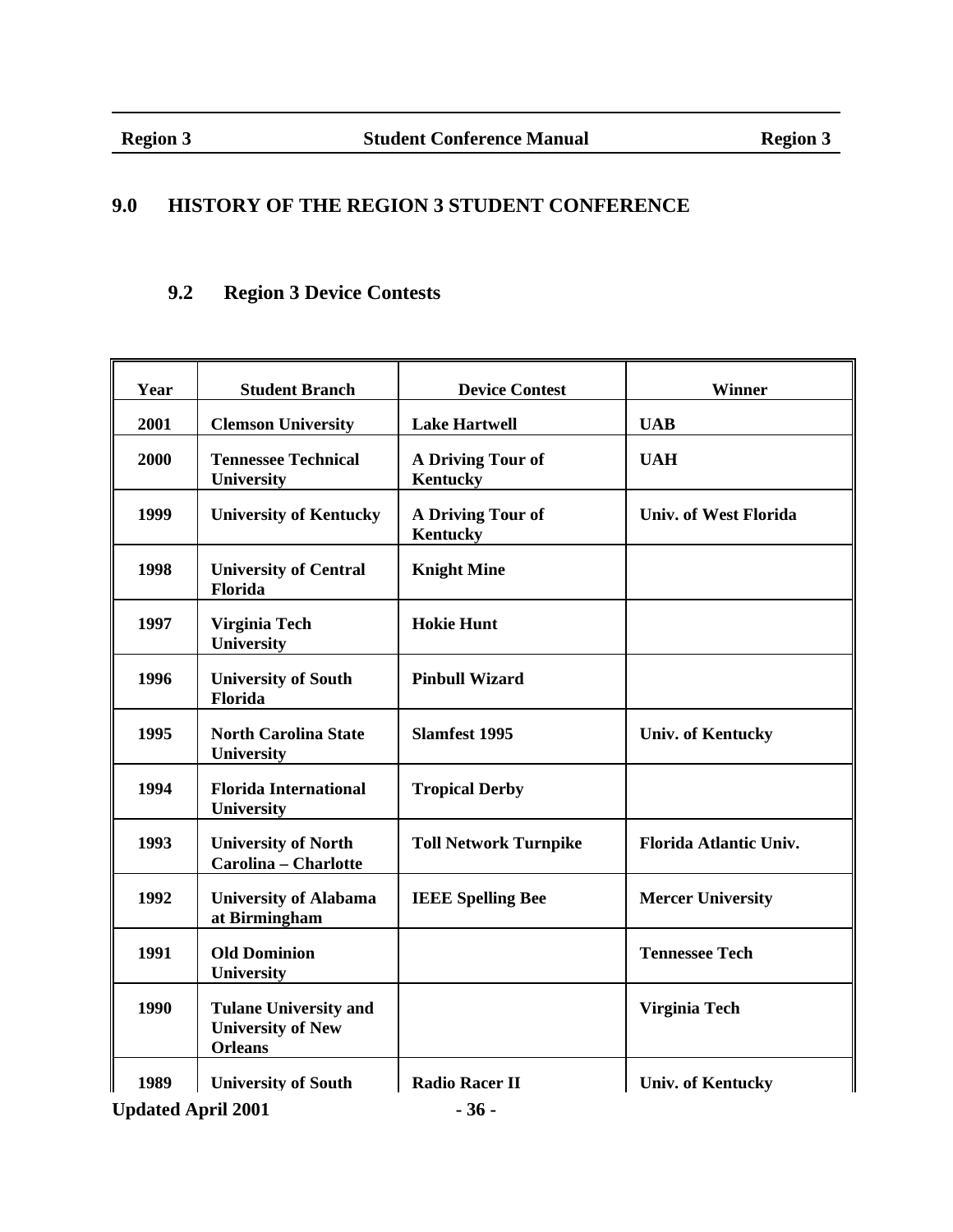|      | <b>Carolina</b>                                                                   |                                                                 |                           |
|------|-----------------------------------------------------------------------------------|-----------------------------------------------------------------|---------------------------|
| 1988 | <b>University of Tennessee</b><br>- Knoxville                                     | <b>Radio Racer</b>                                              | VMI                       |
| 1987 | <b>University of South</b><br><b>Florida</b>                                      | <b>Tracer Racer III</b>                                         | <b>Clemson University</b> |
| 1986 | <b>Old Dominion</b><br>University                                                 | <b>Tracer Racer II</b>                                          | <b>The Citadel</b>        |
| 1985 | <b>North Carolina State</b><br><b>University</b>                                  | <b>Tracer Racer I</b>                                           | <b>Memphis State</b>      |
| 1984 | <b>University of Louisville</b>                                                   | <b>Centennial Shoot Out,</b><br><b>Seeker Car III</b>           |                           |
| 1983 | <b>University of Central</b><br><b>Florida and University</b><br>of South Florida | <b>Seeker Car II</b>                                            |                           |
| 1982 | <b>University of Florida</b>                                                      | <b>Seeker Car I</b>                                             |                           |
| 1981 | <b>University of Alabama</b><br>at Huntsville                                     | <b>Solar Powered Racer,</b><br><b>Blackjack Playing Devices</b> |                           |
| 1980 | <b>Vanderbilt University</b>                                                      | <b>Solar Powered Distance</b><br><b>Vehicles</b>                |                           |
| 1979 | VPI & VMI                                                                         | <b>Solar Powered Race Car</b>                                   |                           |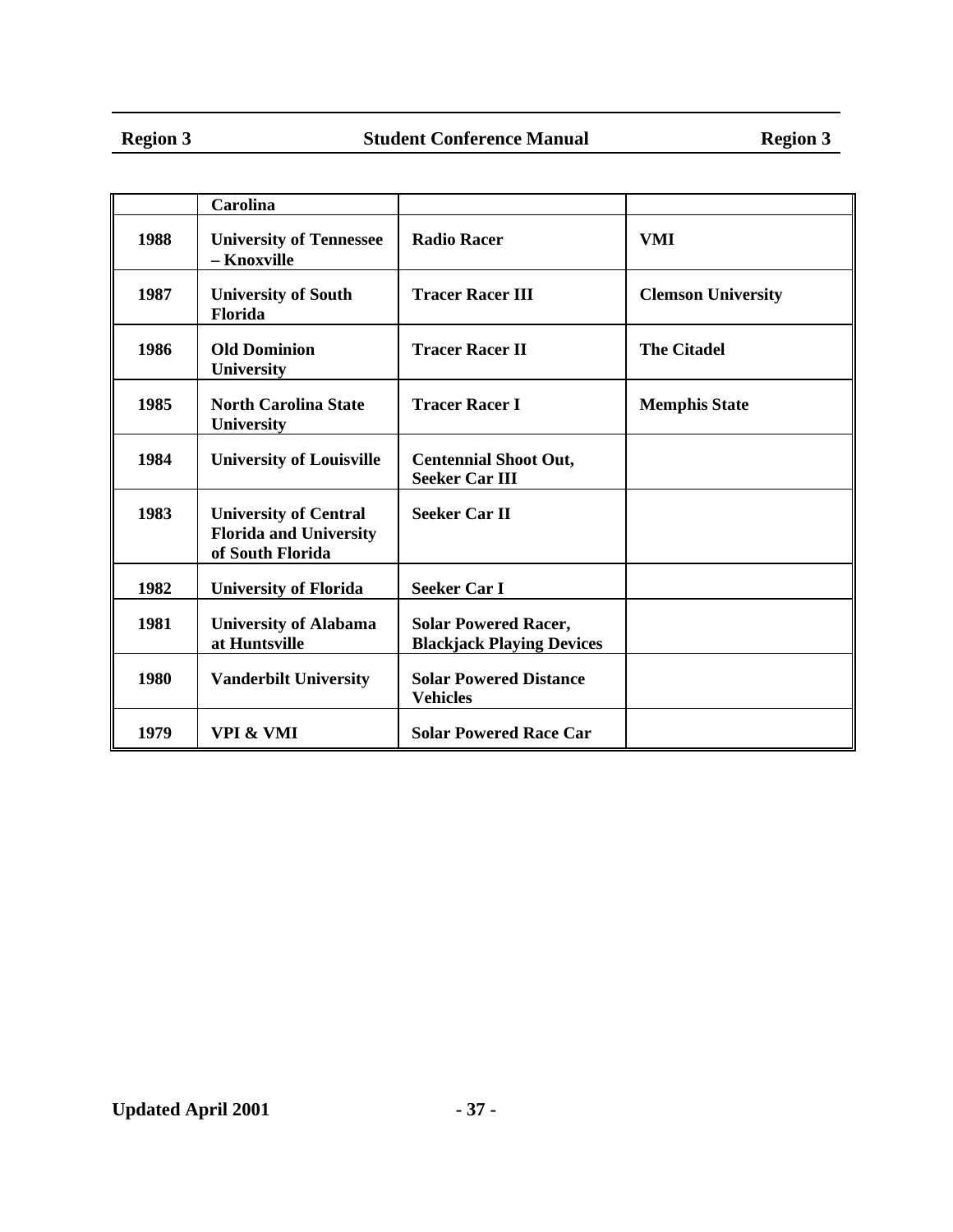| <b>Region 3</b> | <b>Student Conference Manual</b>                                  | <b>Region 3</b> |
|-----------------|-------------------------------------------------------------------|-----------------|
| 9.3             | <b>Region 3 Exemplary Student Branch Awards</b>                   |                 |
| Year            | <b>Student Branches</b>                                           |                 |
| 1995            | <b>University of Alabama at Birmingham</b>                        |                 |
|                 | <b>Mississippi State University</b>                               |                 |
|                 | <b>University of Tennessee, Knoxville</b>                         |                 |
|                 | <b>Tennessee Technological University</b>                         |                 |
| 1994            | <b>University of Alabama at Birmingham</b>                        |                 |
|                 | <b>University of Evansville</b>                                   |                 |
|                 | <b>North Carolina Agricultural and Technical State University</b> |                 |
|                 | <b>University of South Carolina</b>                               |                 |
|                 | <b>University of South Florida</b>                                |                 |
|                 | <b>University of Tennessee, Knoxville</b>                         |                 |
|                 | <b>Tennessee Technological University</b>                         |                 |
|                 | Virginia Polytechnic Institute and State University               |                 |
| 1993            | University of Alabama at Birmingham                               |                 |
|                 | <b>University of New Orleans</b>                                  |                 |
|                 | <b>North Carolina Agricultural and Technical State University</b> |                 |
|                 | <b>North Carolina State University</b>                            |                 |
|                 | <b>University of Tennessee at Chattanooga</b>                     |                 |
|                 | <b>University of Tennessee, Knoxville</b>                         |                 |
|                 | <b>Tennessee Technological University</b>                         |                 |
| 1992            | <b>University of Alabama at Birmingham</b>                        |                 |
|                 | <b>North Carolina Agricultural and Technical State University</b> |                 |
|                 | <b>University of Tennessee, Knoxville</b>                         |                 |
|                 | <b>Tennessee Technological University</b>                         |                 |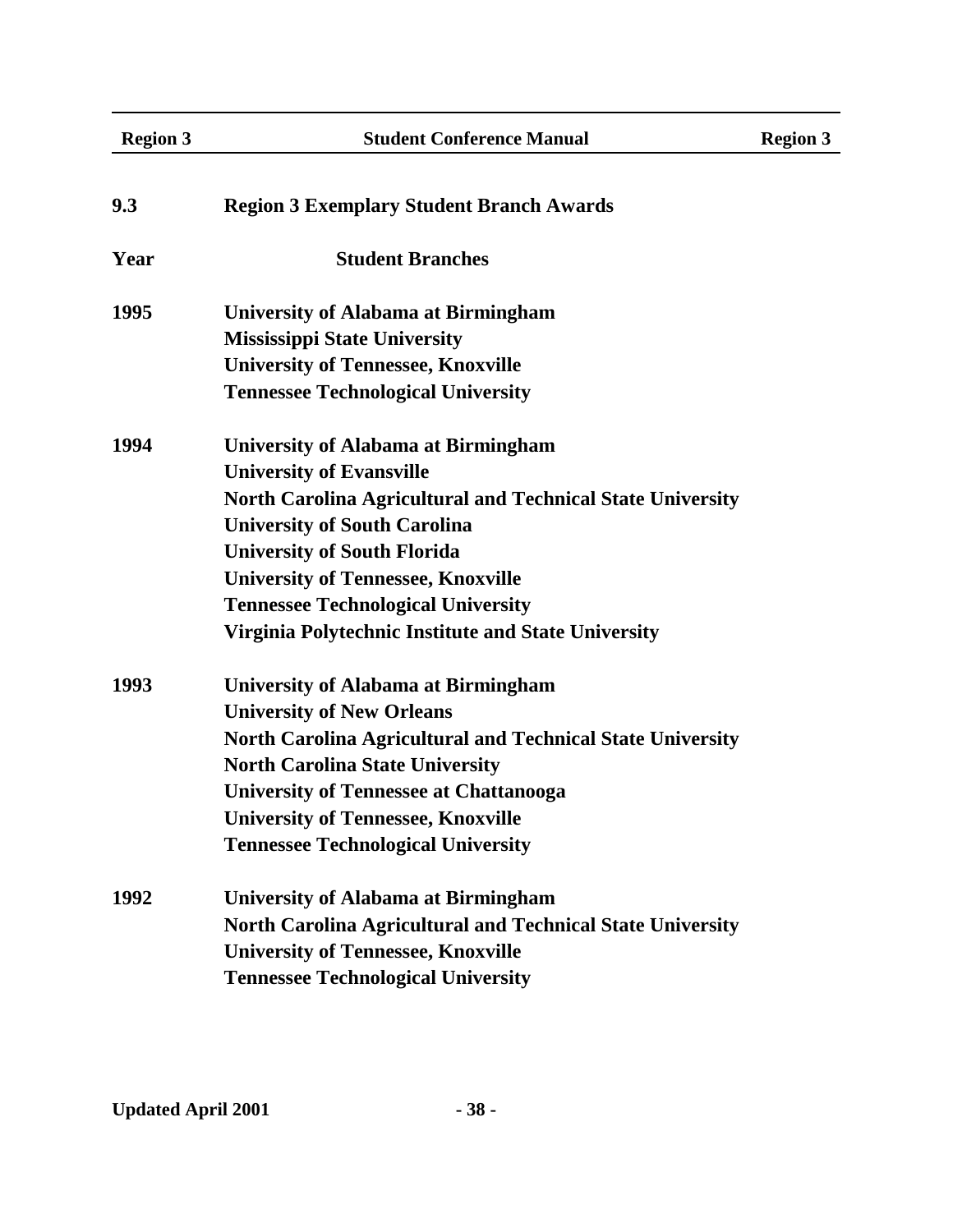## **APPENDIX A.**

**Exemplary Student Branch Award**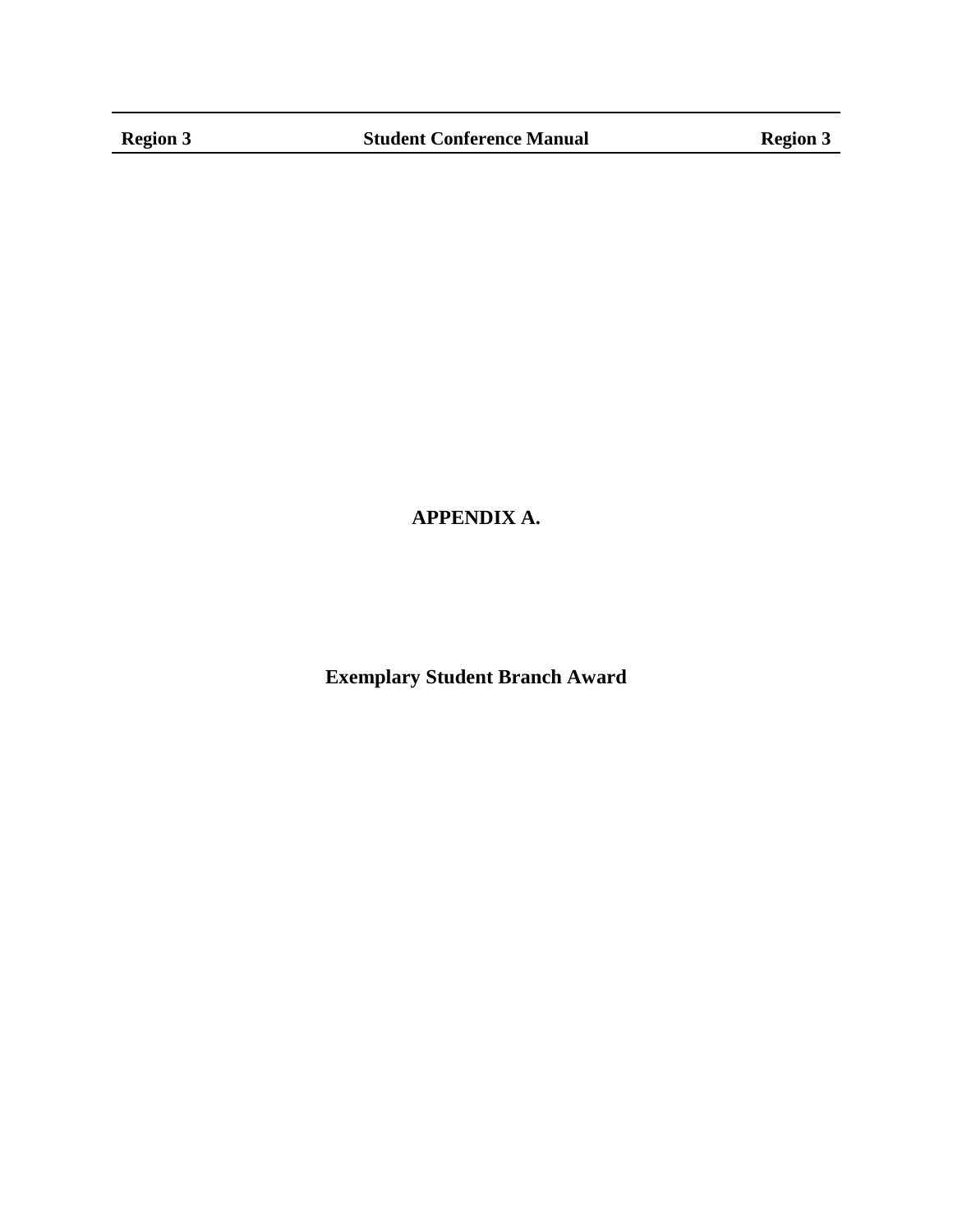## **APPENDIX B.**

**IEEE Region 3 Expense Report for Student Conference**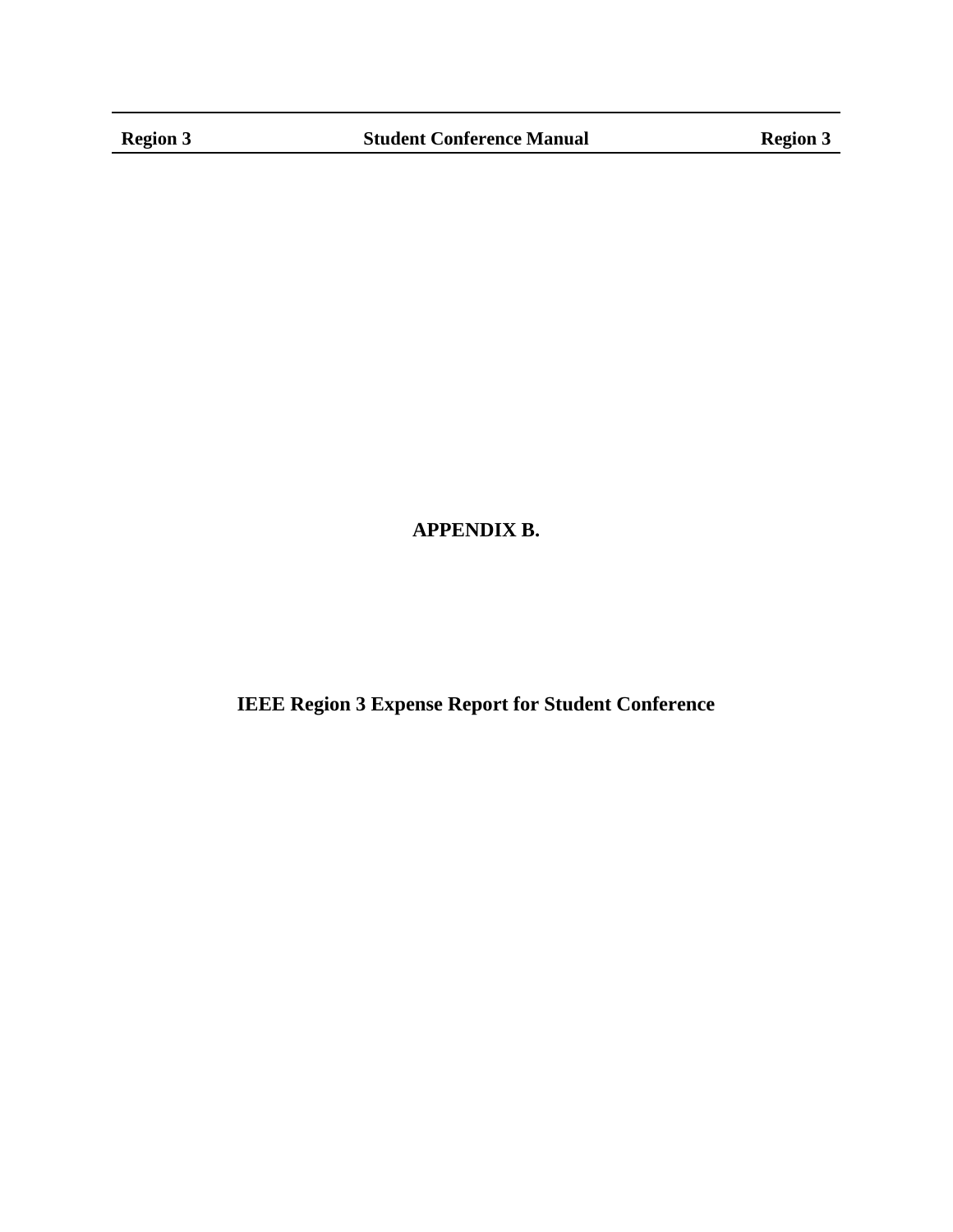## **IEEE Region 3 IEEEExpense Report for Student Conference**

| Date:                              | Dates of expenses related<br>to Student Conference: |  |  |
|------------------------------------|-----------------------------------------------------|--|--|
| <b>Student Branch:</b>             | Code:                                               |  |  |
| <b>Contact:</b>                    | Tel:                                                |  |  |
| Make check out to:                 |                                                     |  |  |
| Send check to:                     |                                                     |  |  |
|                                    |                                                     |  |  |
|                                    |                                                     |  |  |
|                                    |                                                     |  |  |
| One way mileage to <b>solution</b> | was miles $\times$ 2 $\times$ \$0. = \$             |  |  |

| <b>Title</b>                      | <b>Name</b> | <b>IEEE Member</b><br><b>Number</b> | <b>Days</b>  |       | Per         | Amount |
|-----------------------------------|-------------|-------------------------------------|--------------|-------|-------------|--------|
|                                   |             |                                     | <b>Numbe</b> | Limit | <b>Diem</b> | Due    |
| <b>Branch</b><br><b>Chair</b>     |             |                                     |              |       |             |        |
| <b>Branch</b><br><b>Counselor</b> |             |                                     |              |       |             |        |
| Paper<br>Contestant               |             |                                     |              |       |             |        |
| <b>TOTAL DUE STUDENT BRANCH</b>   |             |                                     |              |       |             |        |

**Note: Expenses will be supported up to the maximum allowed in the student travel policy only if expenses are substantiated by original copies of expense receipts, except copies of receipts may be used if accompanied by a copy of expense account submitted to another supporting organization. Combined reimbursement will not exceed actual expense incurred.**

**We, the undersigned, certify that the above expenses were actually incurred in attending the Region 3 Student Conference this year and that these expenses are not being reimbursed by other sources or funds. For each eligible reimbursement category, the appropriate person must sign in the designated space below. Note: The Branch Counselor signature is required for the Student Branch to be eligible for any reimbursement.**

**I, as Branch Chair, certify that I attended the Region 3 Branch Chair Workshop.**

**(Branch Chair or Attending Representative) Date**

**I, as Paper Contestant, certify that I presented my paper at the Region 3 Student Paper Contest.**

**(Paper Contestant)** Date

**I, as Branch Counselor, certify that I attended the Region 3 Student Activities Committee Meeting and/or to the best of my knowledge, the above report is accurate.**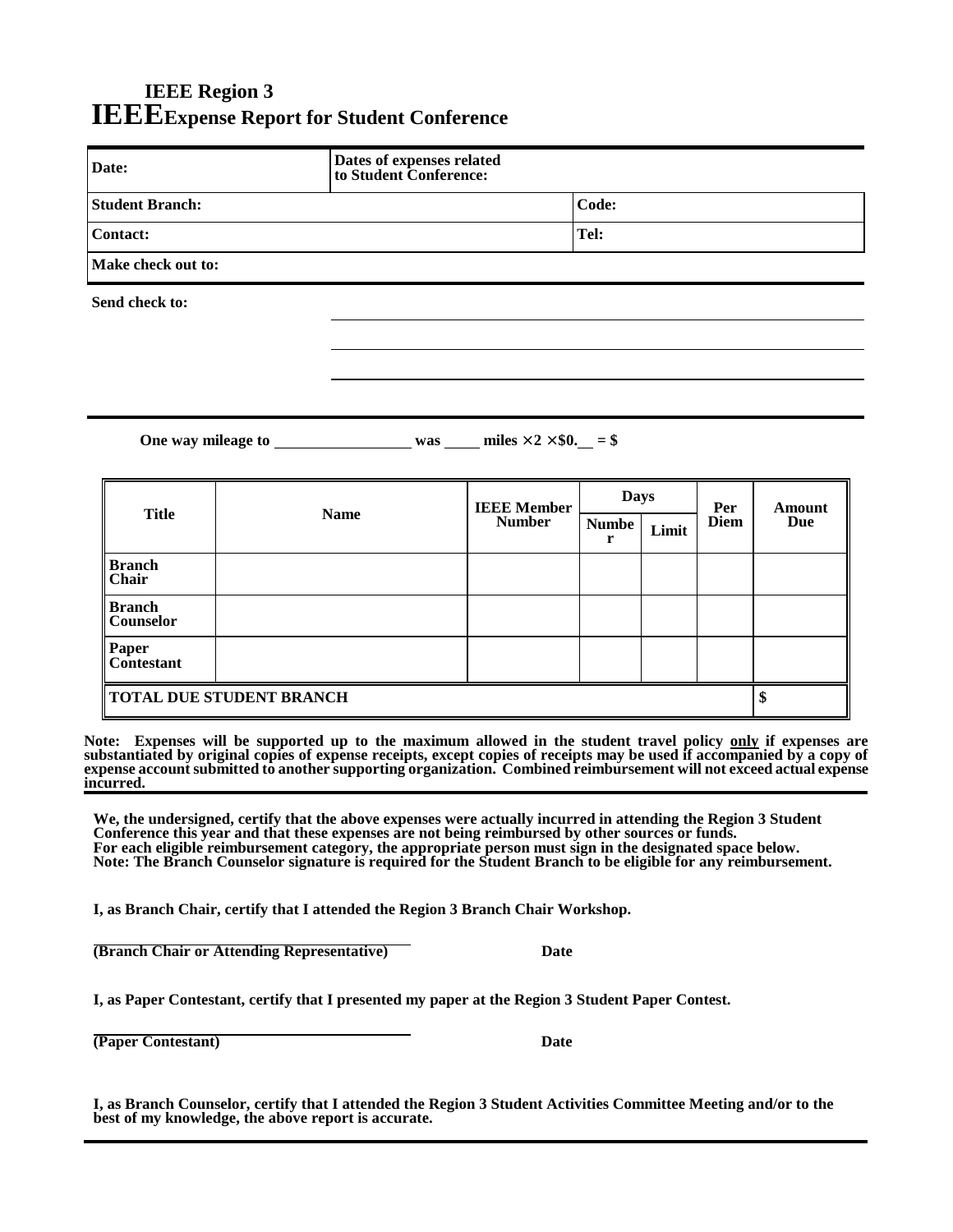**(Branch Counselor) Date**

**(To be completed by Region 3 RSAC) Date Processed: Checked: Paper Presentation Workshop**  $\begin{array}{c|c|c|c} \hline \text{Approved:} & \text{\textcolor{red}{\bf 1}} & \text{\textcolor{red}{\bf 2}} & \text{\textcolor{red}{\bf 3}} & \text{\textcolor{red}{\bf 4}} & \text{\textcolor{red}{\bf 5}} & \text{\textcolor{red}{\bf 6}} & \text{\textcolor{red}{\bf 7}} & \text{\textcolor{red}{\bf 8}} & \text{\textcolor{red}{\bf 9}} & \text{\textcolor{red}{\bf 9}} & \text{\textcolor{red}{\bf 9}} & \text{\textcolor{red}{\bf 9}} & \text{\textcolor{red}{\bf 9}} & \text{\textcolor{red}{\bf 9}}$ 

**(To be completed by Region 3 Director) Comments:**

**Approved: Date:**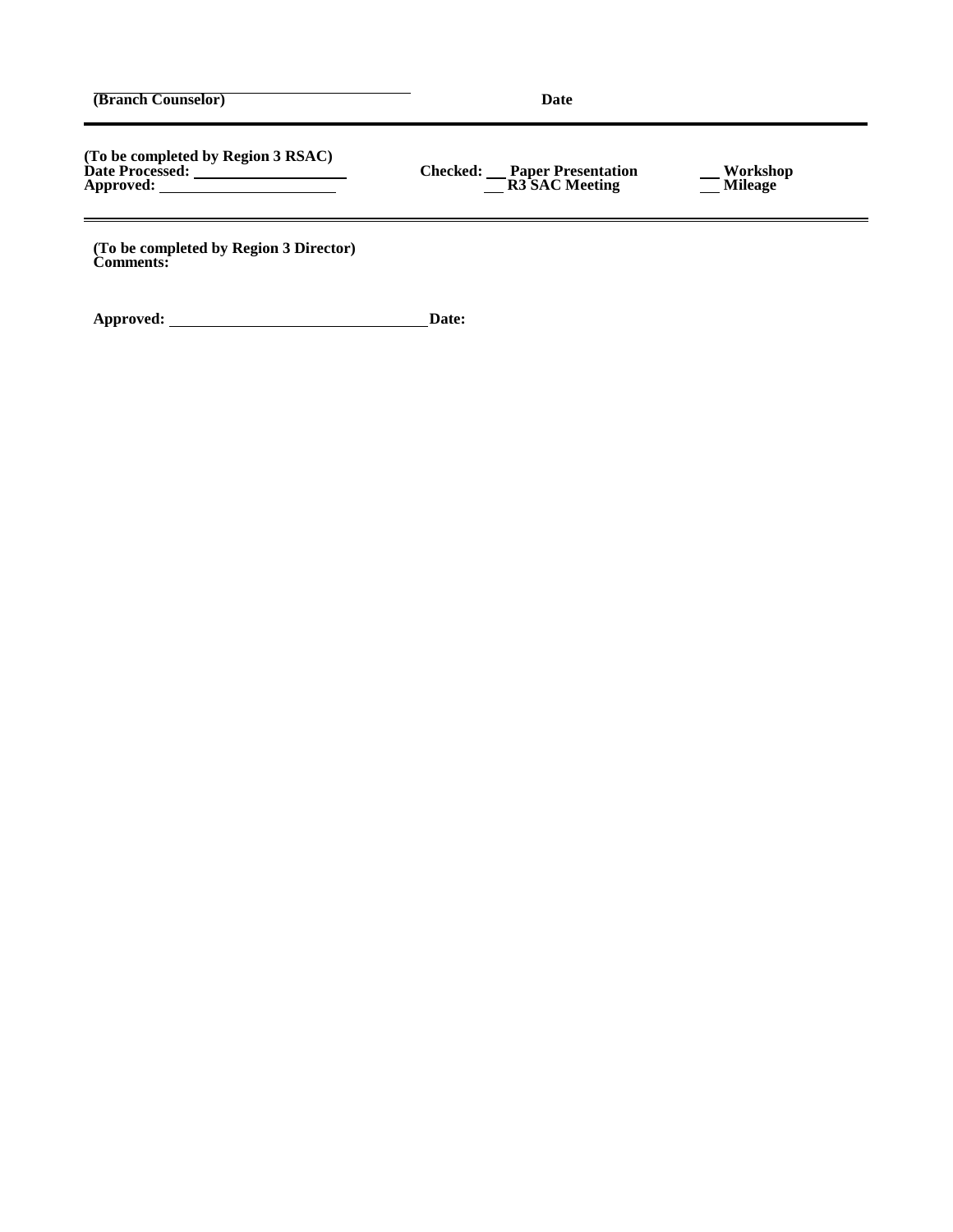#### **EXEMPLARY STUDENT BRANCH AWARD**

- **PURPOSE: To encourage through public recognition exemplary Student Branch operation.**
- **SCHEDULE: The Branch nomination package must be received by the Regional Student Activities Chair (RSAC) thirty (30) days prior to the Region 3 Annual Student Conference.**
- **SCOPE: The award will be presented annually to each qualifying branch in the Region.**

**NOMINATION Submitted documentation shall be applicable for award year under consideration.**

#### **PACKAGE:**

- **1. Required Documentation. Form RARC 92-8 completed by nominator.**
	- **a. Branch Annual Plan.**
	- **b. Branch Annual Report.**
	- **c. Branch Counselor Nomination Reporting Form.**
	- **d. Newly Elected Student Officer Reporting Form.**
	- **e. Last page of previous year-end membership roster (10 members minimum).**
	- **f. Details of Branch technical meeting (2 meetings minimum).**
- **2. Elective Documentation, twelve (12) required, Form RARC 92-8 completed by nominator.**
	- **a. Adoption of Branch Bylaws.**
	- **b. Appointment of subcommittees by the Branch officers.**
	- **c. Attendance at Section functions.**
	- **d. Branch e-mail address.**
	- **e. Fund raisers.**
	- **f. Membership drive(s).**
	- **g. Minutes published for all Branch officer meetings.**
	- **h. Newsletter or similar promotional efforts.**
	- **i. Branch operating budget.**
	- **j. Timely meeting notices.**
	- **k. Other notable Branch activities (e.g., Engineers Week).**
	- **l. Application for IEEE Educational Awards and Scholarships.**
	- **m. Branch entry in Region 3 Paper Competition.**
	- **n. Branch entry in Region 3 Hardware Design Contest.**
	- **o. Entry in IEEE Bendix Award of Allied-Signal Inc. program.**
	- **p. Hosting of SPAC.**
	- **q. Nomination for Larry K. Wilson Award.**
	- **r. Nomination for Outstanding Branch Counselor/Advisor Award.**
	- **s. Attendance at Region 3 Student Conference.**
	- **t. Attendance at the Region 3 Branch Chair Workshop.**
	- **u. Other IEEE activities (e.g., successful Branch Chapter).**

#### **NOMINATION**

**SUBMITTED TO: IEEE Region 3, to the attention of the Regional Student Activities Committee (RSAC).**

**BASIS OF This award will be presented to the branch(es) judged to have accomplished branch SELECTION: operations in accordance with IEEE Bylaws. For award consideration, the Branch must be nominated by a Branch officer, satisfy the nomination package requirements as defined on Region 3 nomination form RARC 92-8 and be endorsed by the Branch Counselor/Advisor and appropriate Section officer.**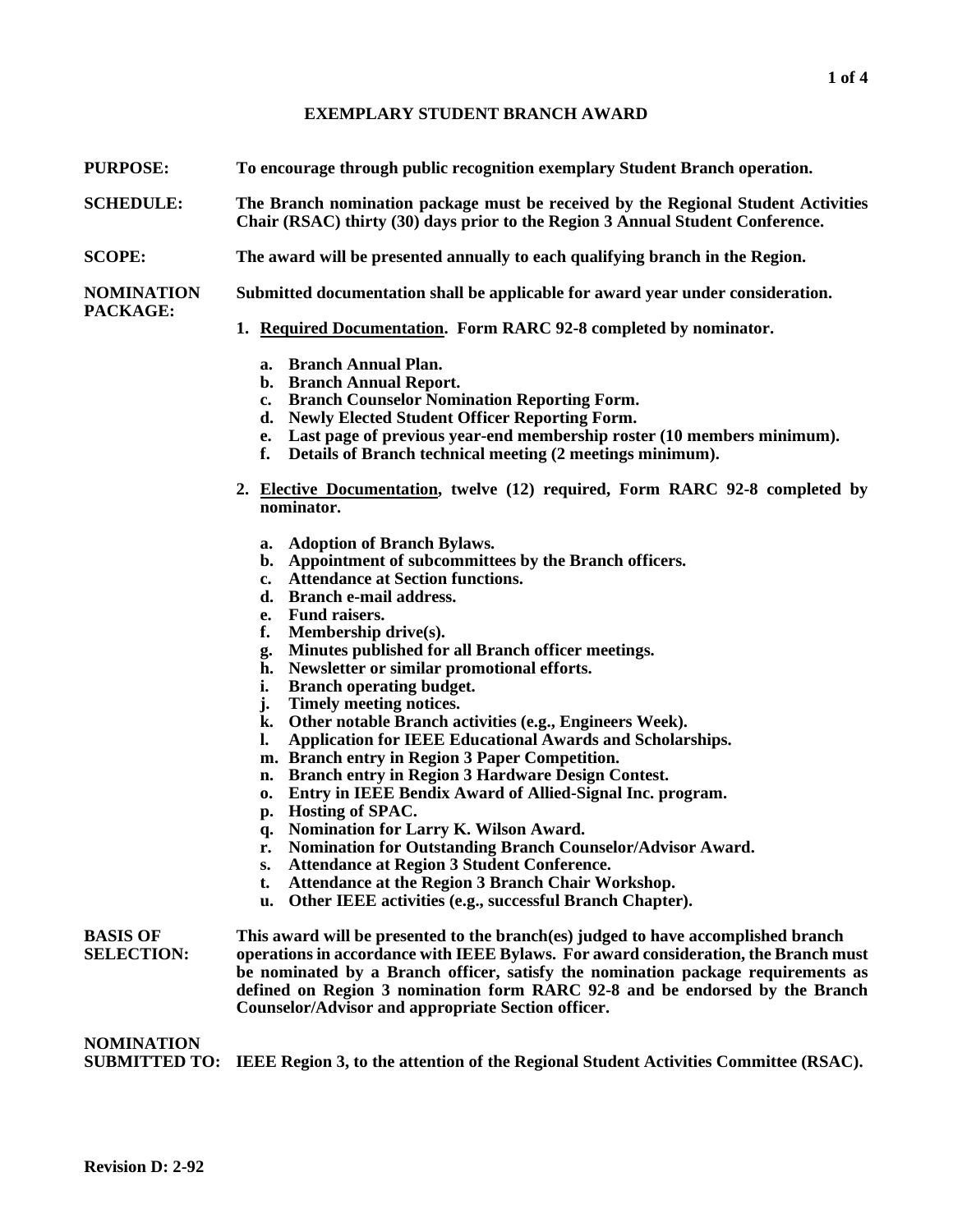| <b>SELECTION</b><br><b>COMMITTEE:</b>   | The Region 3 Awards and Recognition Committee (ARC), Student Awards<br>Subcommittee.                                                                                                                                                                                                                                                                                                                                           |  |  |  |  |  |  |  |
|-----------------------------------------|--------------------------------------------------------------------------------------------------------------------------------------------------------------------------------------------------------------------------------------------------------------------------------------------------------------------------------------------------------------------------------------------------------------------------------|--|--|--|--|--|--|--|
| <b>AWARD</b><br><b>INSTRUMENT:</b>      | A certificate suitably inscribed attesting to the exemplary operation of the recipient<br>branch(es).                                                                                                                                                                                                                                                                                                                          |  |  |  |  |  |  |  |
|                                         | <b>PRESENTATION:</b> The award recipient(s) will be announced at the Annual Region 3 Student Conference.<br>The award certificate will normally be presented at a meeting of the Section within which<br>the Branch is located. The presentation will be made by the Region 3 Student Activities<br>Committee Chair (RSAC) or his/her representative.                                                                          |  |  |  |  |  |  |  |
| <b>RECORDS:</b>                         | The Region 3 ARC Chair shall maintain records of the award recipients on a year-to-year<br>basis. A copy of all nominations will be kept on file for a period of three years.                                                                                                                                                                                                                                                  |  |  |  |  |  |  |  |
|                                         | <b>INSTRUCTIONS FOR COMPLETING</b><br>THE EXEMPLARY STUDENT BRANCH<br><b>NOMINATION FORM</b>                                                                                                                                                                                                                                                                                                                                   |  |  |  |  |  |  |  |
| <b>GENERAL</b><br><b>INSTRUCTIONS:</b>  | 1. For the convenience of the many members who will review this nomination please<br>ensure documentation (copies and/or originals) is readable.<br>2. Completed nomination package should be mailed to:                                                                                                                                                                                                                       |  |  |  |  |  |  |  |
|                                         | <b>Region 3 Student Awards</b><br><b>Attn: RSAC Chair</b><br>Address: (refer to the IEEE Region 3 Organizational Roster or call the IEEE<br><b>SERVICE CENTER)</b>                                                                                                                                                                                                                                                             |  |  |  |  |  |  |  |
| <b>SPECIFIC</b><br><b>INSTRUCTIONS:</b> | 1. Print or type Student Branch name.<br>2. Print or type award year for consideration. The award recognizes the current student<br>branch fiscal year (April 1st-March 31st) prior to the Annual Student Conference.<br>Example: For recognition at the 1993 Region 3 Annual Student Conference the<br>Student Branch would be considered for the 1992-93 fiscal year, therefore the<br>year of consideration would be: 1993. |  |  |  |  |  |  |  |
|                                         | 3. Required documentation.<br>Six items are required documentation; substitute<br>documentation will result in Branch disqualification.<br>4. Elective documentation. A minimum of twelve (12) documentation items must be<br>submitted.                                                                                                                                                                                       |  |  |  |  |  |  |  |
|                                         | 5. Print or type Nominator name, branch office and date.                                                                                                                                                                                                                                                                                                                                                                       |  |  |  |  |  |  |  |
|                                         | 6. Nominator signature and IEEE student membership number.                                                                                                                                                                                                                                                                                                                                                                     |  |  |  |  |  |  |  |
|                                         | 7. Section officer endorsement, signature, office, membership number and date of                                                                                                                                                                                                                                                                                                                                               |  |  |  |  |  |  |  |
|                                         | endorsement.<br>8. Branch Advisor endorsement, signature, membership number and date of<br>endorsement.                                                                                                                                                                                                                                                                                                                        |  |  |  |  |  |  |  |
|                                         | 9. Attach the documentation items to the "Exemplary Student Branch Award"<br>nomination form, RARC 92-8. This completes the award nomination package. Mail<br>as soon as possible.                                                                                                                                                                                                                                             |  |  |  |  |  |  |  |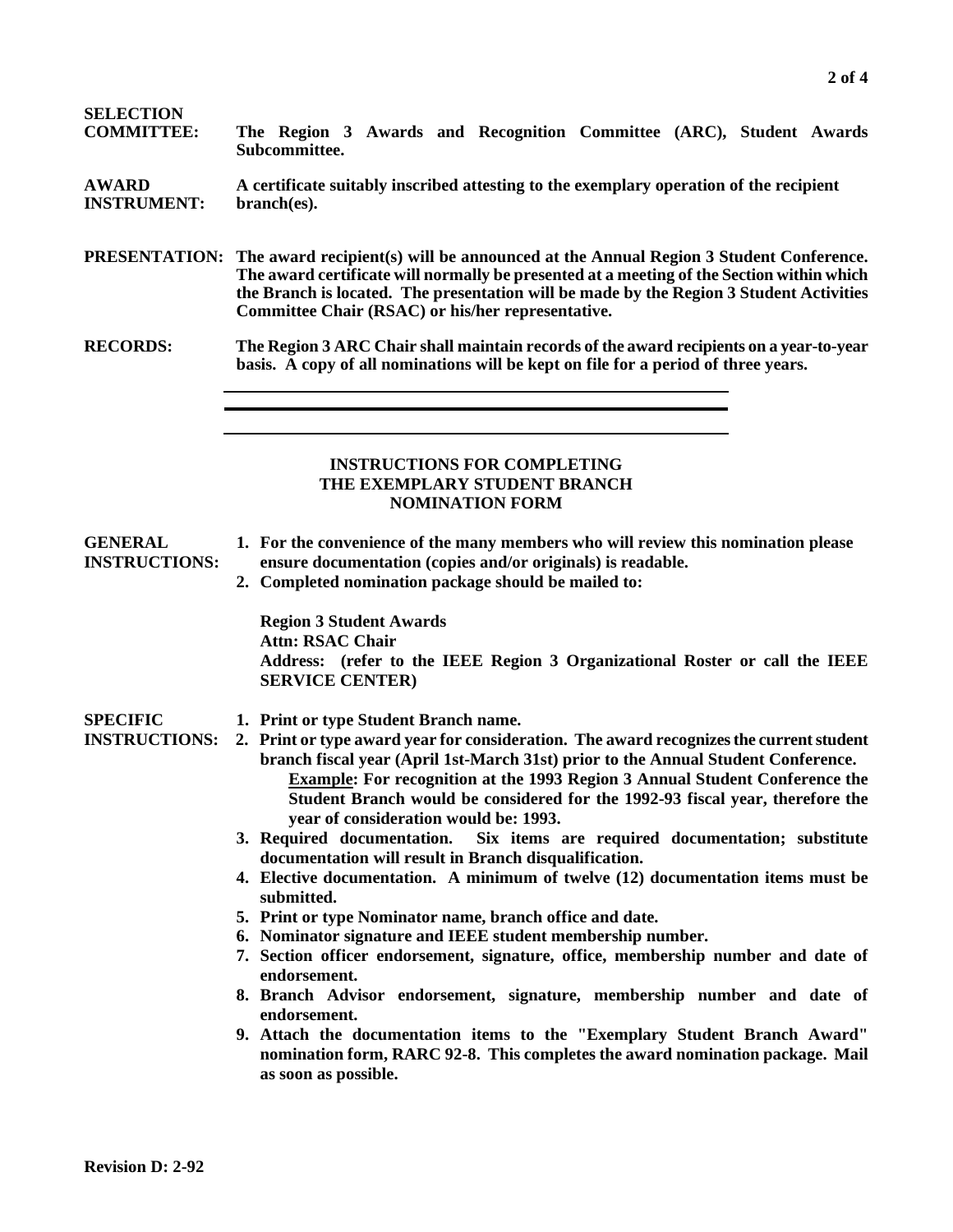#### **REGION 3**

#### **EXEMPLARY STUDENT BRANCH AWARD**

#### **NOMINATION FORM**

#### **Student Branch:**

**Year for Consideration:**

- **1. Required documentation, completed by nominator. Indicate documentation compliance by checking off the supplied documentation.**
	- ˇ **Branch Annual Plan**
	- □ **Branch Annual Report**
	- □ Branch Counselor Nomination Reporting Form
	- □ Newly Elected Student Officer Reporting Form
	- $\Box$  Last page of previous year-end membership roster (10 members minimum)
	- □ Details of Branch technical meeting (2 meetings minimum)
- **2. Elective Documentation, twelve (12) required, completed by nominator: Indicate documentation compliance by checking off the supplied documentation.**
	- □ Adoption of Branch Bylaws
	- $\Box$  Appointment of subcommittees by the Branch officers
	- □ Attendance at Section functions
	- □ **Branch e-mail address**
	- □ Fund raisers
	- □ **Membership drive(s)**
	- □ Minutes published for all Branch officer meetings
	- □ Newsletter or similar promotional efforts
	- □ **Branch operating budget**
	- □ **Timely meeting notices**
	- □ Other notable Branch activities (e.g., Engineers Week)
	- □ Application for IEEE Educational Awards and Scholarships